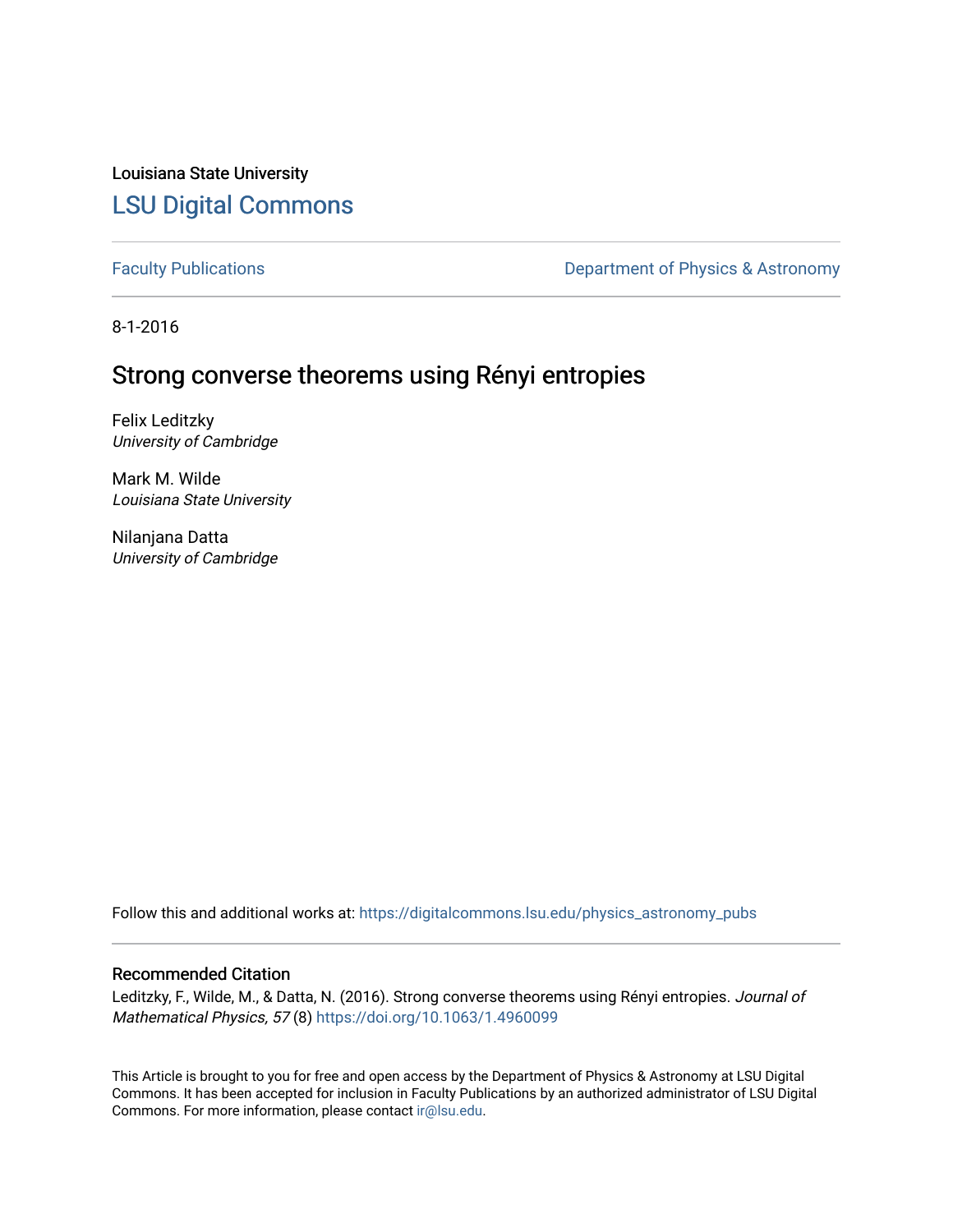# **Strong converse theorems using Rényi entropies**

Felix Leditzky<sup>a</sup>, Mark M. Wilde<sup>b</sup>, and Nilanjana Datta<sup>a</sup>

a *Statistical Laboratory, Centre for Mathematical Sciences, University of Cambridge, Cambridge CB3 0WB, UK* <sup>b</sup>*Hearne Institute for Theoretical Physics, Department of Physics and Astronomy, Center for Computation and Technology, Louisiana State University, Baton Rouge, Louisiana 70803, USA*

August 10, 2016

#### **Abstract**

We use a Rényi entropy method to prove strong converse theorems for certain information-theoretic tasks which involve local operations and quantum or classical communication between two parties. These include state redistribution, coherent state merging, quantum state splitting, measurement compression with quantum side information, randomness extraction against quantum side information, and data compression with quantum side information. The method we employ in proving these results extends ideas developed by Sharma [\[41\]](#page-39-0), which he used to give a new proof of the strong converse theorem for state merging. For state redistribution, we prove the strong converse property for the boundary of the entire achievable rate region in the (*e*, *q*)-plane, where *e* and *q* denote the entanglement cost and quantum communication cost, respectively. In the case of measurement compression with quantum side information, we prove a strong converse theorem for the classical communication cost, which is a new result extending the previously known weak converse. For the remaining tasks, we provide new proofs for strong converse theorems previously established using smooth entropies. For each task, we obtain the strong converse theorem from explicit bounds on the figure of merit of the task in terms of a Renyi generalization ´ of the optimal rate. Hence, we identify candidates for the strong converse exponents for each task discussed in this paper. To prove our results, we establish various new entropic inequalities, which might be of independent interest. These involve conditional entropies and mutual information derived from the sandwiched Renyi divergence. In particular, ´ we obtain novel bounds relating these quantities, as well as the Rényi conditional mutual information, to the fidelity of two quantum states.

# **1 Introduction**

### <span id="page-1-0"></span>**1.1 Strong converse theorems and the Rényi entropy method**

One of the primary goals of quantum information theory is to find optimal rates of informationtheoretic tasks, such as data compression, information transmission through a noisy quantum channel, and entanglement manipulation. Depending on the specific task in question, the optimal rate is either an optimal *cost*, quantifying the minimum rate at which an available resource is consumed in accomplishing the task, or an optimal *gain*, quantifying the maximum rate at which a desired target resource is produced in the process. For any rate above (below) the optimal cost (gain) there is a corresponding protocol for accomplishing the task successfully. That is, the error,  $\varepsilon_n$ , incurred in the protocol for *n* uses of the underlying resource vanishes in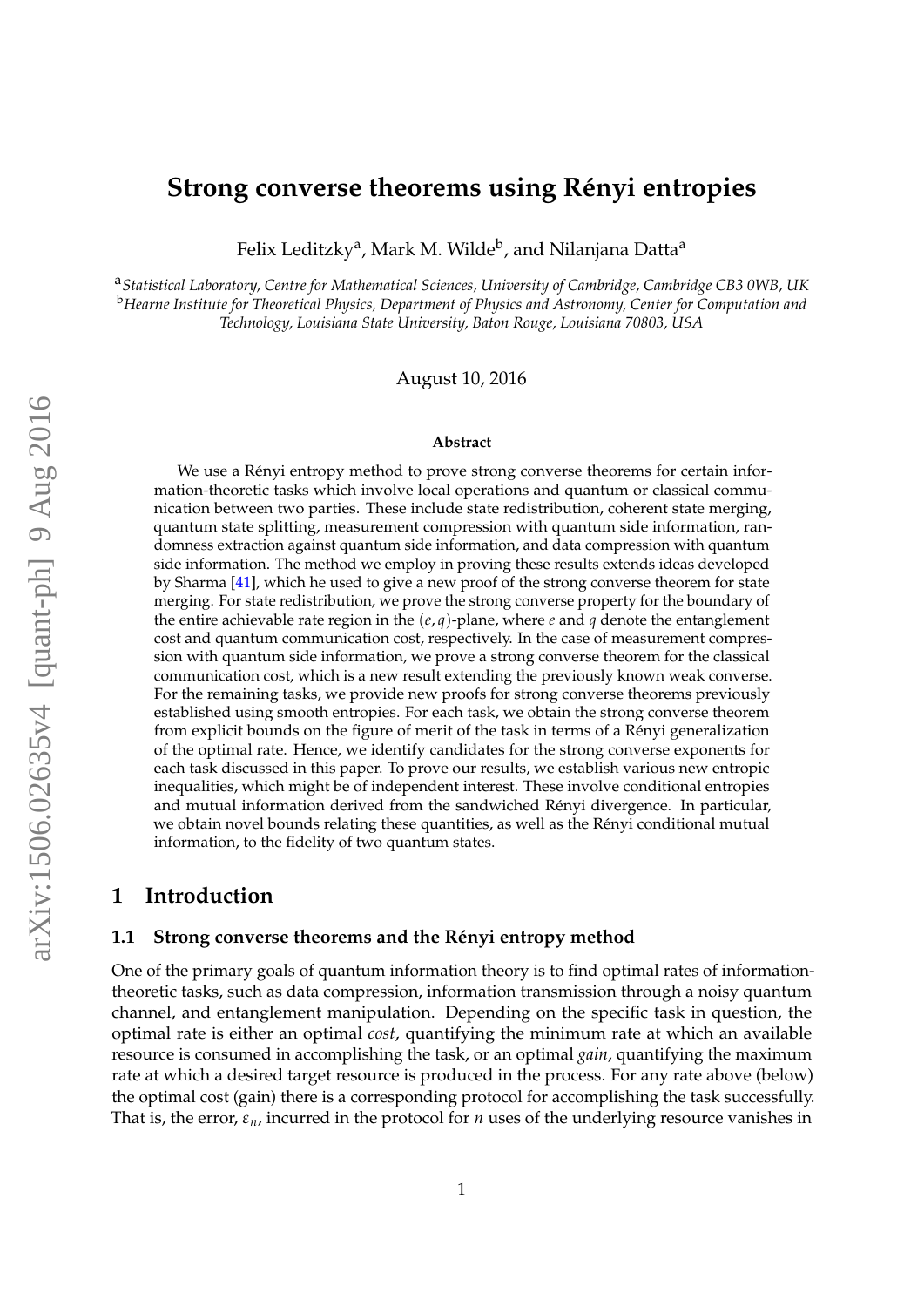the asymptotic limit ( $n \to \infty$ ).<sup>[1](#page-2-0)</sup> Such rates are said to be *achievable*. In contrast, for protocols with non-achievable rates, the error does not vanish asymptotically. The optimal rate of an information-theoretic task is said to satisfy the *strong converse property* if for any sequence of protocols with a non-achievable rate the error *ε<sup>n</sup>* is not only bounded away from zero but necessarily converges to one in the asymptotic limit. Moreover, this convergence is exponential<sup>[2](#page-2-1)</sup> in *n*, that is,

<span id="page-2-2"></span>
$$
\varepsilon_n \ge 1 - \exp(-Kn),\tag{1.1}
$$

for some positive constant *K*. A *strong converse theorem* establishes the strong converse property of the optimal rate of an information-theoretic task, and hence serves to identify the latter as a sharp rate threshold for the task.

For information transmission through classical noisy channels, the strong converse theorem was first proved by Wolfowitz [\[53\]](#page-40-0). An alternate proof of this theorem was later given by Arimoto [\[2\]](#page-37-0) by employing the properties of a quantity which is sometimes referred to as the Gallager function [\[35\]](#page-39-1). Ogawa and Nagaoka [\[32\]](#page-39-2) extended this method to the quantum setting to prove the strong converse property of the capacity of a classical-quantum channel, which was also proved concurrently by Winter [\[50\]](#page-40-1) using the method of types. Nagaoka [\[31\]](#page-39-3) further developed Arimoto's idea to give a new proof of this result. To this end, he employed a Rényi divergence and its monotonicity under completely positive, trace-preserving maps (also called the *data processing inequality*), establishing what we refer to as the 'Rényi entropy method' in this paper. Later, Polyanskiy and Verdú [[35\]](#page-39-1) realized that it is possible to establish converse bounds by employing any divergence satisfying the data processing inequality. In [\[18\]](#page-38-0) the Rényi entropy method was used to obtain strong converse theorems in network information theory.

Different quantum generalizations of the *α*-Rényi divergence have been introduced [[34,](#page-39-4) [30,](#page-38-1) [48\]](#page-40-2) and their monotonicity under quantum operations for certain ranges of the Rényi parameter  $\alpha$  has been established [\[34,](#page-39-4) [19,](#page-38-2) [3\]](#page-37-1). The Rényi entropy method has since been successfully employed to prove strong converse theorems for classical channel coding with entangled inputs for a large class of quantum channels with additive Holevo capacity [\[26\]](#page-38-3). More recently, strong converse theorems were proved for classical information transmission through entanglement-breaking and Hadamard channels [\[48\]](#page-40-2) and quantum information transmission through generalized dephasing channels [\[46\]](#page-39-5). For the task of quantum hypothesis testing, Mosonyi and Ogawa [\[29\]](#page-38-4) established the 'sandwiched Rényi divergence' of order  $\alpha$  [\[30,](#page-38-1) [48\]](#page-40-2) as a strong converse exponent. This was generalized by Cooney *et al*. [\[11\]](#page-37-2), who established the sandwiched Rényi divergence as a strong converse exponent in adaptive channel discrimination for certain channels. Hayashi and Tomamichel [\[24\]](#page-38-5) showed that, in binary quantum hypothesis testing, for a composite alternative hypothesis the strong converse exponents are given by a Rényi mutual information and Rényi conditional entropy defined in terms of the sandwiched Rényi divergence.

Application of the Rényi entropy method to prove the strong converse property for an information-theoretic task involving local operations and classical communication (LOCC) between two parties (say, Alice and Bob) was considered by Hayashi *et al*. [\[23\]](#page-38-6) in the context of entanglement concentration (see also  $[22]$ ). More recently, Sharma  $[41]$  used the Rényi entropy method to establish the strong converse theorem for the task of *state merging*: Alice and Bob initially share a bipartite state and the aim is for Alice to transfer her part of the state to Bob by sending information to him through a noiseless classical channel. Both Alice and Bob are also

<span id="page-2-0"></span><sup>&</sup>lt;sup>1</sup>For example, in the case of information transmission through a memoryless noisy channel,  $n$  denotes the number of independent uses of the channel.

<span id="page-2-1"></span><sup>&</sup>lt;sup>2</sup>The requirement of exponential convergence is sometimes relaxed when defining the strong converse property.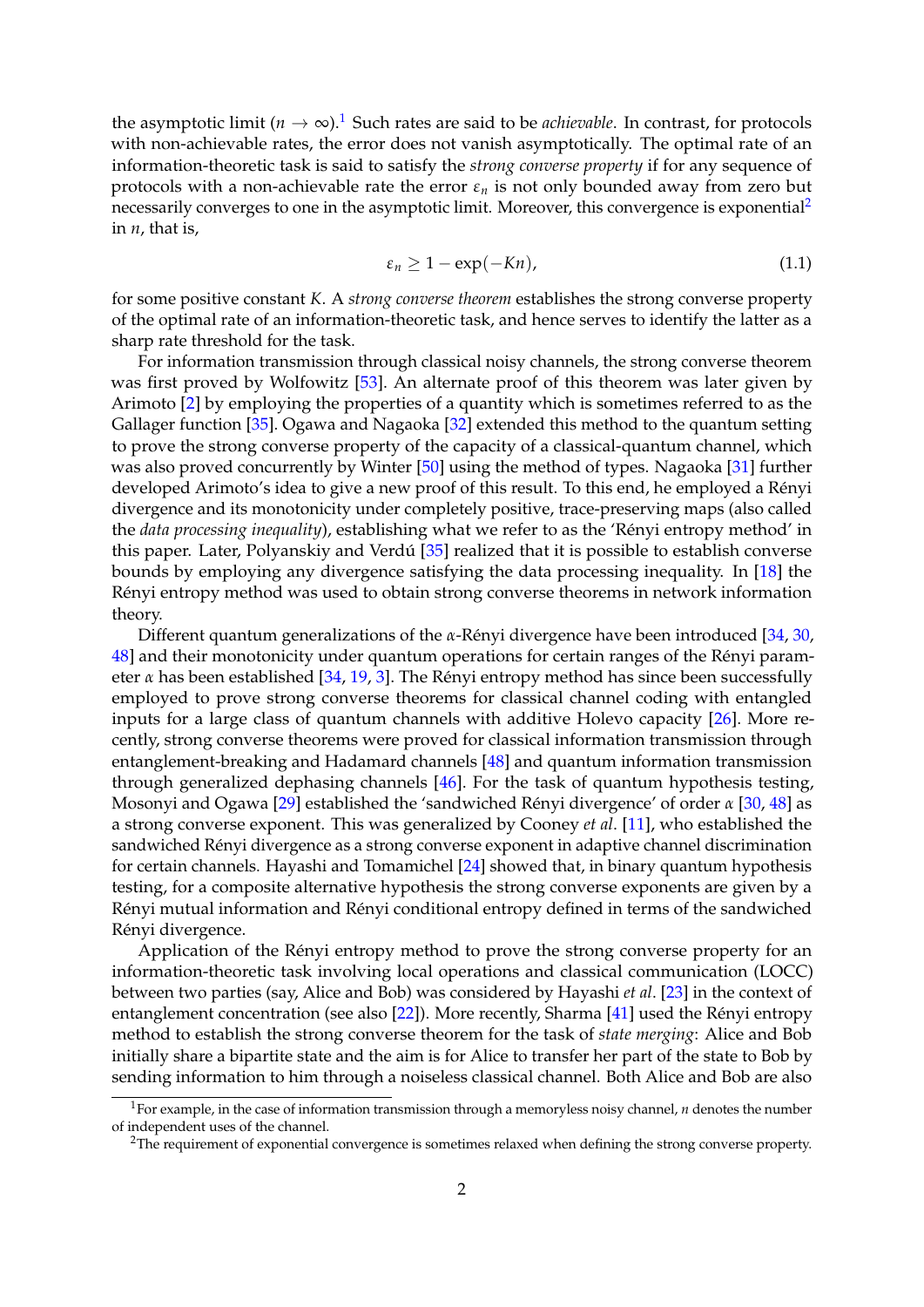allowed to make use of prior shared entanglement between them, to assist them in achieving this task. In this case monotonicity of a relevant Rényi divergence under LOCC plays a pivotal role in establishing the strong converse for the optimal entanglement  $cost<sup>3</sup>$  $cost<sup>3</sup>$  $cost<sup>3</sup>$ 

In this paper, we further extend the Rényi entropy method to establish strong converse theorems for a range of information-theoretic tasks which involve local operations and quantum or classical communication (LOQC or LOCC) between two parties. These tasks (which are elucidated at the beginning of each section respectively) include state redistribution (with and without feedback), coherent state merging, quantum state splitting, measurement compression with quantum side information, randomness extraction against quantum side information, and data compression with quantum side information. Strong converse theorems for some of these tasks were previously obtained in the so-called smooth entropy framework introduced by Renner [\[38\]](#page-39-6). This was done for the quantum communication cost of state redistribution by Berta *et al.* [\[8\]](#page-37-3), and for randomness extraction against quantum side information and data compression with quantum side information by Tomamichel [\[42\]](#page-39-7).

Two inequalities which we use in proving the strong converse theorems are due to van Dam and Hayden [\[55\]](#page-40-3): the first bounds the fidelity between two states in terms of the difference of their Rényi entropies, and the second is a certain subadditivity property of the *α*-Rényi entropy of a bipartite state. In addition, we establish various new inequalities involving conditional entropies and mutual information derived from the sandwiched Rényi divergence of order *α* [\[30,](#page-38-1) [48\]](#page-40-2). These inequalities play a crucial role in the proofs of our strong converse theorems and might also be of independent interest.

Let us use the example of quantum data compression to explain the key step of the Rényi entropy method which establishes the strong converse property (cf. [\[21\]](#page-38-8)). Let *ρ* denote the source state of a discrete, memoryless source. In this case, the optimal rate  $r^*$  is the minimum rate of data compression and is given  $[40]$  by the von Neumann entropy of the source:  $r^* =$  $S(\rho) \coloneqq -\text{Tr}(\rho \log \rho)$ .<sup>[4](#page-3-1)</sup> Consider a data compression protocol of rate *r*. The key step of the Rényi entropy method applied to quantum data compression is to prove that for values of a real parameter *α* > 1, there exists a positive constant  $κ(α)$  such that the error,  $ε_n$ , incurred for *n* independent uses of the source, satisfies the following bound [\[41\]](#page-39-0):

$$
\varepsilon_n \ge 1 - \exp\left\{-n\kappa(\alpha)\left[S_\alpha(\rho) - r\right]\right\}.
$$
 (1.2)

Here,  $\kappa(\alpha) = (\alpha - 1)/(2\alpha)$ , and  $S_\alpha(\rho)$  is the Rényi entropy of the source state  $\rho$ :

<span id="page-3-3"></span><span id="page-3-2"></span>
$$
S_{\alpha}(\rho) := \frac{1}{1-\alpha} \log \mathrm{Tr} \, \rho^{\alpha},
$$

satisfying (cf. Proposition [2.5\)](#page-7-0)

$$
S_{\alpha}(\rho) \leq S_{\alpha'}(\rho) \leq S(\rho) \quad \text{for } \alpha \geq \alpha' > 1 \quad \text{and} \quad \lim_{\alpha \to 1} S_{\alpha}(\rho) = S(\rho) = r^*.
$$
 (1.3)

The inequality  $(1.2)$ , along with the statements in  $(1.3)$ , readily imply the statement  $(1.1)$  of the strong converse theorem. To see this, suppose  $r < r^* = S(\rho)$ . Then there is a  $\delta > 0$ such that  $r + \delta < r^*$ . Moreover, [\(1.3\)](#page-3-3) implies that for every  $\delta > 0$  there is an  $\alpha_0 > 1$  such that  $S_{\alpha_0}(\rho) > r^* - \delta$ . Combining the two inequalities, we get  $r < r^* - \delta < S_{\alpha_0}(\rho)$ , and inserting this in [\(1.2\)](#page-3-2) yields the strong converse condition as stated in [\(1.1\)](#page-2-2) with the choice  $K := \kappa(\alpha_0)[S_{\alpha_0}(\rho) - r] > 0.$ 

<span id="page-3-0"></span> $3$ This result also follows from prior work by various authors [\[52,](#page-40-4) [6,](#page-37-4) [42\]](#page-39-7).

<span id="page-3-1"></span> $^{4}$ In this paper all logarithms and exponentials are taken to base 2.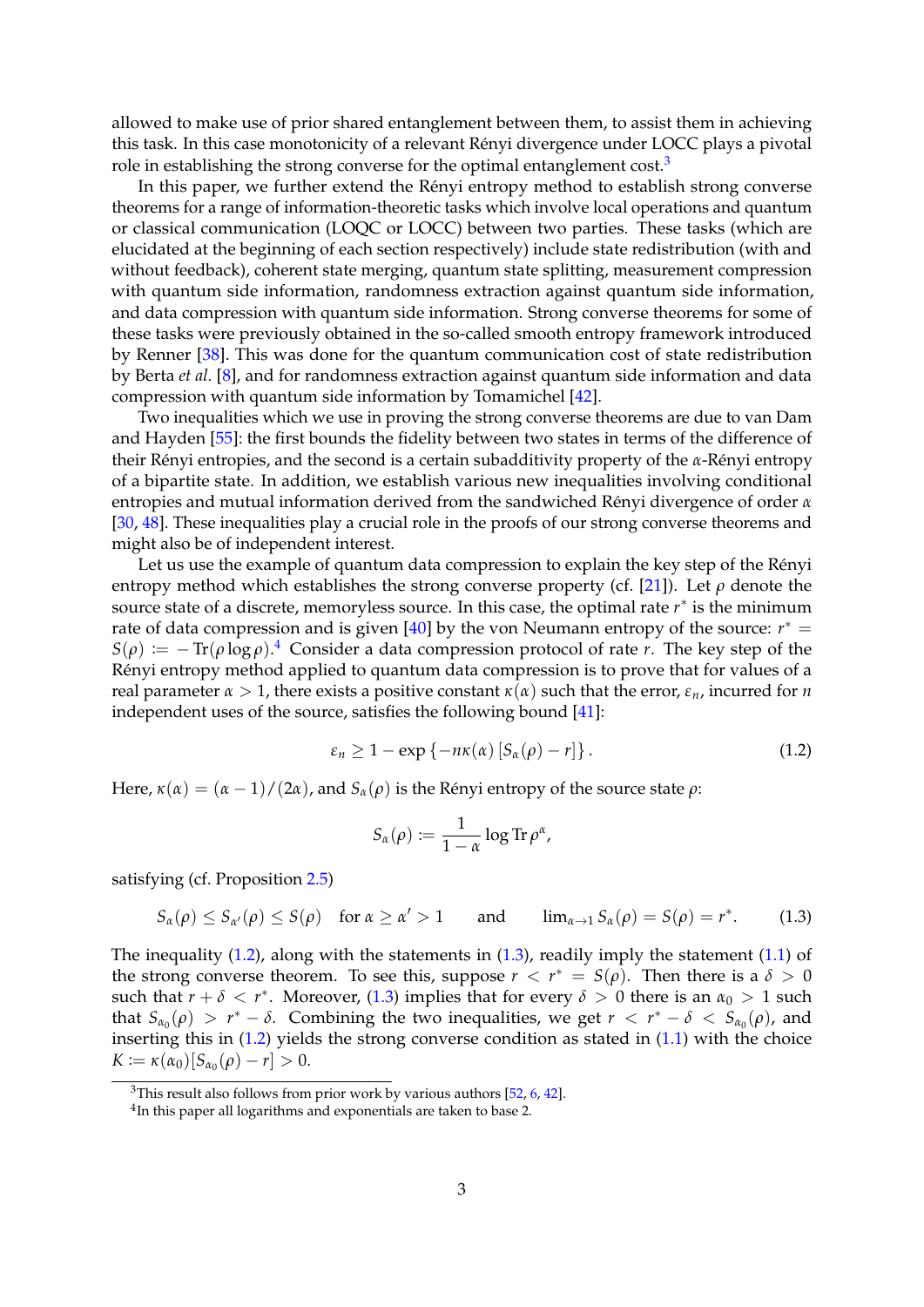### **1.2 Main results and structure of the paper**

In the present paper, we prove strong converse theorems for the following tasks using the Renyi ´ entropy method:

- (a) state redistribution (with and without quantum feedback), coherent state merging and quantum state splitting;
- (b) measurement compression with quantum side information (QSI);
- <span id="page-4-0"></span>(c) randomness extraction against QSI;
- <span id="page-4-1"></span>(d) data compression with QSI.

Previously, Tomamichel [\[42\]](#page-39-7) proved strong converse theorems for randomness extraction against QSI and data compression with QSI using the *smooth entropy framework*. Recently, Berta *et al*. [\[8\]](#page-37-3) proved a strong converse theorem for the quantum communication cost in state redistribution (which holds even in the presence of quantum feedback). However, their strong converse theorem did not establish the strong converse property for the boundary of the entire achievable rate region in the  $(e, q)$ -plane, where  $e$  and  $q$  denote the entanglement cost and quantum communication cost, respectively (see Figure [1\)](#page-5-0). In this paper, we fill this gap with Theorem [3.2](#page-16-0) (for the case of no feedback) and Theorem [3.4](#page-18-0) (for the case of feedback). The study of the strong converse for state redistribution with feedback was inspired by [\[8\]](#page-37-3), where this protocol was first defined. Note that, following discussions with the authors of the present paper, Berta *et al*. have now also obtained a strong converse theorem for the entire achievable region [\[9\]](#page-37-5) for state redistribution with and without feedback. In the case of measurement compression with quantum side information, our strong converse theorem for the classical communication cost is a new result, which strengthens the previously established weak converse of [\[47\]](#page-39-9). We also provide alternative proofs for the strong converse theorems of the protocols in items [c](#page-4-0) an[d](#page-4-1)  $d$  in the above list using the Rényi entropy approach.

Our strong converse theorems are given in terms of various Renyi generalizations (see ´ Section [2.3\)](#page-7-1) of the optimal rates of the protocols, whose properties we derive in Section [2.4.](#page-8-0) In particular, we establish various new inequalities involving conditional entropies and mutual information derived from the sandwiched Rényi divergence. These include novel bounds relating these entropic quantities, as well as the Renyi conditional mutual information (defined ´ in [2.14\)](#page-10-0), to the fidelity of two quantum states (see Proposition [2.8\)](#page-10-1). These bounds play a key role in our proofs.

This paper is structured as follows. In Section [2](#page-5-1) we set the notation, introduce definitions of the required Renyi entropic quantities, and discuss their properties. In the following sections ´ we subsequently prove strong converse theorems for the protocols of state redistribution (Section [3\)](#page-12-0), measurement compression with quantum side information (Section [4\)](#page-22-0), randomness extraction against quantum side information (Section [5\)](#page-25-0), and data compression with quantum side information (Section  $6$ ). In the case of state redistribution, we elucidate the fact that it serves as a generalization of coherent state merging (Section [3.5\)](#page-19-0) and quantum state splitting (Section [3.6\)](#page-20-0), proving strong converse theorems for the latter protocols as well. We summarize our results and discuss open questions in Section [7.](#page-32-0) Appendices [A](#page-33-0) and [B](#page-35-0) contain some of the proofs of Sections [2.4](#page-8-0) and [3.4.](#page-17-0)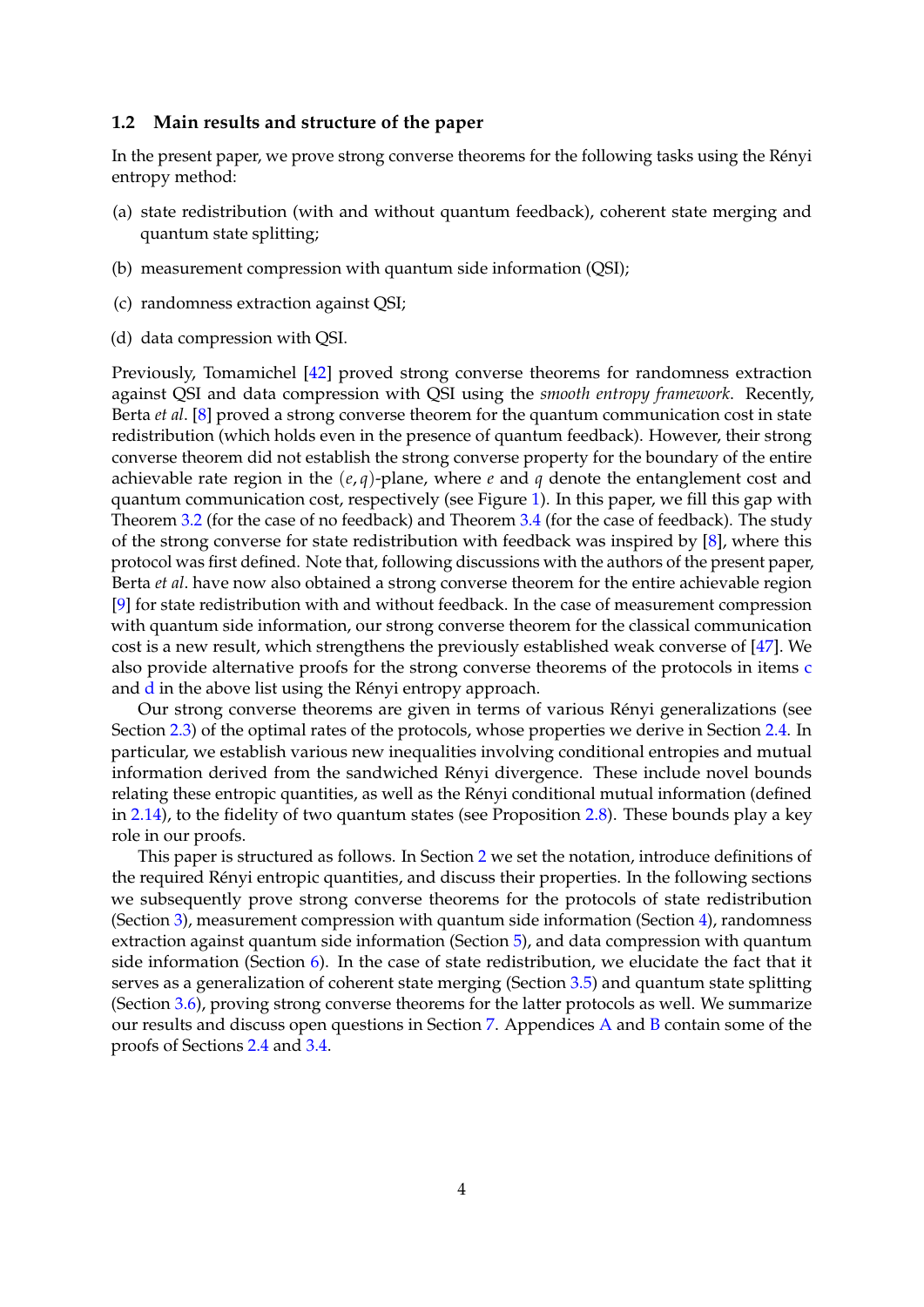<span id="page-5-0"></span>

Figure 1: Plot of the plane of rate pairs (*e*, *q*) for state redistribution, where *e* is the entanglement cost [\(3.5\)](#page-13-0) and  $q$  is the quantum communication cost [\(3.4\)](#page-13-1). The shaded area is the region of achievable rate pairs defined by  $\{(e,q): q+e\geq S(A|B)_{\rho} \text{ and } q\geq \frac{1}{2}I(A;R|B)_{\rho}\}.$  The hatched area is the strong converse region, as proved in the present paper (Theorem [3.2\)](#page-16-0) and by Berta *et al*. [\[9\]](#page-37-5). For a definition of the state redistribution protocol, see Section [3.1.](#page-12-1)

# <span id="page-5-1"></span>**2 Preliminaries**

# **2.1 Notation & definitions**

For a finite-dimensional Hilbert space  $H$  we denote the set of linear operators acting on  $H$  by  $\mathcal{B}(\mathcal{H})$ . We define the set of positive semi-definite operators  $\mathcal{P}(\mathcal{H}) := \{X \in \mathcal{B}(\mathcal{H}) : X \geq 0\}$  and refer to  $P \in \mathcal{P}(\mathcal{H})$  simply as a positive operator. The set  $\mathcal{D}(\mathcal{H})$  of density operators (or quantum states) on H is the set of positive operators with unit trace:  $\mathcal{D}(\mathcal{H}) := \{\rho \in \mathcal{P}(\mathcal{H})\colon \text{Tr}\,\rho = 1\}.$ The support supp *Q* of an operator *Q* is defined as the orthogonal complement of its kernel. We write *A*  $\neq$  *B* if supp *A* ∩ supp *B* contains at least one non-zero vector. For a quantum system *A* with associated Hilbert space  $\mathcal{H}_A$  we write  $|A| := \dim \mathcal{H}_A$ . If *B* is another quantum system with associated Hilbert space  $\mathcal{H}_B$ , then we set  $\mathcal{H}_{AB} := \mathcal{H}_A \otimes \mathcal{H}_B$ . We write  $A \cong B$  for quantum systems *A* and *B* whose underlying Hilbert spaces are isomorphic.

For a pure state  $|\psi_A\rangle \in \mathcal{H}_A$  we make the abbreviation  $\psi_A \equiv |\psi\rangle \langle \psi|_A \in \mathcal{D}(\mathcal{H}_A)$ . We denote by  $I_A$  the identity operator acting on  $\mathcal{H}_A$ , and by  $id_A$  the identity superoperator acting on  $\mathcal{D}(\mathcal{H}_A)$ . The completely mixed state on  $\mathcal{H}_A$  is denoted by  $\pi_A := |A|^{-1}I_A$ . Let  $\mathcal X$  be some finite set and  $\mathcal{H}_X$  the associated Hilbert space with orthonormal basis  $\{|x\rangle\}_{x\in\mathcal{X}}$ . Then the quantum embedding of a classical register *X* corresponding to  $X$  is defined as the subspace of diagonal matrices in  $\mathcal{D}(\mathcal{H}_X)$ . A classical-quantum (c-q) state  $\rho_{XB} \in \mathcal{D}(\mathcal{H}_{XB})$  is defined as  $\rho_{XB} := \sum_{x \in \mathcal{X}} p_x |x\rangle \langle x |_X \otimes \rho_B^x$  where  $\rho_B^x \in \mathcal{D}(\mathcal{H}_B)$  for all  $x \in \mathcal{X}$ . For quantum systems  $A \cong B$ , a maximally entangled state (MES)  $|\Phi_{AB}\rangle$  is defined as

$$
\ket{\Phi_{AB}}:=\frac{1}{\sqrt{|A|}}\sum_{i=1}^{|A|}\ket{i_A}\otimes\ket{i_B},
$$

where  $\{|i_A\rangle\}_{i=1}^{|A|}$  and  $\{|i_B\rangle\}_{i=1}^{|B|}$  are orthonormal bases for  $\mathcal{H}_A$  and  $\mathcal{H}_B$ , respectively. We also use the notation  $\Phi_{AB}^k$  to explicitly indicate the Schmidt rank  $k = |A| = |B|$  of the MES.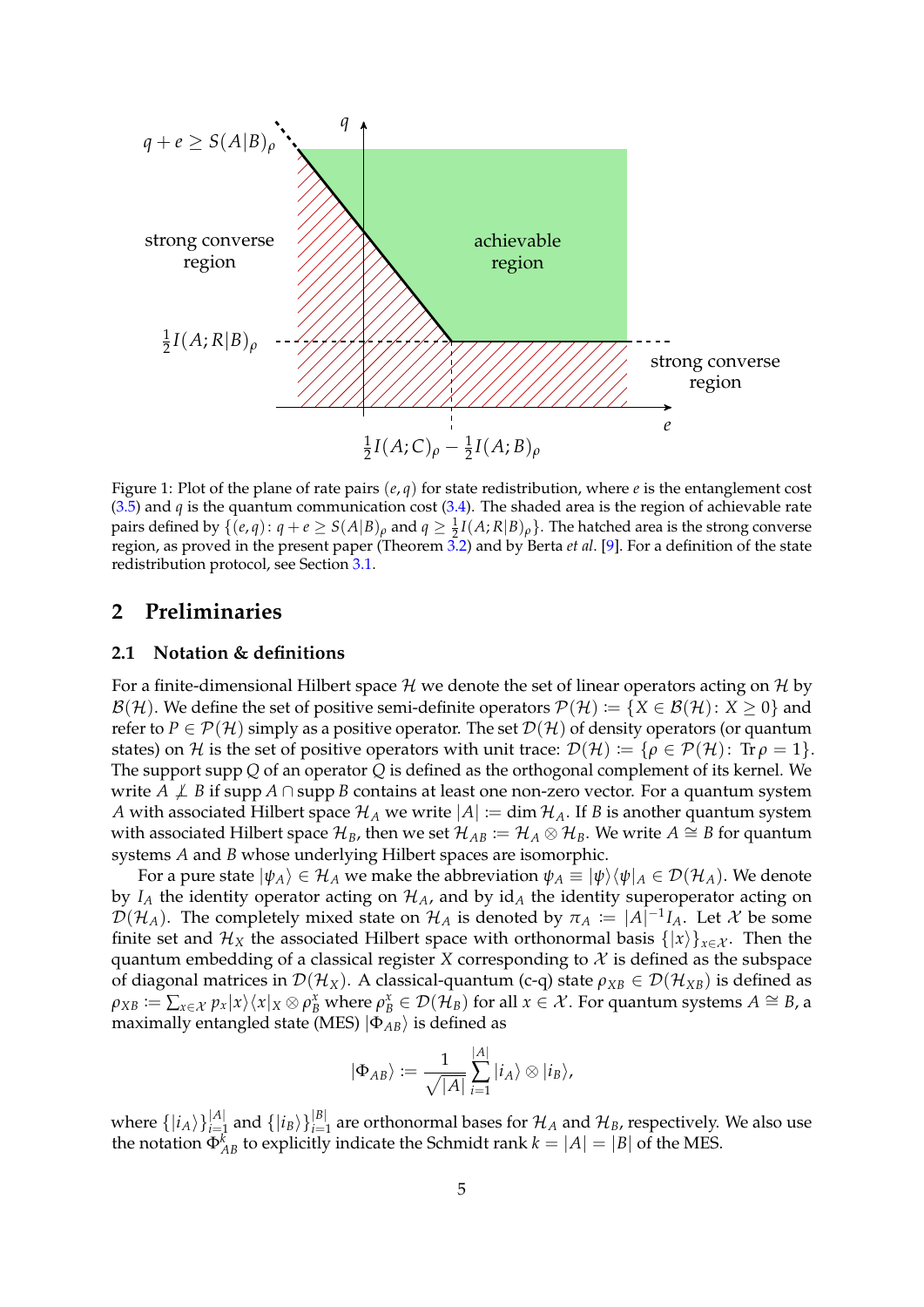A quantum operation  $\Lambda$  is a linear, completely positive, trace-preserving (CPTP) map. For a quantum operation  $\Lambda: \mathcal{D}(\mathcal{H}_A) \to \mathcal{D}(\mathcal{H}_B)$  we write  $\Lambda: A \to B$ . For quantum states  $\rho$ ,  $\sigma \in \mathcal{D}(\mathcal{H})$ , we define the *fidelity*  $F(\rho, \sigma)$  between  $\rho$  and  $\sigma$  as

<span id="page-6-4"></span>
$$
F(\rho,\sigma) := \left\|\sqrt{\rho}\sqrt{\sigma}\right\|_1.
$$

The *von Neumann entropy* of a state  $\rho_A \in \mathcal{D}(\mathcal{H}_A)$  is given by  $S(\rho_A) := -\text{Tr}(\rho_A \log \rho_A)$ , and we use the notation  $S(A)_{\rho} \equiv S(\rho_A)$ . The *quantum relative entropy* of a state  $\rho \in \mathcal{D}(\mathcal{H})$  and a positive operator  $\sigma \in \mathcal{P}(\mathcal{H})$  is defined by

$$
D(\rho \|\sigma) := \text{Tr} \left[ \rho (\log \rho - \log \sigma) \right] \tag{2.1}
$$

if supp  $\rho \subseteq \text{supp }\sigma$ , and set to be equal to  $+\infty$  otherwise. Furthermore, we consider the following quantities for a tripartite state  $\rho_{ABC} \in \mathcal{D}(\mathcal{H}_{ABC})$  and its marginals:

- the *quantum conditional entropy*  $S(A|B)_{\rho} := S(AB)_{\rho} S(B)_{\rho}$
- the *quantum mutual information*  $I(A;B)_{\rho} := S(A)_{\rho} + S(B)_{\rho} S(AB)_{\rho}$
- the *conditional quantum mutual information*  $I(A;B|C)_{\rho} := S(A|C)_{\rho} + S(B|C)_{\rho} S(AB|C)_{\rho}$

### **2.2 Schatten norms**

**Definition 2.1** (Schatten *p*-(quasi)norm). Let  $M \in \mathcal{B}(\mathcal{H})$  and  $p > 0$ . Then we define

$$
||M||_p \coloneqq (\text{Tr}\,|M|^p)^{1/p},
$$

where |*M*| := √ *M*<sup>†</sup>*M*. For 1 ≤  $p$  ≤ ∞, the functional  $\| \cdot \|_p$  defines a norm, the *Schatten p-norm*.

## **Theorem 2.2.** *Let*  $M, N \in \mathcal{B}(\mathcal{H})$ *.*

(i) Hölder's inequality: Let  $1 \le p \le \infty$  and q be the Hölder conjugate of p defined by  $\frac{1}{p} + \frac{1}{q} = 1$ . *Then*

<span id="page-6-2"></span><span id="page-6-1"></span>
$$
||MN||_1 \le ||M||_p ||N||_q. \tag{2.2}
$$

(ii) *McCarthy's inequalities* [\[28\]](#page-38-9): For  $p \in (0,1)$  *we have* 

$$
||M+N||_p^p \le ||M||_p^p + ||N||_p^p, \tag{2.3}
$$

*whereas for*  $1 \leq p \leq \infty$  *we have* 

<span id="page-6-3"></span><span id="page-6-0"></span>
$$
||M||_p^p + ||N||_p^p \le ||M + N||_p^p. \tag{2.4}
$$

**Remark 2.3.** For  $1 \le p \le \infty$ , the functional  $\|\cdot\|_p$  satisfies the triangle inequality, which for the Schatten *p*-norms is also known as the *Minkowski inequality*:

$$
||M+N||_p \le ||M||_p + ||N||_p. \tag{2.5}
$$

Hence,  $\|\cdot\|_p$  defines a norm for this range of *p*. However, for  $p \in (0,1)$  the Minkowski inequality [\(2.5\)](#page-6-0) fails to hold, and we have the weaker inequality [\(2.3\)](#page-6-1) instead. Therefore,  $\|\cdot\|_p$ only defines a quasinorm for the range  $p \in (0,1)$ .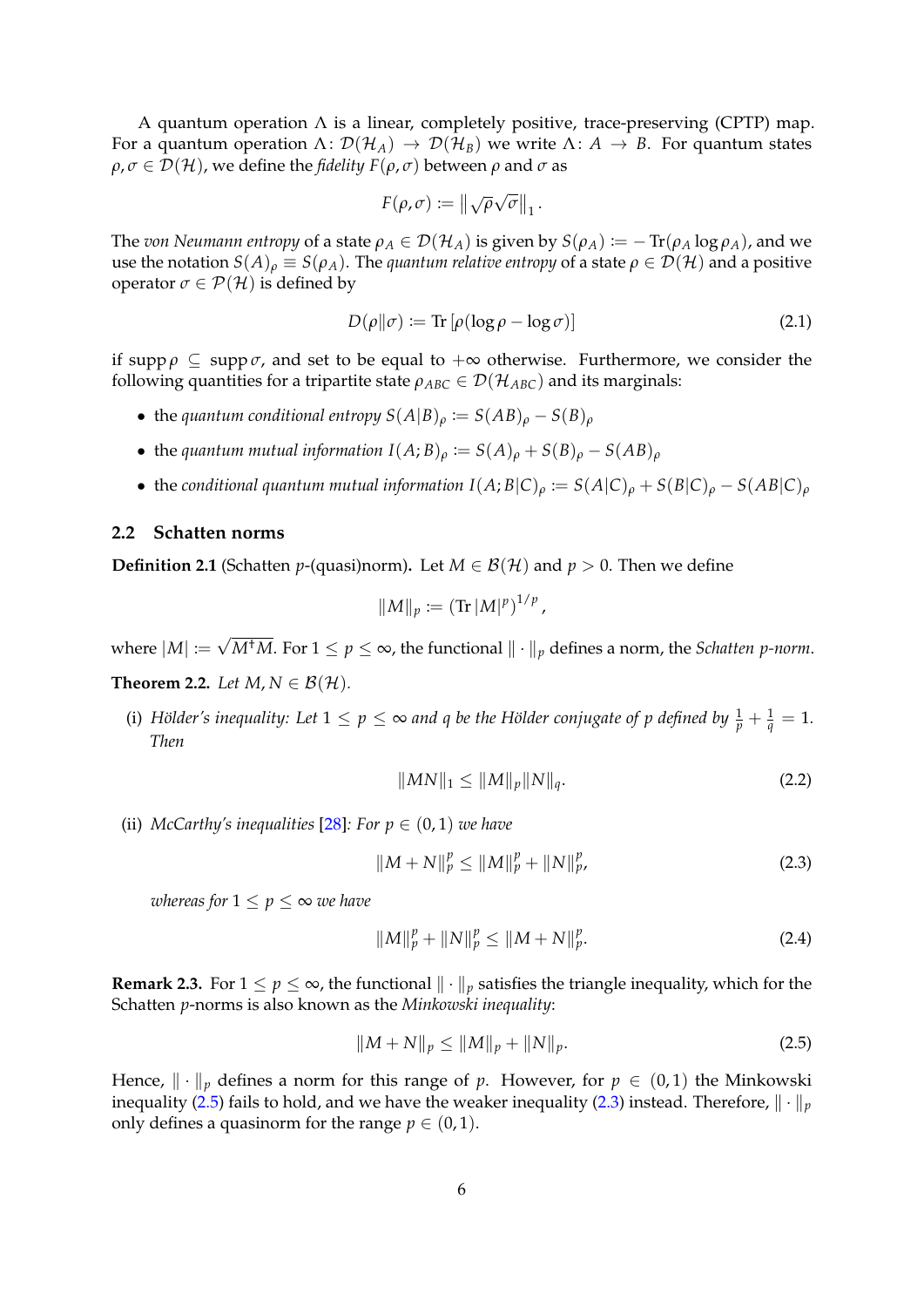### <span id="page-7-1"></span>2.3 Rényi entropies

## <span id="page-7-2"></span>**Definition 2.4** ([\[30,](#page-38-1) [48\]](#page-40-2))**.**

(i) Let  $\alpha \in (0,\infty) \setminus \{1\}$ , and  $\rho, \sigma \in \mathcal{P}(\mathcal{H})$ . If supp  $\rho \subseteq \text{supp }\sigma$  for  $\alpha > 1$  or  $\rho \not\perp \sigma$  for  $\alpha \in (0,1)$ , the *sandwiched R´enyi divergence of order α* is defined as

$$
\widetilde{D}_{\alpha}(\rho\|\sigma) := \frac{1}{\alpha - 1} \log \left[ (\operatorname{Tr}\rho)^{-1} \operatorname{Tr} \left\{ \left( \sigma^{(1-\alpha)/2\alpha} \rho \sigma^{(1-\alpha)/2\alpha} \right)^{\alpha} \right\} \right]
$$
\n
$$
= \frac{2\alpha}{\alpha - 1} \log \left\| \rho^{1/2} \sigma^{(1-\alpha)/2\alpha} \right\|_{2\alpha} - \frac{1}{\alpha - 1} \log \operatorname{Tr} \rho.
$$

Otherwise, we set  $D_{\alpha}(\rho || \sigma) = \infty$ . Note that for  $[\rho, \sigma] = 0$  the sandwiched Rényi divergence reduces to the usual *α-relative Rényi entropy*  $D_\alpha(\rho||\sigma) := \frac{1}{\alpha-1} \log \left[ (\text{Tr } \rho)^{-1} \text{Tr} \left( \rho^\alpha \sigma^{1-\alpha} \right) \right]$  (see e.g. [\[34\]](#page-39-4)).

(ii) For  $\rho \in \mathcal{D}(\mathcal{H})$  and  $\alpha \in (0,\infty) \setminus \{1\}$ , the *Rényi entropy of order*  $\alpha$  is defined as

$$
S_{\alpha}(\rho) := -D_{\alpha}(\rho||I) = -\widetilde{D}_{\alpha}(\rho||I).
$$

Note that  $S_0(\rho) = \lim_{\alpha \to 0} S_\alpha(\rho) = \log \alpha r$ , where  $\alpha \in \rho$  denotes the rank of  $\rho$ . We use the notation  $S_\alpha(A)_\rho \equiv S_\alpha(\rho_A)$  for  $\rho_A \in \mathcal{D}(\mathcal{H}_A)$ .

(iii) For  $\rho_{AB} \in \mathcal{D}(\mathcal{H}_{AB})$  and  $\alpha \in (0,\infty) \setminus \{1\}$ , the *Rényi conditional entropy of order*  $\alpha$  is defined as

$$
\widetilde{S}_{\alpha}(A|B)_{\rho} \coloneqq - \min_{\sigma_B} \widetilde{D}_{\alpha}(\rho_{AB}||I_A \otimes \sigma_B),
$$

and the *R´enyi mutual information of order α* is defined as [\[20\]](#page-38-10)

$$
\widetilde{I}_{\alpha}(A;B)_{\rho} \coloneqq \min_{\sigma_B}\widetilde{D}_{\alpha}(\rho_{AB}\|\rho_A\otimes\sigma_B).
$$

We have [\[30,](#page-38-1) [48\]](#page-40-2)

$$
\lim_{\alpha \to 1} \widetilde{D}_{\alpha}(\rho \| \sigma) = D(\rho \| \sigma). \tag{2.6}
$$

Therefore, in the subsequent discussion of the sandwiched Rényi divergence  $D_{\alpha}(\rho||\sigma)$  and its derived quantities, we will use the full range  $\alpha \geq 0$ , setting  $\widetilde{D}_1(\rho||\sigma) = D(\rho||\sigma)$  and  $\tilde{D}_0(\rho||\sigma) = \lim_{\alpha\to 0} \tilde{D}_\alpha(\rho||\sigma)$  [\[14\]](#page-38-11). In the next proposition we collect a few properties of the Rényi quantities defined above:

<span id="page-7-0"></span>**Proposition 2.5** ([\[30,](#page-38-1) [48\]](#page-40-2)). Let  $\rho \in \mathcal{D}(\mathcal{H})$  and  $\sigma \in \mathcal{P}(\mathcal{H})$ . The sandwiched Rényi divergence and *entropies derived from it satisfy the following properties:*

- <span id="page-7-5"></span>(i) *Monotonicity:* If  $0 < \alpha \leq \beta$ , then  $\widetilde{D}_{\alpha}(\rho||\sigma) \leq \widetilde{D}_{\beta}(\rho||\sigma)$ .
- <span id="page-7-4"></span>(ii) *Positivity and dimension bound: Let*  $d = \dim \mathcal{H}$ , then we have  $0 \leq S_\alpha(\rho) \leq \log d$  for all  $\alpha \geq 0$ . *The extremal values are achieved for pure states and completely mixed states, respectively.*
- <span id="page-7-3"></span>(iii) *Additivity: For all*  $\alpha > 0$  *and*  $\rho_i \in \mathcal{D}(\mathcal{H}_i)$ ,  $\sigma_i \in \mathcal{P}(\mathcal{H}_i)$  for  $i = 1, 2$  such that the conditions on *their supports given by Definition [2.4](#page-7-2) hold, we have*

$$
\widetilde{D}_{\alpha}(\rho_1 \otimes \rho_2 || \sigma_1 \otimes \sigma_2) = \widetilde{D}_{\alpha}(\rho_1 || \sigma_1) + \widetilde{D}_{\alpha}(\rho_2 || \sigma_2),
$$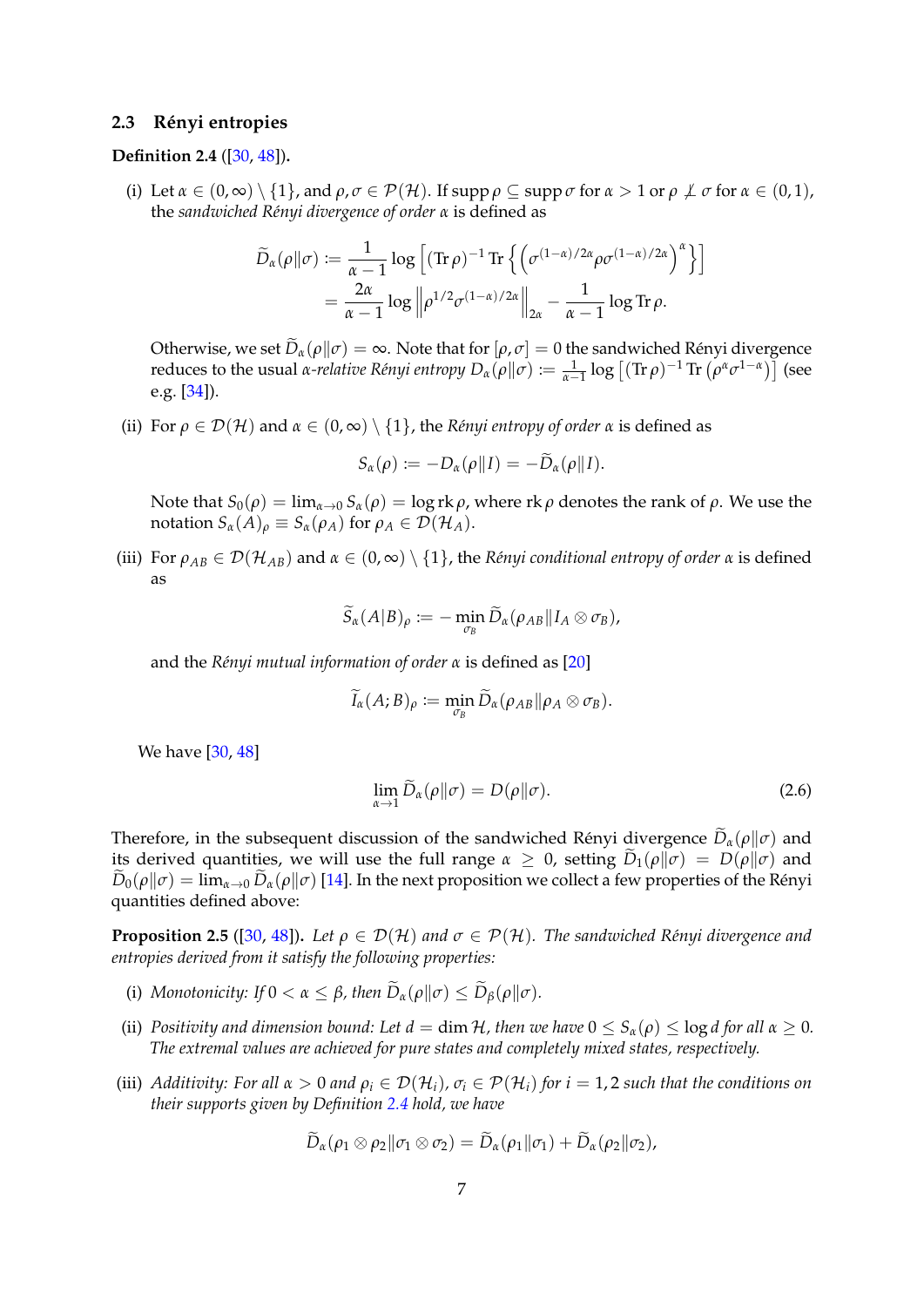$$
S_{\alpha}(\rho_1 \otimes \rho_2) = S_{\alpha}(\rho_1) + S_{\alpha}(\rho_2).
$$

*Furthermore, additivity also holds for the R´enyi conditional entropy and mutual information* [\[3,](#page-37-1) [24\]](#page-38-5): If  $ρ_{AB}$  and  $σ_{A'B'}$  are bipartite states and  $α \geq 1/2$ , then

$$
\widetilde{S}_{\alpha}(AA'|BB')_{\rho\otimes\sigma} = \widetilde{S}_{\alpha}(A|B)_{\rho} + \widetilde{S}_{\alpha}(A'|B')_{\sigma},
$$
  

$$
\widetilde{I}_{\alpha}(AA';BB')_{\rho\otimes\sigma} = \widetilde{I}_{\alpha}(A;B)_{\rho} + \widetilde{I}_{\alpha}(A';B')_{\sigma}.
$$

- <span id="page-8-8"></span>(iv) *Invariance under isometries:* Let  $U: \mathcal{H} \to \mathcal{H}'$  be an isometry. Then  $\widetilde{D}_{\alpha}(U\rho U^{\dagger}||U\sigma U^{\dagger}) =$  $\widetilde{D}_{\alpha}(\rho||\sigma)$  and  $S_{\alpha}(U\rho U^{\dagger}) = S_{\alpha}(\rho)$  for all  $\alpha \geq 0$ .
- <span id="page-8-6"></span>(v) *Duality for the Rényi entropy: Let*  $|\psi_{AB}\rangle$  *be a pure state and set*  $\rho_A = \text{Tr}_B \psi_{AB}$  *and*  $\rho_B = \text{Tr}_A \psi_{AB}$ *. Then*  $S_\alpha(A)_\rho = S_\alpha(B)_\rho$  *for all*  $\alpha \geq 0$ *.*
- <span id="page-8-7"></span>(vi) *Duality for the Rényi conditional entropy: Let*  $|\psi_{ABC}\rangle$  *be a pure state and for*  $\alpha \geq 1/2$  *define*  $\beta$ *through*  $1/\alpha + 1/\beta = 2$ *. Then*

$$
\widetilde{S}_{\alpha}(A|B)_{\psi} = -\widetilde{S}_{\beta}(A|C)_{\psi}.
$$

<span id="page-8-4"></span>(vii) [\[19,](#page-38-2) [3\]](#page-37-1) *Data processing inequality: If α* ∈ [1/2, ∞) *and* Λ *is a CPTP map, then*

$$
\widetilde{D}_{\alpha}(\rho\|\sigma)\geq \widetilde{D}_{\alpha}(\Lambda(\rho)\|\Lambda(\sigma)).
$$

*Furthermore, let*  $\Phi$ :  $B \to C$  *be a CPTP map, and for a bipartite state*  $\rho_{AB}$  *set*  $\sigma_{AC} := (id_A \otimes \Phi)(\rho_{AB})$ *. We then have for*  $\alpha \geq 1/2$  *that* 

$$
S_{\alpha}(A|B)_{\rho} \leq S_{\alpha}(A|C)_{\sigma},
$$
  

$$
\widetilde{I}_{\alpha}(A;B)_{\rho} \geq \widetilde{I}_{\alpha}(A;C)_{\sigma}.
$$

### <span id="page-8-0"></span>**2.4 Further properties of R´enyi entropic quantities**

In this section we derive various properties of the Rényi entropy, the Rényi conditional entropy, and the Rényi mutual information (see Definition [2.4\)](#page-7-2), as well as the Rényi conditional mutual information, defined in  $(2.14)$  below. We defer the proofs of the statements concerning Rényi mutual information and Rényi conditional mutual information to Appendix [A.](#page-33-0)

We start with the following subadditivity property for the Rényi entropies [[55\]](#page-40-3), for which we give a simplified proof based on the data processing inequality.

<span id="page-8-3"></span>**Lemma 2.6** (Subadditivity of Rényi entropies [[55\]](#page-40-3)). *If*  $\alpha \geq 0$  *and*  $\rho_{AB} \in \mathcal{D}(\mathcal{H}_{AB})$ *, then*<sup>[5](#page-8-1)</sup>

$$
S_{\alpha}(A)_{\rho} - \log |B| \leq S_{\alpha}(AB)_{\rho} \leq S_{\alpha}(A)_{\rho} + \log |B|.
$$

*Proof.* To prove the upper bound on  $S_\alpha(AB)$ <sub>*ρ*</sub>, observe first that

$$
S_{\alpha}(AB)_{\rho} = -D_{\alpha}(\rho_{AB}||I_A \otimes \pi_B) + \log|B| \qquad (2.7)
$$

<span id="page-8-5"></span><span id="page-8-2"></span>
$$
= -D_{\alpha}(\rho_{AB}||I_A \otimes \pi_B) + \log |B|.
$$
 (2.8)

Assuming that  $\alpha \geq 1/2$  and using [\(2.7\)](#page-8-2), we then have

 $S_{\alpha}(AB)_{\rho} = -\widetilde{D}_{\alpha}(\rho_{AB}||I_A \otimes \pi_B) + \log |B|$ 

<span id="page-8-1"></span> $5$ Note that both inequalities in Lemma [2.6](#page-8-3) can be tightened by replacing the log terms with the 0-Rényi entropy  $S_0(B)_\rho = \log \frac{R}{\rho_B}$ . However, throughout this paper we assume Hilbert spaces to be restricted to the support of the corresponding quantum states, so that  $S_0(B)$ <sub>*ρ*</sub> = log |*B*|.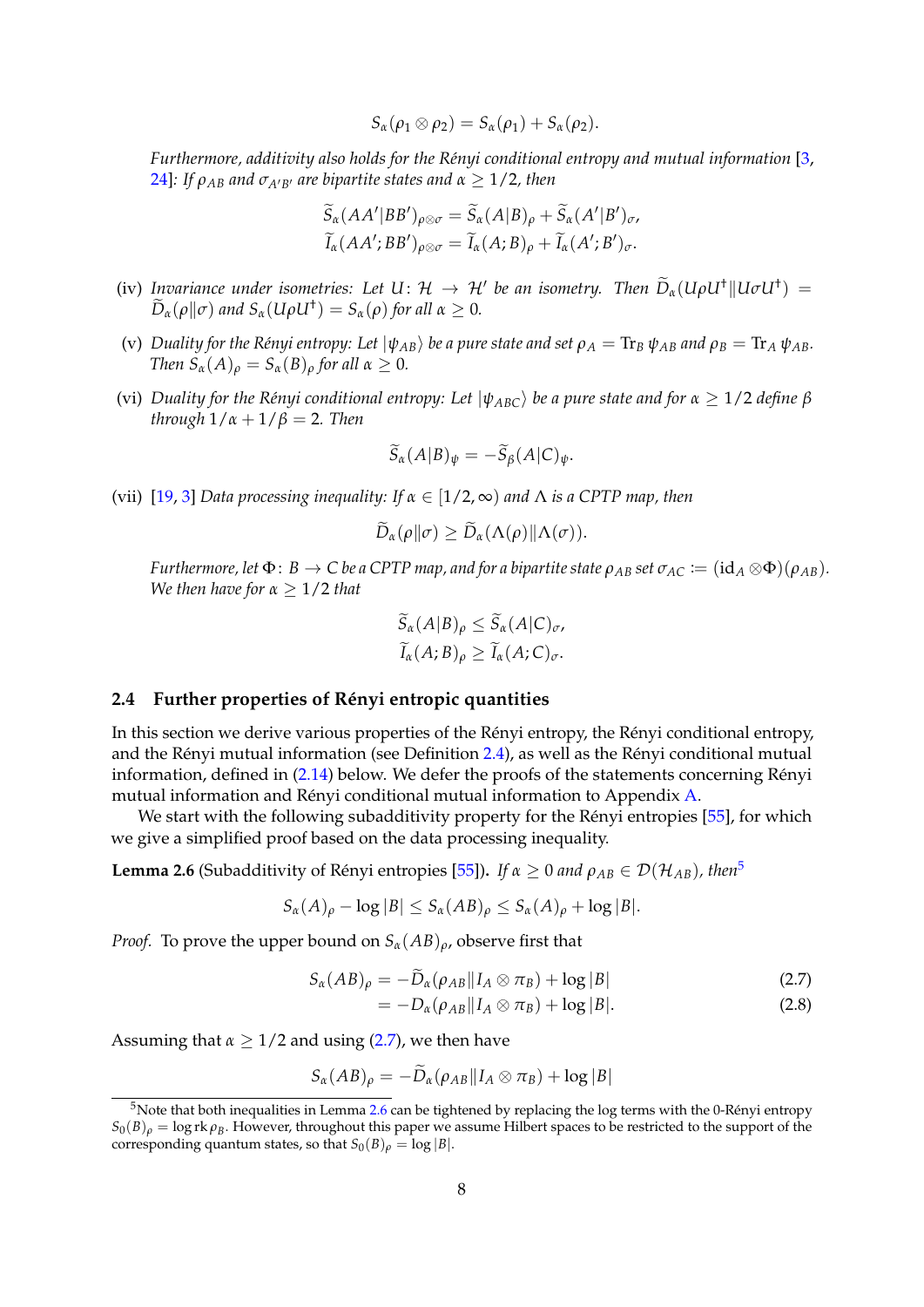$$
\leq -\widetilde{D}_{\alpha}(\rho_{A}||I_{A}) + \log |B|
$$
  
=  $S_{\alpha}(A)_{\rho} + \log |B|$ ,

where the inequality follows from the data processing inequality (Proposition  $2.5(vii)$  $2.5(vii)$ ). If  $\alpha \in [0, 1/2)$ , we use relation [\(2.8\)](#page-8-5) together with the data processing inequality for the *α*-Rényi relative entropy [\[34\]](#page-39-4) instead. The lower bound on  $S_\alpha(AB)$ <sup>*ρ*</sup> follows from the upper bound by a simple duality argument, using Proposition [2.5](#page-7-0)[\(v\)](#page-8-6), as discussed in [\[55\]](#page-40-3).  $\Box$ 

We proceed with the following lemma concerning dimension bounds on the Rényi conditional entropy and mutual information, as well as invariance properties with respect to tensor product states.

# <span id="page-9-5"></span>**Lemma 2.7.** *Let*  $\alpha \in [1/2, \infty)$ *.*

(i) *For an arbitrary tripartite state ρABC we have*

$$
\widetilde{S}_{\alpha}(A|BC)_{\rho} + 2\log|C| \ge \widetilde{S}_{\alpha}(A|B)_{\rho},\tag{2.9}
$$

$$
\widetilde{I}_{\alpha}(A;B)_{\rho} + 2\log|C| \ge \widetilde{I}_{\alpha}(A;BC)_{\rho}.
$$
\n(2.10)

(ii) *For states*  $\rho_{AB}$  *and*  $\sigma_C$ *, we have* 

<span id="page-9-3"></span><span id="page-9-2"></span><span id="page-9-0"></span>
$$
\widetilde{S}_{\alpha}(A|BC)_{\rho\otimes\sigma} = \widetilde{S}_{\alpha}(A|B)_{\rho},\tag{2.11}
$$

<span id="page-9-4"></span><span id="page-9-1"></span>
$$
\widetilde{I}_{\alpha}(A; BC)_{\rho \otimes \sigma} = \widetilde{I}_{\alpha}(A; B)_{\rho}.
$$
\n(2.12)

*Proof.* We first prove [\(2.9\)](#page-9-0). By [\[30,](#page-38-1) Prop. 8] we have the following bound:

$$
\widetilde{S}_{\alpha}(A|BC)_{\rho} \ge \widetilde{S}_{\alpha}(AC|B)_{\rho} - \log|C| \tag{2.13}
$$

Now consider from duality (Proposition  $2.5$ [\(vi\)](#page-8-7)) that

$$
\widetilde{S}_{\alpha}(AC|B)_{\rho} = -\widetilde{S}_{\beta}(AC|D)_{\rho},
$$

where *D* is a purifying system and  $\beta$  is such that  $1/\alpha + 1/\beta = 2$ . By the same reasoning, we find that

$$
\widetilde{S}_{\beta}(A|CD)_{\rho} \ge \widetilde{S}_{\beta}(AC|D)_{\rho} - \log |C|.
$$

But from duality this is the same as

$$
\widetilde{S}_{\alpha}(A|B)_{\rho}-\log|C|\leq \widetilde{S}_{\alpha}(AC|B)_{\rho}.
$$

Substituting this in [\(2.13\)](#page-9-1) then yields the claim.

We continue with the proof of [\(2.11\)](#page-9-2). From the data processing inequality (Proposition [2.5\(](#page-7-0)[vii\)](#page-8-4)), we know that

$$
\widetilde{S}_{\alpha}(A|BC)_{\rho\otimes\sigma}\leq \widetilde{S}_{\alpha}(A|B)_{\rho}.
$$

On the other hand, consider that

$$
-\widetilde{S}_{\alpha}(A|BC)_{\rho\otimes\sigma} = \min_{\tau_{BC}} \widetilde{D}_{\alpha}(\rho_{AB}\otimes\sigma_{C}||I_{A}\otimes\tau_{BC})
$$
  

$$
\leq \widetilde{D}_{\alpha}(\rho_{AB}\otimes\sigma_{C}||I_{A}\otimes\theta_{B}\otimes\sigma_{C})
$$
  

$$
= \widetilde{D}_{\alpha}(\rho_{AB}||I_{A}\theta_{B}).
$$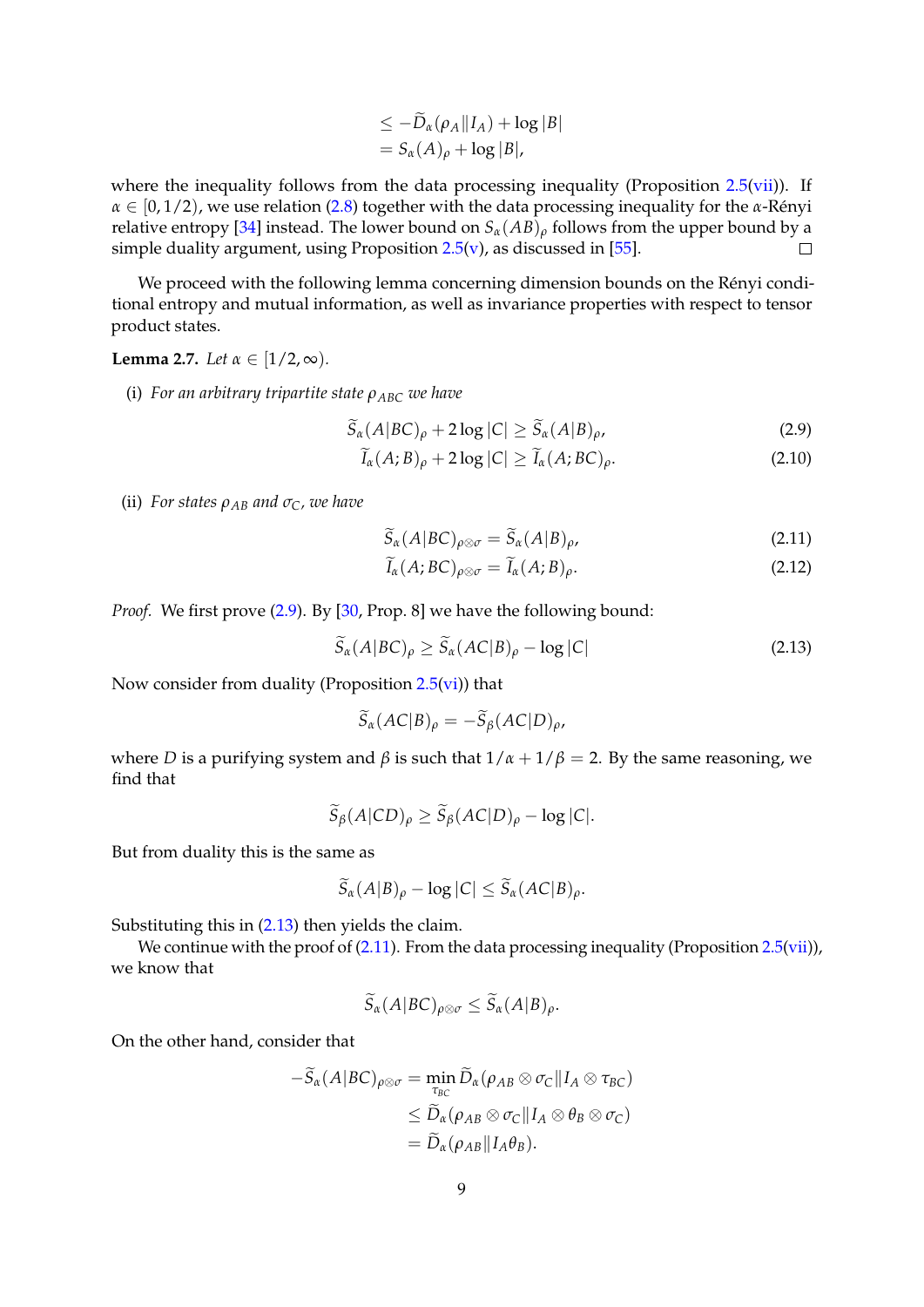Since the inequality holds for all  $\theta_B$ , we get that

<span id="page-10-0"></span>
$$
-S_{\alpha}(A|BC)_{\rho\otimes\sigma}\leq-S_{\alpha}(A|B)_{\rho}\,.
$$

which yields [\(2.11\)](#page-9-2).

The corresponding relations  $(2.10)$  and  $(2.12)$  for the Rényi mutual information are proved in Appendix [A.](#page-33-0)  $\Box$ 

The following proposition is crucial for our proofs. It bounds the difference of Rényi entropic quantities of two quantum states in terms of their fidelity. Note that the inequality [\(2.15\)](#page-10-2) for the Rényi entropies originally appeared in [[55\]](#page-40-3). The last assertion concerns the Rényi conditional mutual information  $\tilde{I}_\alpha(A;B|C)$ <sub>*ρ*</sub>, defined in [\[10\]](#page-37-6) for a tripartite state  $\rho_{ABC}$  and  $\alpha > 0$  as

$$
\widetilde{I}_{\alpha}(A;B|C)_{\rho} = \frac{2\alpha}{\alpha - 1} \log \left\| \rho_{ABC}^{1/2} \rho_{AC}^{(1-\alpha)/2\alpha} \rho_C^{(\alpha-1)/2\alpha} \rho_{BC}^{(1-\alpha)/2\alpha} \right\|_{2\alpha}.
$$
\n(2.14)

Note that this quantity does not feature in our proofs. However, the corresponding fidelity bound in [\(2.18\)](#page-10-3) might be of independent interest, and we include it for the sake of completeness.

<span id="page-10-1"></span>**Proposition 2.8.** Let  $\rho_{AB}$ ,  $\sigma_{AB} \in \mathcal{D}(\mathcal{H}_{AB})$ , and for  $\alpha \in (1/2, 1)$  define  $\beta \equiv \beta(\alpha) := \alpha/(2\alpha - 1)$ . *Then the following inequalities hold:*

<span id="page-10-4"></span><span id="page-10-2"></span>
$$
S_{\alpha}(A)_{\rho} - S_{\beta}(A)_{\sigma} \ge \frac{2\alpha}{1 - \alpha} \log F(\rho_A, \sigma_A), \tag{2.15}
$$

$$
\widetilde{S}_{\alpha}(A|B)_{\rho} - \widetilde{S}_{\beta}(A|B)_{\sigma} \ge \frac{2\alpha}{1-\alpha} \log F(\rho_{AB}, \sigma_{AB}). \tag{2.16}
$$

*Assuming that*  $\rho_A = \sigma_A$  *holds, we also have* 

$$
\widetilde{I}_{\beta}(A;B)_{\rho} - \widetilde{I}_{\alpha}(A;B)_{\sigma} \ge \frac{2\alpha}{1-\alpha} \log F(\rho_{AB}, \sigma_{AB}). \tag{2.17}
$$

Let  $\rho_{ABC}$  and  $\sigma_{ABC}$  be tripartite states satisfying  $\rho_{AC} = \sigma_{AC}$ ,  $\rho_{BC} = \sigma_{BC}$ , and  $\rho_C = \sigma_C$ . Furthermore, *assume that ρBC has full support. Then*

$$
\widetilde{I}_{\beta}(A;B|C)_{\rho} - \widetilde{I}_{\alpha}(A;B|C)_{\sigma} \ge \frac{2\alpha}{1-\alpha} \log F(\rho_{ABC}, \sigma_{ABC}). \tag{2.18}
$$

*Proof.* We first observe that [\(2.15\)](#page-10-2) follows from [\(2.16\)](#page-10-4) by setting  $B = \mathbb{C}$ . To prove (2.16), let  $\tau_B$ be an arbitrary density operator, and let  $\varepsilon \in (0,1)$ . Furthermore, let

<span id="page-10-7"></span><span id="page-10-3"></span>
$$
\tau(\varepsilon)_B \coloneqq (1-\varepsilon)\tau_B + \varepsilon \pi_B,
$$

and recall that

<span id="page-10-6"></span><span id="page-10-5"></span>
$$
\widetilde{D}_{\alpha}(\omega \| \theta) \le \widetilde{D}_{\alpha}(\omega \| \theta')
$$
\n(2.19)

holds for all  $\alpha \in [1/2, \infty]$  and for  $\theta \ge \theta' \ge 0$  [\[30,](#page-38-1) Prop. 4]. Observe also that for  $c > 0$  we have

$$
D_{\alpha}(\omega||c\theta) = D_{\alpha}(\omega||\theta) - \log c.
$$
 (2.20)

Consider then the following chain of inequalities:

$$
-\widetilde{D}_{\alpha}(\rho_{AB}||I_A \otimes \tau(\varepsilon)_B) + \widetilde{D}_{\beta}(\sigma_{AB}||I_A \otimes \tau_B) - \log(1-\varepsilon)
$$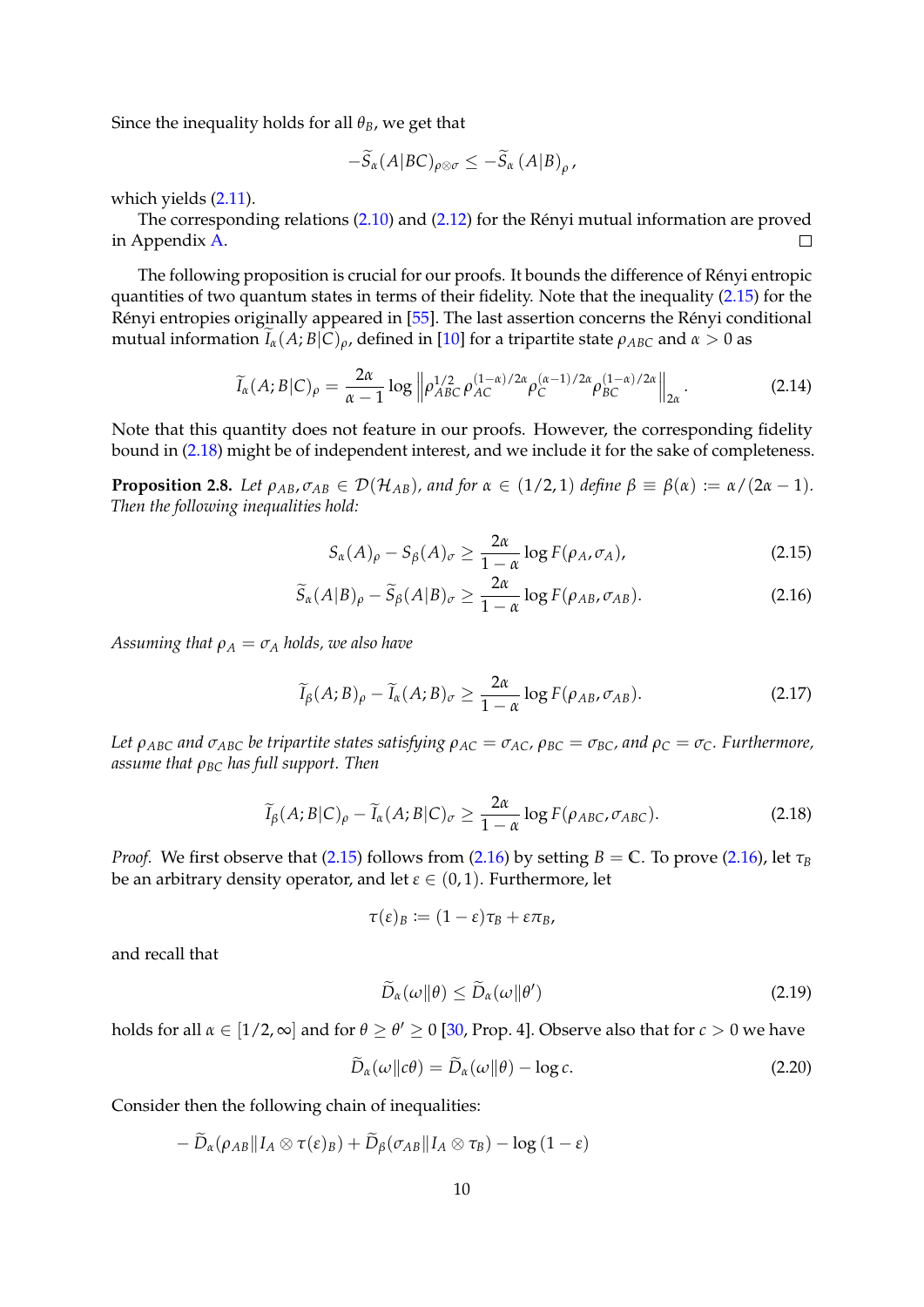$$
= -\tilde{D}_{\alpha}(\rho_{AB}||I_{A} \otimes \tau(\epsilon)_{B}) + \tilde{D}_{\beta}(\sigma_{AB}||I_{A} \otimes (1-\epsilon)\tau_{B})
$$
  
\n
$$
\geq -\tilde{D}_{\alpha}(\rho_{AB}||I_{A} \otimes \tau(\epsilon)_{B}) + \tilde{D}_{\beta}(\sigma_{AB}||I_{A} \otimes \tau(\epsilon)_{B})
$$
  
\n
$$
= \frac{2\alpha}{1-\alpha} \log \left\| \rho_{AB}^{1/2} \tau(\epsilon)_{B}^{(1-\alpha)/2\alpha} \right\|_{2\alpha} + \frac{2\beta}{\beta-1} \log \left\| \tau(\epsilon)_{B}^{(1-\beta)/2\beta} \sigma_{AB}^{1/2} \right\|_{2\beta}
$$
  
\n
$$
= \frac{2\alpha}{1-\alpha} \log \left[ \left\| \rho_{AB}^{1/2} \tau(\epsilon)_{B}^{(1-\alpha)/2\alpha} \right\|_{2\alpha} \left\| \tau(\epsilon)_{B}^{(1-\beta)/2\beta} \sigma_{AB}^{1/2} \right\|_{2\beta} \right]
$$
  
\n
$$
\geq \frac{2\alpha}{1-\alpha} \log \left\| \rho_{AB}^{1/2} \tau(\epsilon)_{B}^{(1-\alpha)/2\alpha} \tau(\epsilon)_{B}^{(1-\beta)/2\beta} \sigma_{AB}^{1/2} \right\|_{1}
$$
  
\n
$$
= \frac{2\alpha}{1-\alpha} \log \left\| \rho_{AB}^{1/2} \sigma_{AB}^{1/2} \right\|_{1}
$$
  
\n
$$
= \frac{2\alpha}{1-\alpha} \log F(\rho_{AB}, \sigma_{AB}). \tag{2.21}
$$

The first equality is an application of  $(2.20)$ . The first inequality is a consequence of  $(2.19)$  and the fact that

$$
(1-\varepsilon)\tau_B\leq (1-\varepsilon)\tau_B+\varepsilon\pi_B=\tau(\varepsilon)_B.
$$

The second and third equality follow from the definition of the sandwiched Rényi divergence (see Definition [2.4\)](#page-7-2) and the relation

$$
\frac{\beta}{\beta - 1} = \frac{\alpha}{1 - \alpha}.\tag{2.22}
$$

The second inequality is an application of Hölder's inequality  $(2.2)$  (note that  $1/2\alpha + 1/2\beta = 1$ ). The second-to-last equality follows because  $\tau(\varepsilon)_B$  is a full rank operator for  $\varepsilon \in (0,1)$ , so that *τ*(*ε*) (1−*α*)/2*α*  $\tau_B^{(1-\alpha)/2\alpha} \tau(\varepsilon)_{B}^{(1-\beta)/2\beta} = I_B.$ 

Since [\(2.21\)](#page-10-5) holds for an arbitrary density operator  $\tau_B$ , we may choose  $\tau_B$  to be the optimizing state for  $\tilde{S}_\beta(A|B)_{\sigma}$ . We can then continue from [\(2.21\)](#page-10-5) as

$$
\frac{2\alpha}{1-\alpha}\log F(\rho_{AB},\sigma_{AB}) \leq -\widetilde{D}_{\alpha}(\rho_{AB}||I_A \otimes \tau(\varepsilon)_B) + \widetilde{D}_{\beta}(\sigma_{AB}||I_A \otimes \tau_B) - \log(1-\varepsilon)
$$
  

$$
\leq \max_{\omega_B \in \mathcal{D}(\mathcal{H}_B)} \left\{-\widetilde{D}_{\alpha}(\rho_{AB}||I_A \otimes \omega_B)\right\} + \widetilde{D}_{\beta}(\sigma_{AB}||I_A \otimes \tau_B) - \log(1-\varepsilon)
$$
  

$$
= \widetilde{S}_{\alpha}(A|B)_{\rho} - \widetilde{S}_{\beta}(A|B)_{\sigma} - \log(1-\varepsilon).
$$

We have shown that this relation holds for all  $\varepsilon \in (0,1)$ , and so taking the limit  $\varepsilon \searrow 0$  yields the claim.

The bounds [\(2.17\)](#page-10-7) and [\(2.18\)](#page-10-3) are proved in Appendix [A.](#page-33-0)

The next result concerns the Rényi conditional entropy of c-q states. Note that a special case of  $(2.23)$  for the Rényi entropies (i.e. where system  $B$  is trivial) appeared in [\[41\]](#page-39-0).

<span id="page-11-1"></span>**Proposition 2.9.** Let  $\rho_{ABX} = \sum_{x \in \mathcal{X}} p_x \rho_{AB}^x \otimes |x\rangle\langle x|_X$  be a c-q state. Then the following properties *hold for all*  $\alpha > 0$ *:* 

(i) *Monotonicity under discarding classical information:*

$$
\widetilde{S}_{\alpha}(AX|B)_{\rho} \ge \widetilde{S}_{\alpha}(A|B)_{\rho}.
$$
\n(2.23)

<span id="page-11-2"></span><span id="page-11-0"></span> $\Box$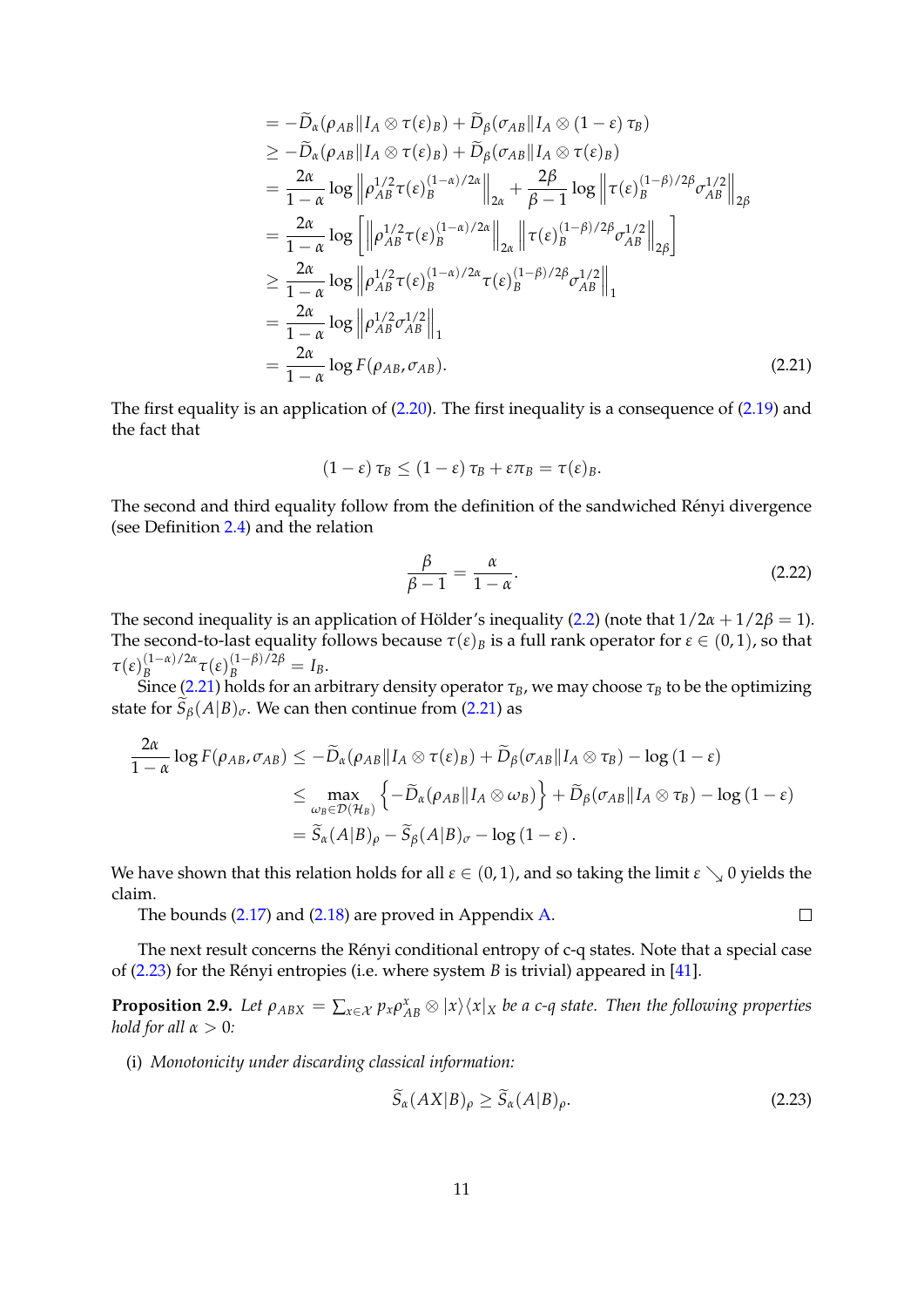#### (ii) *Dimension bound:*

$$
\widetilde{S}_{\alpha}(A|BX)_{\rho} + \log |X| \ge \widetilde{S}_{\alpha}(A|B)_{\rho},\tag{2.24}
$$

<span id="page-12-3"></span><span id="page-12-2"></span>
$$
\tilde{I}_{\alpha}(A;BX)_{\rho} \le \log |X| + \tilde{I}_{\alpha}(A;B)_{\rho}.
$$
\n(2.25)

*Proof.* To prove [\(2.23\)](#page-11-0), let  $\tau_B$  be the optimizing state for  $S_\alpha(A|B)$ <sub>*ρ*</sub>, and assume  $\alpha \neq 1$ . We then have

$$
\widetilde{S}_{\alpha}(AX|B)_{\rho} \geq \frac{1}{1-\alpha} \log \text{Tr} \left[ \left( \tau_B^{(1-\alpha)/2\alpha} \rho_{ABX} \tau_B^{(1-\alpha)/2\alpha} \right)^{\alpha} \right] \n= \frac{1}{1-\alpha} \log \left\{ \sum_{x \in \mathcal{X}} \text{Tr} \left[ \left( \tau_B^{(1-\alpha)/2\alpha} p_x \rho_{AB}^x \tau_B^{(1-\alpha)/2\alpha} \right)^{\alpha} \right] \right\} \n= \frac{1}{1-\alpha} \log \left\{ \sum_{x \in \mathcal{X}} \left\| \tau_B^{(1-\alpha)/2\alpha} p_x \rho_{AB}^x \tau_B^{(1-\alpha)/2\alpha} \right\|_{\alpha}^{\alpha} \right\} \n\geq \frac{1}{1-\alpha} \log \left\{ \left\| \tau_B^{(1-\alpha)/2\alpha} \sum_{x \in \mathcal{X}} p_x \rho_{AB}^x \tau_B^{(1-\alpha)/2\alpha} \right\|_{\alpha}^{\alpha} \right\} \n= \frac{1}{1-\alpha} \log \left\{ \left\| \tau_B^{(1-\alpha)/2\alpha} \rho_{AB} \tau_B^{(1-\alpha)/2\alpha} \right\|_{\alpha}^{\alpha} \right\} \n= \widetilde{S}_{\alpha}(A|B)_{\rho},
$$

where the inequality follows from McCarthy's inequalities, using [\(2.3\)](#page-6-1) for *α* < 1 and [\(2.4\)](#page-6-3) for  $\alpha > 1$ . For  $\alpha = 1$ , the claim follows easily from definition [\(2.1\)](#page-6-4) of the quantum relative entropy.

To prove [\(2.24\)](#page-12-2), observe that we have

$$
S_{\alpha}(A|BX)_{\rho} + \log |X| \ge S_{\alpha}(AX|B)_{\rho} \ge S_{\alpha}(A|B)_{\rho},
$$

where the first inequality is [\[30,](#page-38-1) Prop. 8], and the second inequality is [\(2.23\)](#page-11-0).

Finally, [\(2.25\)](#page-12-3) follows from [\(2.24\)](#page-12-2) and the reasoning in Appendix [A.1.](#page-33-1)

# <span id="page-12-0"></span>**3 State redistribution**

#### <span id="page-12-1"></span>**3.1 The protocol**

Consider a tripartite state *ρABC* shared between Alice and Bob, with the systems *A* and *C* being with Alice and the system *B* being with Bob. Let *ψABCR* denote a purification of *ρABC*, with *R* being an inaccessible, purifying reference system. Furthermore, Alice and Bob share entanglement in the form of an MES  $\Phi_{T_A T_B}^k$  of Schmidt rank *k*, with the systems  $T_A$  and  $T_B$  being with Alice and Bob, respectively. The goal of the state redistribution protocol is to transfer the system *A* from Alice to Bob, while preserving its correlations with the other systems. In the process, the shared entanglement is transformed to an MES  $\Phi^m_{T_A T_B'}$  of Schmidt rank *m*, where  $T_A'$ and  $T'_B$  are with Alice and Bob, respectively. The initial state and the target state are shown in Figure [2.](#page-13-2)

In achieving this goal, Alice and Bob are allowed to use local encoding and decoding operations on the systems in their possession. In addition, Alice is allowed to send qubits to Bob (through a noiseless quantum channel). A general state redistribution protocol (*ρ*, Λ) with  $\Lambda \equiv \mathcal{D} \circ \mathcal{E}$  and  $\rho = \rho_{ABC}$  consists of the following steps (cf. Figure [3\)](#page-14-0):

1. Alice applies an encoding CPTP map  $\mathcal{E}:$   $ACT_A \rightarrow C'T'_AQ$  and sends the system  $Q$  to Bob through the noiseless quantum channel.

 $\Box$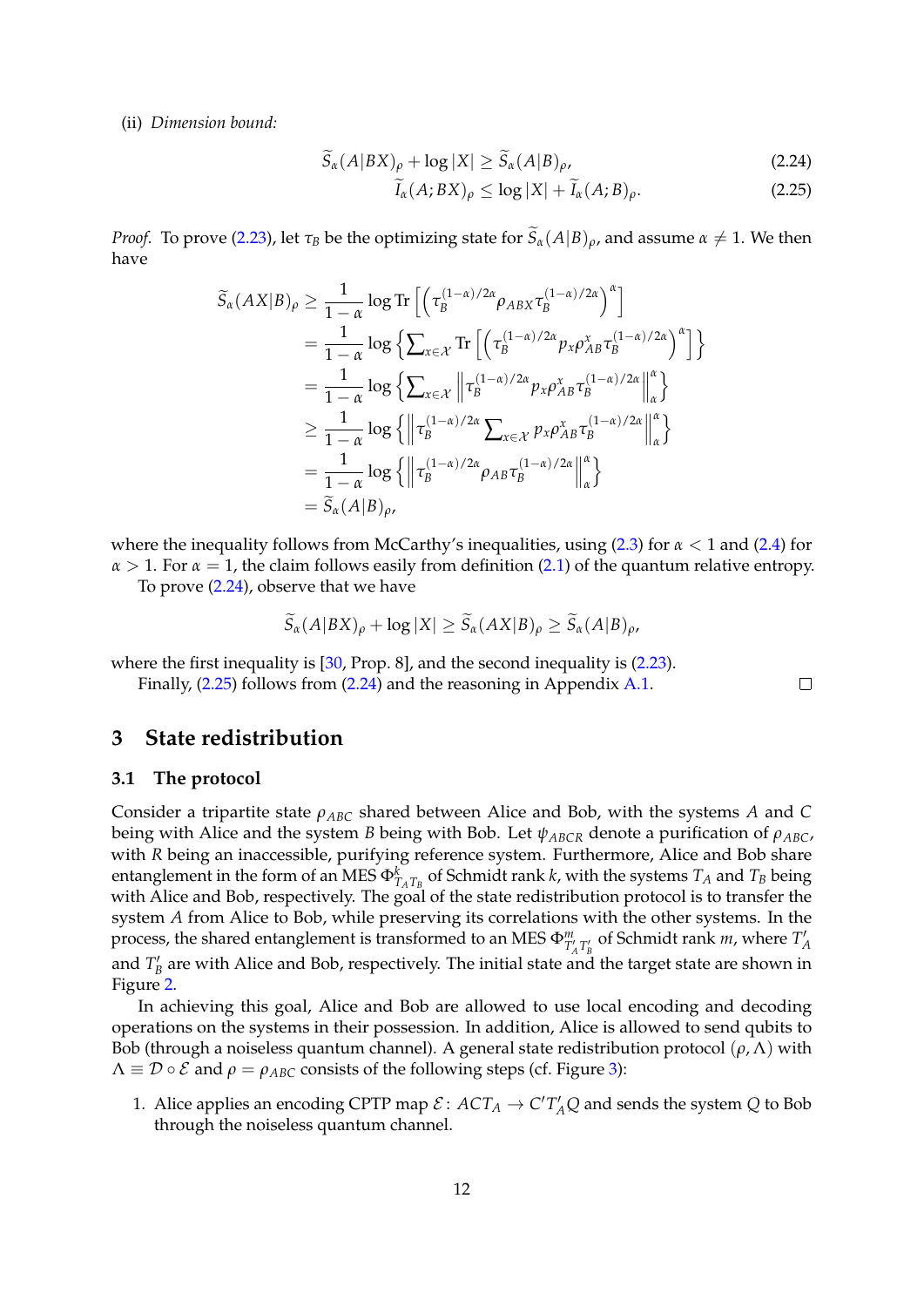<span id="page-13-2"></span>

Figure 2: State redistribution protocol that transfers Alice's system *A* to Bob. Starting with the initial state  $\psi \otimes \Phi^k$  depicted in [\(a\)](#page-13-2), the protocol outputs a state that is close in fidelity to the target state  $\psi \otimes \Phi^m$ depicted in [\(b\)](#page-13-2).

2. Upon receiving the system *Q*, Bob applies a decoding CPTP map  $\mathcal{D}$ :  $QBT_B \rightarrow T'_BA'B'$ , where  $T'_B \cong T'_A$  and  $A' \cong A$ .

The initial state shared between Alice, Bob, and the reference is  $\Phi_{T_A T_B}^k \otimes \psi_{ABCR}$ , the state after Alice's encoding operation is

<span id="page-13-4"></span><span id="page-13-3"></span>
$$
\omega \equiv \omega_{T'_AT_B C'QBR} \coloneqq (\mathcal{E} \otimes id_R)(\Phi^k \otimes \psi), \tag{3.1}
$$

and the final state of the protocol  $(\rho, \Lambda)$  is given by

$$
\sigma \equiv \sigma_{T'_AT'_BA'B'C'R} := (\Lambda \otimes id_R)(\Phi^k \otimes \psi) = (\mathcal{D} \circ \mathcal{E} \otimes id_R)(\Phi^k \otimes \psi).
$$
 (3.2)

The aim is to obtain a state  $\sigma$  that is close to the target state  $\Phi^m_{T'_AT'_B} \otimes \psi_{A'B'C'R}$ , where  $\psi_{A'B'C'R} =$  $ψ$ *ABCR*. The figure of merit of the protocol is the fidelity  $F(σ, Φ<sup>m</sup> ⊗ ψ)$ . The number of qubits that Alice sends to Bob, is given by log |*Q*|, whereas the number of ebits consumed in the protocol is given by  $\log k - \log m = \log |T_A| - \log |T'_A|$ . If  $k < m$  then ebits are *gained* in the protocol.

We consider state redistribution (and all other tasks studied in this paper) in the asymptotic, memoryless setting, where Alice and Bob start with multiple (say, *n*) copies of the initial resource, and the strong converse property is established in the limit  $n \to \infty$ . In this case, Alice and Bob initially share *n* identical copies of the state *ρABC* with purification *ψABCR*, i.e. they share the state  $\rho_{ABC}^{\otimes n}$  with purification  $\psi_{ABCR}^{\otimes n}.$  Moreover, they share an MES  $\Phi_{T_i'}^{k_n}$  $T_A^{n}$  $T_B^{n}$  of Schmidt rank  $k_n$ . We then consider state redistribution protocols  $(\rho^{\otimes n}, \Lambda_n)$  with the figure of merit

<span id="page-13-5"></span>
$$
F_n := F(\sigma_n, \Phi^{m_n} \otimes \psi^{\otimes n}), \qquad (3.3)
$$

where  $\Phi_{T}^{m_n}$  $T_A^m$ <sup>*T<sub>A</sub>*</sup> *I*<sub>B</sub> is an MES of Schmidt rank  $m_n$ , and  $\sigma_n := (\Lambda_n \otimes id_{R^n})(\Phi^{k_n} \otimes \psi^{\otimes n})$ , where  $\Lambda_n\colon A^nC^nT_A^n\otimes B^nT_B^n\to C'^nT'^n_A\otimes T'^n_BA'^nB'^n$  with  $Q^n$  being sent from Alice to Bob. The two operational quantities of interest are as follows:

1. The quantum communication cost of the protocol  $(\rho^{\otimes n}, \Lambda_n)$ , given by

<span id="page-13-1"></span><span id="page-13-0"></span>
$$
q(\rho^{\otimes n}, \Lambda_n) \coloneqq \frac{1}{n} \log |Q^n|.
$$
 (3.4)

2. The entanglement cost of the protocol  $(\rho^{\otimes n}, \Lambda_n)$ , given by

$$
e(\rho^{\otimes n}, \Lambda_n) := \frac{1}{n} \left( \log k_n - \log m_n \right) = \frac{1}{n} \left( \log |T_A^n| - \log |T_A'^n| \right). \tag{3.5}
$$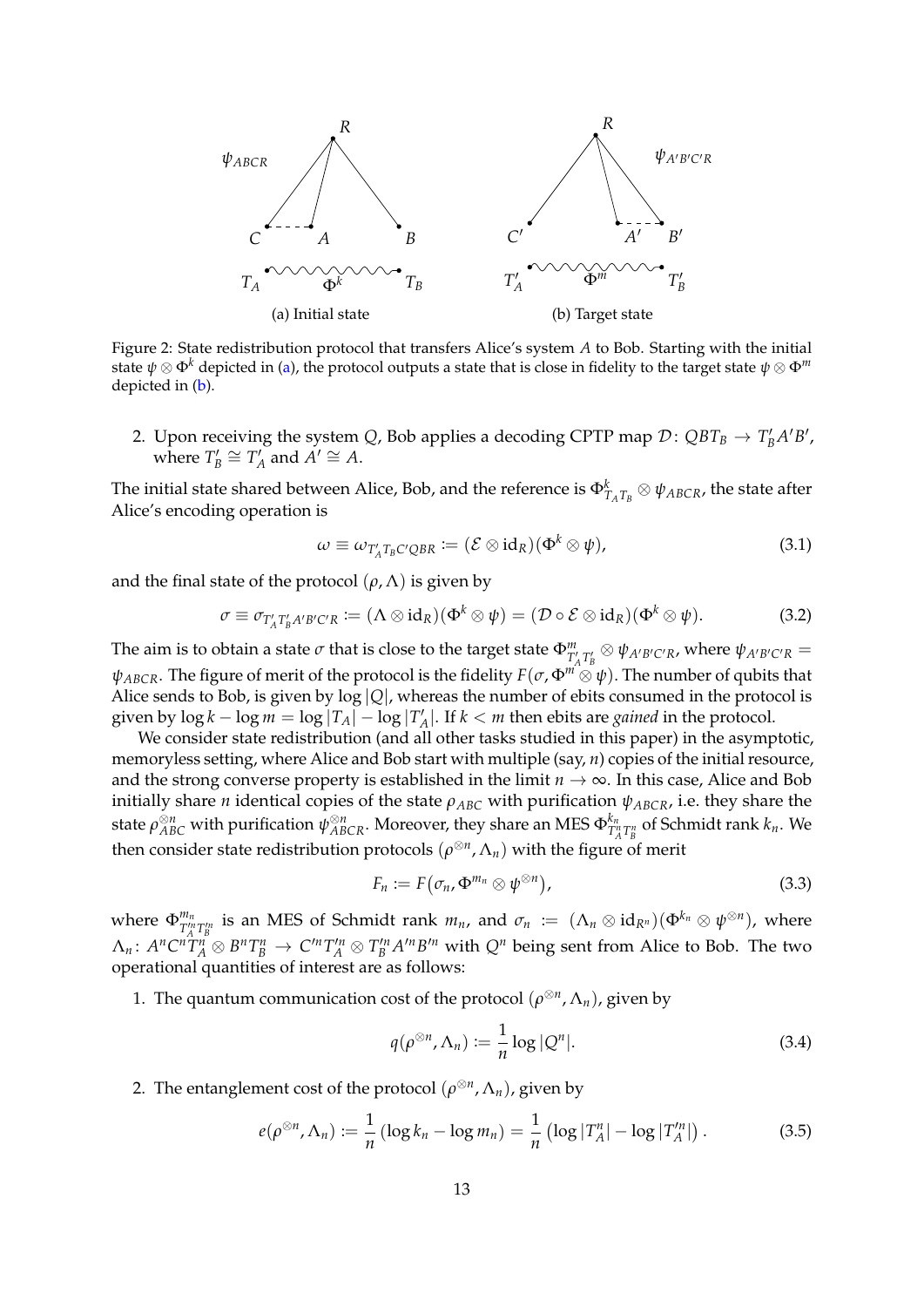<span id="page-14-0"></span>

Figure 3: State redistribution protocol (see Section [3.1](#page-12-1) for a detailed explanation).

A pair  $(e, q) \in \mathbb{R}^2$  with  $q \ge 0$ , is said to be an achievable rate pair for state redistribution of a state  $\rho_{ABC}$ , if there exists a sequence of protocols  $\{(\rho^{\otimes n}, \Lambda_n)\}_{n\in\mathbb{N}}$ , satisfying

$$
\limsup_{n\to\infty} q(\rho^{\otimes n}, \Lambda_n) = q, \qquad \limsup_{n\to\infty} e(\rho^{\otimes n}, \Lambda_n) = e, \qquad \liminf_{n\to\infty} F_n = 1.
$$

Luo and Devetak [\[27\]](#page-38-12) and Yard and Devetak [\[54\]](#page-40-5) (see also Devetak and Yard [\[17\]](#page-38-13)) proved that a pair  $(e, q)$  is an achievable rate pair for state redistribution of a state  $\rho_{ABC}$  if and only if it lies in the region (cf. Figure [1\)](#page-5-0) defined by

<span id="page-14-1"></span>
$$
q \ge \frac{1}{2}I(A;R|B)_{\rho}, \qquad \qquad q + e \ge S(A|B)_{\rho}.
$$
 (3.6)

Recently, a strong converse theorem for the quantum communication cost was proved by Berta *et al.* [\[8\]](#page-37-3), using the smooth entropy framework (cf. [\[38,](#page-39-6) [43,](#page-39-10) [12,](#page-37-7) [44\]](#page-39-11) and references therein). This theorem, however, did not prove the strong converse property for the entire boundary of the achievable rate region given by [\(3.6\)](#page-14-1). We fill this gap with Theorem [3.2,](#page-16-0) as well as provide an alternative proof of the strong converse theorem of [\[8\]](#page-37-3). As mentioned earlier, Berta *et al*. have now also extended their proof to the entire boundary of the achievable rate region [\[9\]](#page-37-5).

## <span id="page-14-4"></span>**3.2 Strong converse theorem**

<span id="page-14-3"></span>**Lemma 3.1.** Let  $\rho \equiv \rho_{ABC}$  be a tripartite state with purification  $|\psi_{ABCR}\rangle$ , and let  $(\rho, \Lambda)$  be a state *redistribution protocol where*  $\Lambda \equiv \mathcal{D} \circ \mathcal{E}$  with  $\mathcal{E} \colon ACT_A \to C'T'_AQ$  and  $\mathcal{D} \colon QBT_B \to T'_BA'B'$  as *defined in Section [3.1.](#page-12-1) Furthermore, set*

<span id="page-14-2"></span>
$$
F \coloneqq F\left(\Phi^m_{T'_AT'_B} \otimes \psi_{A'B'C'R}, (\mathcal{D} \circ \mathcal{E} \otimes id_R) \left(\Phi^k_{T_AT_B} \otimes \psi_{ABCR}\right)\right).
$$

*Then we have the following bounds on F for*  $\alpha \in (1/2, 1)$  *and*  $\beta \equiv \beta(\alpha) = \alpha/(2\alpha - 1)$ *:* 

$$
\log F \le \frac{1-\alpha}{2\alpha} \left( \log |Q| + \log |T_A| - \log |T'_A| - S_\beta (AB)_\rho + S_\alpha (B)_\rho \right),\tag{3.7}
$$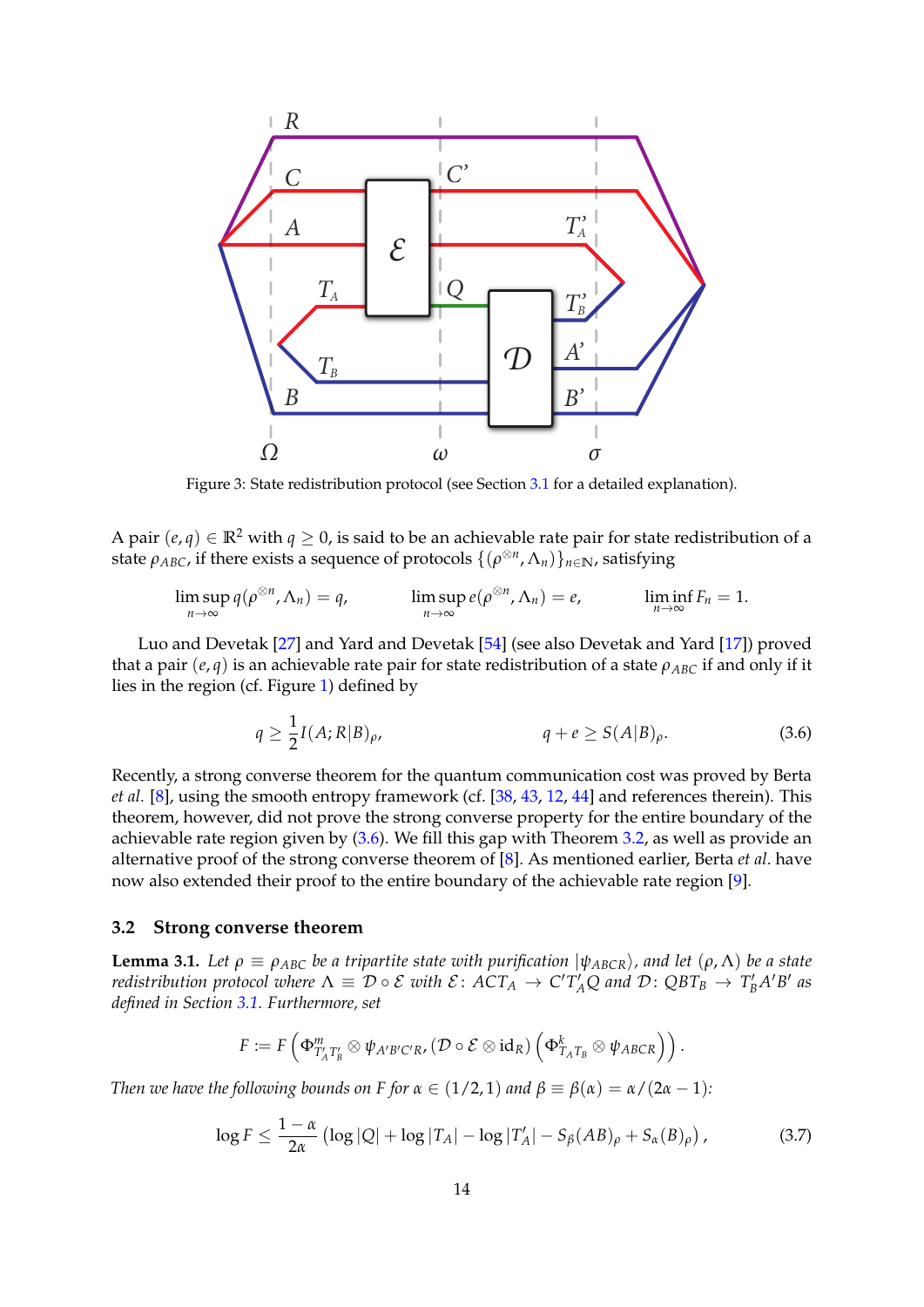$$
\log F \le \frac{1-\alpha}{2\alpha} \left( 2\log|Q| - \widetilde{S}_{\beta}(R|B)_{\rho} + \widetilde{S}_{\alpha}(R|AB)_{\rho} \right). \tag{3.8}
$$

*We also have the following alternative bound to* [\(3.8\)](#page-15-0)*:*

$$
\log F \le \frac{1-\alpha}{2\alpha} \left( 2\log |Q| - \widetilde{I}_{\alpha}(R; AB)_{\rho} + \widetilde{I}_{\beta}(R; B)_{\rho} \right). \tag{3.9}
$$

*Proof.* We first prove [\(3.7\)](#page-14-2). Denote by  $U_{\mathcal{E}}: \mathcal{H}_{ACT_A} \to \mathcal{H}_{C'T'_AQE_1}$  and  $U_{\mathcal{D}}: \mathcal{H}_{QBT_B} \to \mathcal{H}_{T'_BA'B'E_2}$  the Stinespring isometries of the maps  $\mathcal E$  and  $\mathcal D$  respectively, and define the pure states

<span id="page-15-5"></span><span id="page-15-1"></span><span id="page-15-0"></span>
$$
|\omega_{C'T'_AQT_BBRE_1}\rangle := U_{\mathcal{E}}\left(|\Phi_{T_AT_B}^k\rangle \otimes |\psi_{ABCR}\rangle\right),\qquad(3.10)
$$

$$
|\sigma_{T'_A T'_B A'B'C'RE_1E_2}\rangle := U_{\mathcal{D}}|\omega_{C'T'_A QT_BBRE_1}\rangle,
$$
\n(3.11)

that purify the mixed states  $\omega$  and  $\sigma$  defined in [\(3.1\)](#page-13-3) and [\(3.2\)](#page-13-4), respectively. We then have

<span id="page-15-2"></span>
$$
S_{\alpha}(QT_{B}B)_{\omega} \le \log |Q| + \log |T_{A}| + S_{\alpha}(B)_{\rho}, \tag{3.12}
$$

where we used the subadditivity of the Rényi entropies (Lemma  $2.6$ ) twice, as well as the fact that  $T_A$  is the same size as  $T_B$ . For the fidelity  $F := F(\Phi^m_{T'_A T'_B} \otimes \psi_{A'B'C'R}, \sigma_{T'_A T'_B A'B'C'R})$ , we know by Uhlmann's theorem that there exists a pure state  $\phi_{E_{1}E_{2}}$  such that

$$
F = F\left(\Phi_{T'_AT'_B}^m \otimes \psi_{A'B'C'R} \otimes \phi_{E_1E_2}, \sigma_{T'_AT'_BA'B'C'RE_1E_2}\right) \leq F(\pi_{T'_B}^m \otimes \rho_{A'B'} \otimes \phi_{E_2}, \sigma_{T'_BA'B'E_2}),
$$

where  $|\sigma_{T_A T_B'A'B'C'RE_1E_2}\rangle$  is the pure state defined in [\(3.11\)](#page-15-1). The inequality follows from the *A* monotonicity of the fidelity under partial trace. Hence, by eq. [\(2.15\)](#page-10-2) of Proposition [2.8](#page-10-1) we obtain the following bound, setting  $\beta = \alpha/(2\alpha - 1)$ :

<span id="page-15-3"></span>
$$
S_{\alpha}(QT_{B}B)_{\omega} = S_{\alpha}(T'_{B}A'B'E_{2})_{\sigma}
$$
  
\n
$$
\geq S_{\beta}(T'_{B}A'B'E_{2})_{\pi^{m}\otimes\rho\otimes\phi} + \frac{2\alpha}{1-\alpha}\log F
$$
  
\n
$$
\geq \log |T'_{A}| + S_{\beta}(A'B')_{\rho} + \frac{2\alpha}{1-\alpha}\log F,
$$
\n(3.13)

where we used the invariance of the Rényi entropies under the isometry  $U_{\mathcal{D}}$  (Proposition [2.5\)](#page-7-0) in the first equality, eq. [\(2.15\)](#page-10-2) of Proposition [2.8](#page-10-1) in the first inequality, and additivity and positivity of the Rényi entropies (Proposition [2.5\(](#page-7-0)[iii\)](#page-7-3) and [\(ii\)](#page-7-4)) in the second inequality. Combining  $(3.12)$ and [\(3.13\)](#page-15-3) then yields

$$
\log |Q| + \log |T_A| + S_{\alpha}(B)_{\rho} \ge \log |T'_A| + S_{\beta}(AB)_{\rho} + \frac{2\alpha}{1-\alpha}\log F,
$$

which is equivalent to  $(3.7)$ .

To prove  $(3.8)$ , we first note that from eq.  $(2.16)$  of Proposition [2.8](#page-10-1) we have the inequality

$$
\frac{2\alpha}{1-\alpha}\log F(\rho_{ABR}, \sigma_{A'B'R}) \le \widetilde{S}_{\alpha}(R|AB)_{\rho} - \widetilde{S}_{\beta}(R|A'B')_{\sigma}.
$$
 (3.14)

We bound the second term on the right-hand side of  $(3.14)$  as follows:

<span id="page-15-4"></span>
$$
-\widetilde{S}_{\beta}(R|A'B')_{\sigma} \leq -\widetilde{S}_{\beta}(R|QBT_B)_{\omega}
$$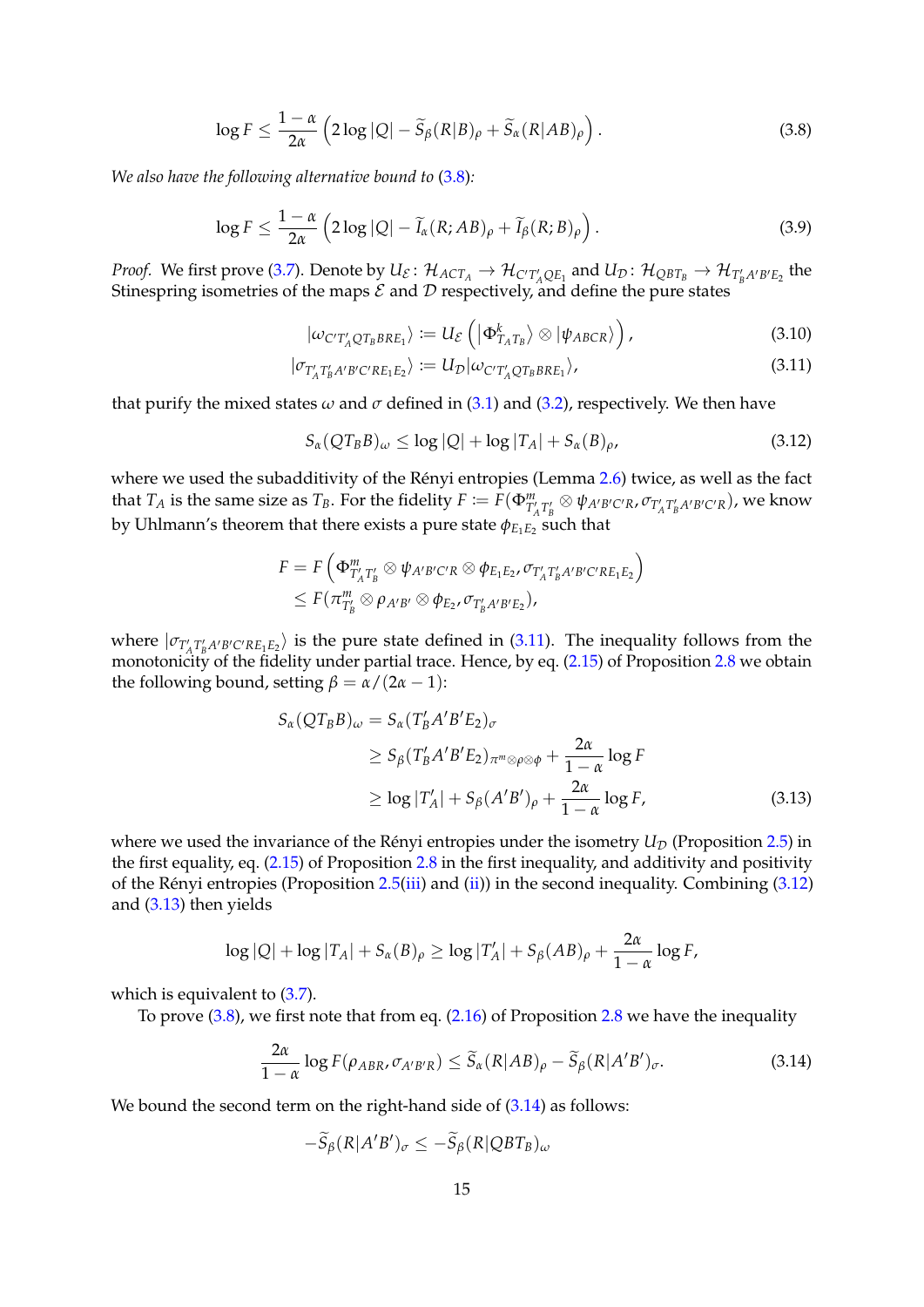$$
\leq -\tilde{S}_{\beta}(R|BT_B)_{\omega} + 2\log|Q|
$$
  
=  $-\tilde{S}_{\beta}(R|B)_{\omega} + 2\log|Q|$   
=  $-\tilde{S}_{\beta}(R|B)_{\rho} + 2\log|Q|$ , (3.15)

where we used data processing (Proposition [2.5](#page-7-0)[\(vii\)](#page-8-4)) in the first inequality, and eq.  $(2.9)$  and [\(2.11\)](#page-9-2) of Lemma [2.7](#page-9-5) in the second inequality and the first equality, respectively. Substituting [\(3.15\)](#page-15-4) in [\(3.14\)](#page-15-4) now yields [\(3.8\)](#page-15-0).

The bound [\(3.9\)](#page-15-5) follows from similar arguments as those used for the proof of [\(3.8\)](#page-15-0), relying on eq. [\(2.10\)](#page-9-3) and [\(2.12\)](#page-9-4) of Lemma [2.7](#page-9-5) and eq. [\(2.17\)](#page-10-7) of Proposition [2.8](#page-10-1) instead. We therefore omit an explicit proof.  $\Box$ 

Lemma [3.1](#page-14-3) immediately implies the following strong converse theorem:

<span id="page-16-0"></span>**Theorem 3.2** (Strong converse for state redistribution). Let  $\rho \equiv \rho_{ABC}$  be a tripartite state and {(*ρ* ⊗*n* , Λ*n*)}*n*∈**<sup>N</sup>** *be a sequence of state redistribution protocols as described in Section [3.1,](#page-12-1) with figure of merit*  $F_n$  *as defined in* [\(3.3\)](#page-13-5). Then for all  $n \in \mathbb{N}$  *we have the following bounds on*  $F_n$  for  $\alpha \in (1/2, 1)$ *and*  $\beta = \alpha/(2\alpha - 1)$ *:* 

$$
F_n \le \exp\left\{-n\kappa(\alpha)\left[S_\beta(AB)_\rho - S_\alpha(B)_\rho - (q+e)\right]\right\},\tag{3.16}
$$

$$
F_n \le \exp\left\{-n\kappa(\alpha)\left[\widetilde{S}_{\beta}(R|B)_{\rho} - \widetilde{S}_{\alpha}(R|AB)_{\rho} - 2q\right]\right\},\tag{3.17}
$$

 $\alpha$  *where*  $\kappa(\alpha)=(1-\alpha)/(2\alpha)$ , and  $q\equiv q(\rho^{\otimes n},\Lambda_n)$  and  $e\equiv e(\rho^{\otimes n},\Lambda_n)$  are the quantum communication *cost and entanglement cost defined in* [\(3.4\)](#page-13-1) *and* [\(3.5\)](#page-13-0)*, respectively. As an alternative to* [\(3.17\)](#page-16-1)*, we also obtain the bound*

$$
F_n \le \exp\left\{-n\kappa(\alpha)\left[\widetilde{I}_{\alpha}(R;AB)_{\rho} - \widetilde{I}_{\beta}(R;B)_{\rho} - 2q\right]\right\}.
$$
\n(3.18)

<span id="page-16-3"></span>We have

<span id="page-16-1"></span>
$$
S_{\beta}(AB)_{\rho} - S_{\alpha}(B)_{\rho} \xrightarrow{\alpha \to 1} S(A|B)_{\rho}, \tag{3.19a}
$$

$$
\widetilde{S}_{\beta}(R|B)_{\rho} - \widetilde{S}_{\alpha}(R|AB)_{\rho} \xrightarrow{\alpha \to 1} I(A;R|B)_{\rho},
$$
\n(3.19b)

where  $(3.19b)$  follows from a similar argument as in [\[11,](#page-37-2) Lem. 10]. Moreover, the right-hand sides of [\(3.19\)](#page-16-3) determine the boundary of the region of achievable rate pairs (*e*, *q*) given by [\(3.6\)](#page-14-1). Hence, we obtain the following strong converse theorem along the same lines as at the end of Section [1.1:](#page-1-0) If  $q + e < S(A|B)_{\rho}$  or  $q < \frac{1}{2} I(A;R|B)_{\rho}$ , there is a constant  $K > 0$  such that

<span id="page-16-2"></span>
$$
F_n \leq \exp(-nK).
$$

For the remainder of the paper, we will skip this last step, and merely state strong converse theorems in the form of Theorem [3.2.](#page-16-0)

### **3.3 R´enyi generalizations of the conditional mutual information**

We can regard the expressions  $\widetilde{S}_{\beta}(R|B)_{\rho} - \widetilde{S}_{\alpha}(R|AB)_{\rho}$  and  $\widetilde{I}_{\alpha}(R;AB)_{\rho} - \widetilde{I}_{\beta}(R;B)_{\rho}$  appearing in the bounds on the fidelity in Lemma  $3.1$  and Theorem  $3.2$  as Rényi generalizations of the conditional mutual information  $I(A; R|B)$ <sub>*ρ*</sub> (see [\[10\]](#page-37-6) for a detailed discussion of this concept). More generally, for a tripartite state  $\rho_{ABC}$  and Rényi parameters  $\alpha \geq 1/2$  and  $\beta \equiv \beta(\alpha) =$  $\alpha/(2\alpha-1)$ , we define

<span id="page-16-4"></span>
$$
\widetilde{I}_{\alpha}^{(1)}(A;B|C)_{\rho} := \widetilde{S}_{\alpha}(A|C)_{\rho} - \widetilde{S}_{\beta}(A|BC)_{\rho},
$$
\n(3.20a)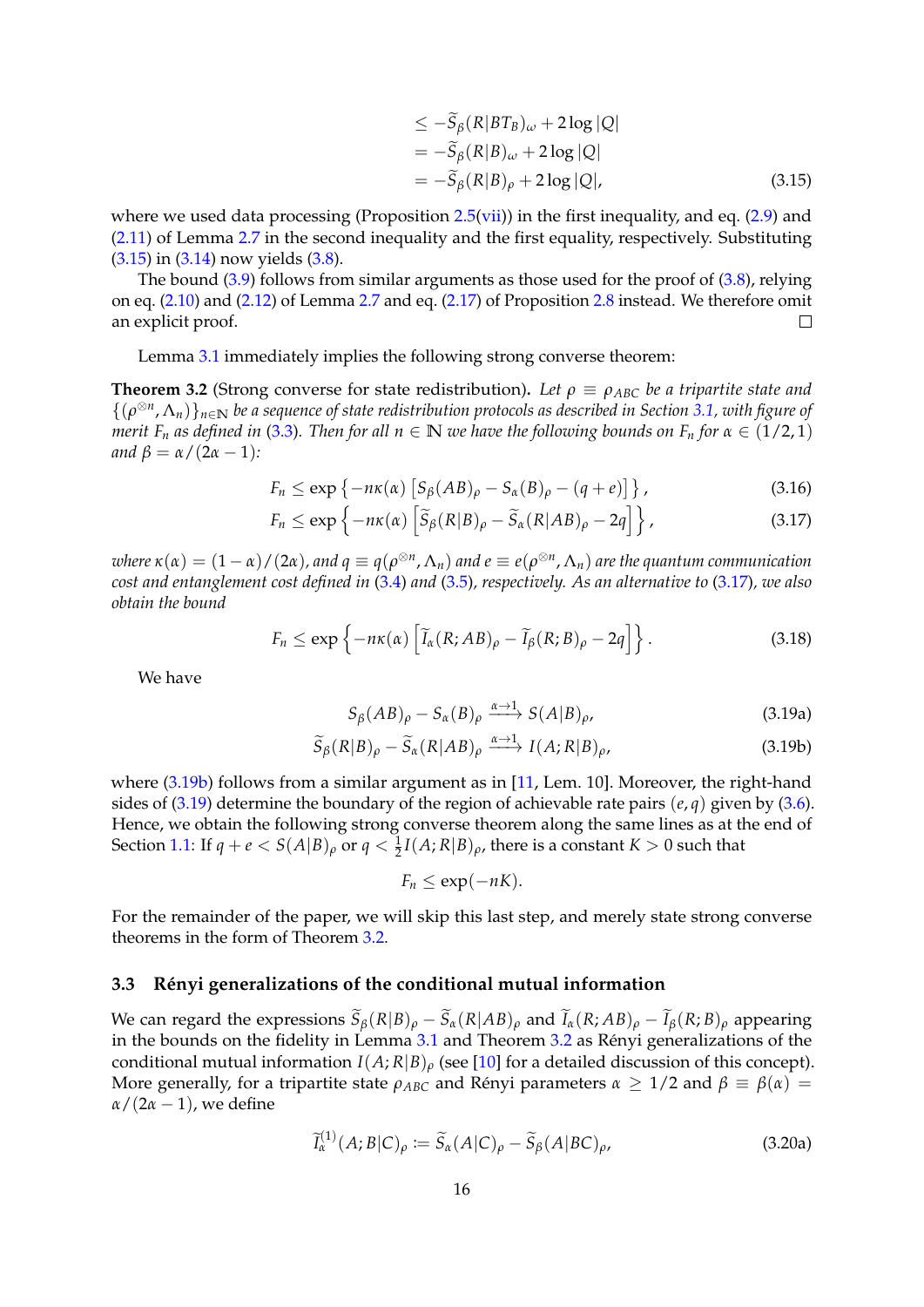$$
\widetilde{I}_{\alpha}^{(2)}(A;B|C)_{\rho} := \widetilde{I}_{\alpha}(A;BC)_{\rho} - \widetilde{I}_{\beta}(A;C)_{\rho}.
$$
\n(3.20b)

These quantities satisfy the following properties:

**Proposition 3.3.** Let  $\rho_{ABC}$  be a tripartite state and  $\alpha \geq 1/2$ . The quantities  $\tilde{I}^{(i)}_{\alpha}(A;B|C)_{\rho}$ , defined by [\(3.20\)](#page-16-4) *for i* = 1, 2*, satisfy:*

(i) *R´enyi generalization of conditional mutual information:*

$$
\lim_{\alpha \to 1} \widetilde{I}_{\alpha}^{(i)}(A;B|C)_{\rho} = I(A;B|C)_{\rho}.
$$

(ii) *Monotonicity in*  $\alpha$ : For  $1/2 \leq \alpha \leq \alpha'$ , we have

$$
\widetilde{I}_{\alpha}^{(1)}(A;B|C)_{\rho} \ge \widetilde{I}_{\alpha'}^{(1)}(A;B|C)_{\rho} \qquad \qquad \widetilde{I}_{\alpha}^{(2)}(A;B|C)_{\rho} \le \widetilde{I}_{\alpha'}^{(2)}(A;B|C)_{\rho}.
$$

(iii) *Data processing inequality on the B system: Let*  $\Lambda$ :  $B \to B'$  *be a CPTP map and define*  $\sigma_{AB'C} =$  $(id_{AC} \otimes \Lambda)(\rho_{ABC})$ , then

$$
\widetilde{I}_{\alpha}^{(i)}(A;B|C)_{\rho}\geq \widetilde{I}_{\alpha}^{(i)}(A;B'|C)_{\sigma}.
$$

(iv) *Duality: Let ρABCD be a purification of ρABC, then*

$$
\widetilde{I}_{\alpha}^{(1)}(A;B|C)_{\rho}=\widetilde{I}_{\alpha}^{(1)}(A;B|D)_{\rho}.
$$

*Proof.* Property (i) follows from [\[11,](#page-37-2) Lem. 8]. For (ii), note that  $\beta(\alpha) = \alpha/(2\alpha - 1)$  is a decreasing function. The assertion then follows from the monotonicity in  $\alpha$  of the sandwiched Rényi divergence, Proposition  $2.5(i)$  $2.5(i)$ .<sup>[6](#page-18-1)</sup> Property (iii) is straightforward, and (iv) is obtained by employing duality (Proposition [2.5](#page-7-0)[\(vi\)](#page-8-7)).  $\Box$ 

#### <span id="page-17-0"></span>**3.4 State redistribution with feedback**

In this section, we consider state redistribution with feedback [\[8\]](#page-37-3), where the state redistribution protocol consists of *M* rounds of forward and backward quantum communication between Alice and Bob. The initial state of the protocol is again the pure state  $\psi_{ABCR} \otimes \Phi_{T_A T_B}^k$ , where systems *A* and *C* are with Alice, *B* is with Bob, *R* is an inaccessible reference system, and  $\Phi_{T_A T_B}^k$ is an MES of Schmidt rank *k* shared between Alice (*TA*) and Bob (*TB*). As before, the goal is for Alice to transfer the *A* system to Bob, while preserving its correlations with the other systems.

The main difference with single-round state redistribution as described in Section [3.1](#page-12-1) is that now backward quantum communication from Bob to Alice is possible. Furthermore, we allow for *M* rounds of communication, in the following way (cf. Figure [4\)](#page-18-2): Alice first applies an encoding operation  $\mathcal{E}_1$ :  $ACT_A \rightarrow Q_1A_1$  to the initial state and sends  $Q_1$  to Bob, who applies a decoding operation  $\mathcal{D}_1$ :  $Q_1 B T_B \rightarrow Q_1 B_1$ . The system  $Q_1$  is the quantum communication register that he sends back to Alice. She then applies the encoding  $\mathcal{E}_2$ :  $Q'_1A_1 \rightarrow Q_2A_2$  and sends  $Q_2$  to Bob, who applies the decoding  $\mathcal{D}_2$ :  $Q_2B_1 \rightarrow Q'_2B_2$  and sends  $Q'_2$  back, and so forth. In the *i*-th round, we denote by  $\omega^i$  and  $\sigma^i$  the states shared between Alice, Bob, and the reference, after applying the encoding  $\mathcal{E}_i$  and decoding  $\mathcal{D}_i$ , respectively. In the final round, Alice applies the encoding  $\mathcal{E}_M$ :  $Q'_{M-1}A_{M-1} \to Q_M C'T'_A$  and sends  $Q_M$  to Bob, who applies the decoding  $\mathcal{D}_M$ :  $Q_M B_{M-1} \to A' \overline{B'} T_B^i$ . The protocol succeeds if the final state is close in fidelity to the pure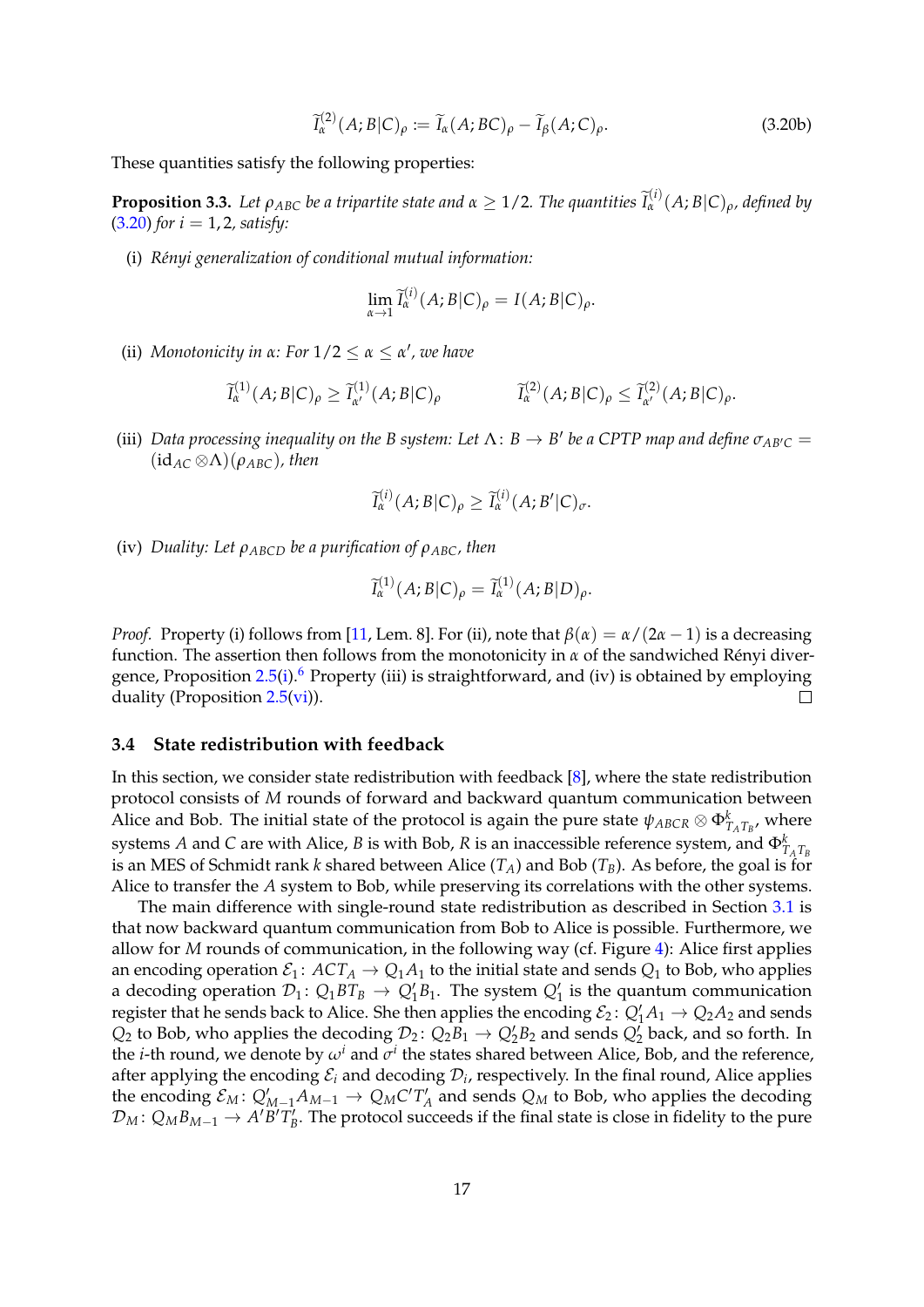<span id="page-18-2"></span>

Figure 4: State redistribution protocol with feedback for  $M = 3$  (see Section [3.4](#page-17-0) for a detailed description).

target state  $\psi_{A'B'C'R}\otimes \Phi^m_{T'_A T'_B}$ , where  $\psi_{A'B'C'R}=\psi_{ABCR}$  and  $\Phi^m_{T'_A T'_B}$  is an MES of Schmidt rank m (for some  $m \in \mathbb{N}$ ) shared between Alice and Bob.

For a protocol acting on a many-copy initial state  $\psi_{ABCR}^{\otimes n}\otimes\Phi_{T_{A}}^{k_{n}}$  $T_{A}^{\kappa_{n}}$  , we define the entanglement cost *e*, the forward quantum communication  $q\rightarrow$ , and the total quantum communication  $q\leftrightarrow$ (equal to forward plus backward communication) as

<span id="page-18-6"></span><span id="page-18-5"></span><span id="page-18-4"></span>
$$
e := \frac{1}{n} \left( \log |T_A^n| - \log |T_A^n| \right),\tag{3.21}
$$

$$
q_{\rightarrow} := \frac{1}{n} \sum_{i=1}^{M} \log |Q_i^n|, \qquad (3.22)
$$

<span id="page-18-3"></span>
$$
q_{\leftrightarrow} := q_{\to} + \frac{1}{n} \sum_{i=1}^{M-1} \log |Q_i''|.
$$
 (3.23)

Using the smooth entropy framework, the authors in [\[8\]](#page-37-3) proved that the achievable region for *e*,  $q\rightarrow$ , and  $q\leftrightarrow$  is determined by the following conditions:

$$
q_{\rightarrow} \ge \frac{1}{2}I(A;R|B)_{\psi}, \qquad \qquad q_{\leftrightarrow} + e \ge S(A|B)_{\psi}.
$$
 (3.24)

We first note that both conditions are independent of *M*, the number of rounds. Let us also compare [\(3.24\)](#page-18-3) to the conditions for single-round state redistribution in [\(3.6\)](#page-14-1). The achievable region for forward quantum communication coincides with that of  $(3.6)$ , as shown in [\[8\]](#page-37-3). However, for state redistribution with feedback the condition for the entanglement cost involves the *total* quantum communication between the two parties. This can be understood to arise from the fact that quantum communication from Bob to Alice can introduce additional entanglement between them. In comparison to a single-round state redistribution protocol without feedback, the optimal rate of the overall entanglement cost *e* is *lowered* by the amount of backward quantum communication, since we have  $q \leftrightarrow \geq q \rightarrow$ .

Using the Rényi entropy method, we derive a strong converse theorem for state redistribution with feedback, Theorem [3.4](#page-18-0) below. It follows from Lemma [B.1,](#page-35-1) which we state and prove in Appendix [B.](#page-35-0) The strong converse for state redistribution with feedback originally appeared in [\[8\]](#page-37-3). However, in contrast to  $[8]$  our proof method yields a Rényi entropic quantity as an explicit exponent in the strong converse bound.

<span id="page-18-1"></span><span id="page-18-0"></span><sup>&</sup>lt;sup>6</sup>Note that the quantity  $S_\beta(AB)_\rho - S_\alpha(B)_\rho$  that appears in Theorem [3.2](#page-16-0) is monotonic in *α* for the same reason.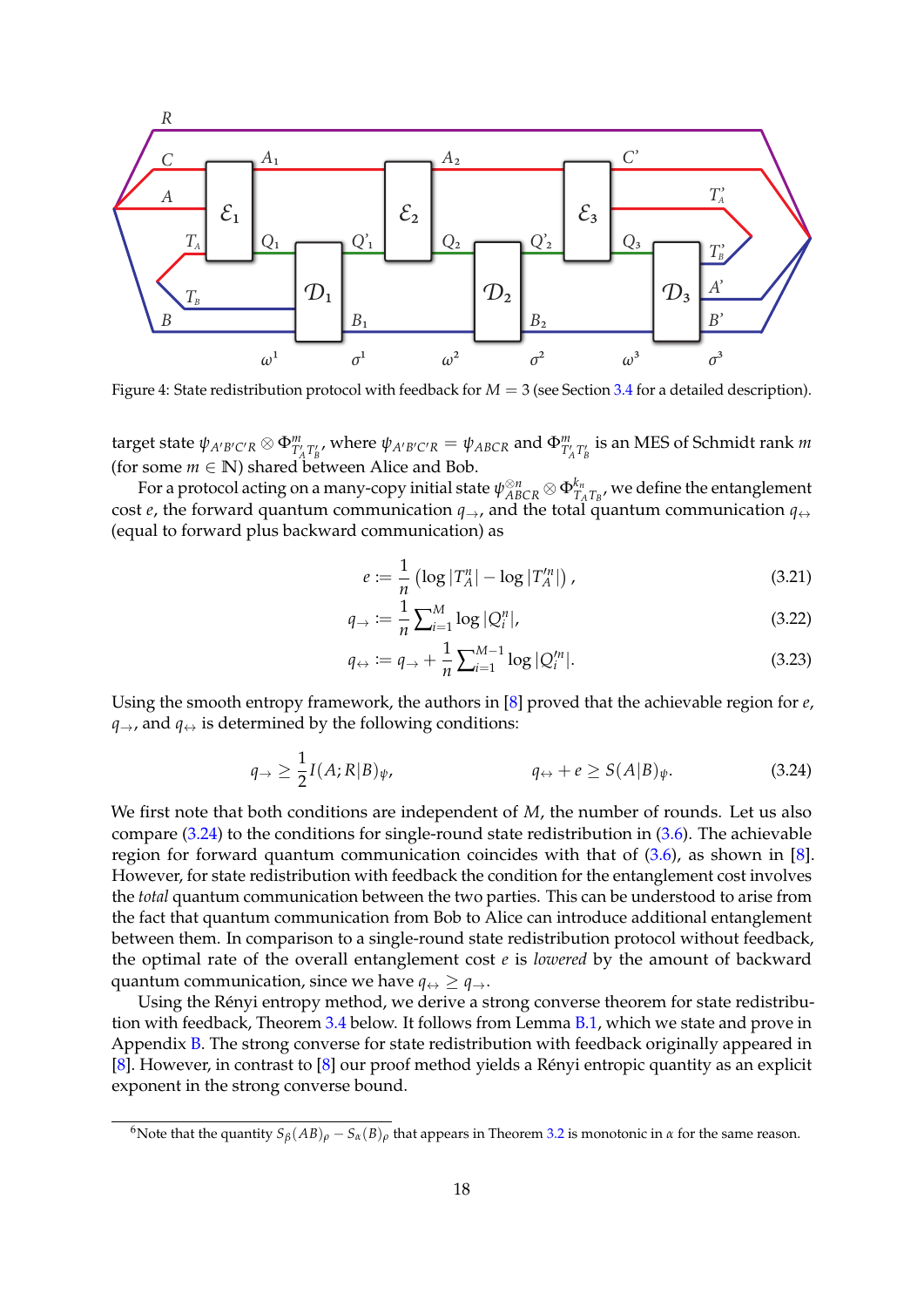**Theorem 3.4** (Strong converse for state redistribution with feedback)**.** *Let* Λ*<sup>n</sup> denote a state redistribution protocol with feedback for a pure state ψ* ⊗*n ABCR, as described above. Setting*

$$
F_n := F\left(\psi_{A'B'C'R}^{\otimes n} \otimes \Phi_{T'_AT'_B}^{m_n}, (\Lambda_n \otimes id_{R^n})\left(\psi_{ABCR}^{\otimes n} \otimes \Phi_{T_A T_B}^{k_n}\right)\right),
$$

*we then have the following bounds on*  $F_n$  *for*  $\alpha \in (1/2, 1)$  *and*  $\beta = \alpha/(2\alpha - 1)$ *:* 

$$
F_n \le \exp\left\{-n\kappa(\alpha)\left[S_\beta(AB)_\psi - S_\alpha(B)_\psi - (q_\leftrightarrow + e)\right]\right\},\tag{3.25}
$$

$$
F_n \le \exp\left\{-n\kappa(\alpha)\left[\widetilde{S}_{\beta}(R|B)_{\psi} - \widetilde{S}_{\alpha}(R|AB)_{\psi} - 2q_{\rightarrow}\right]\right\},\tag{3.26}
$$

$$
F_n \le \exp\left\{-n\kappa(\alpha)\left[\widetilde{I}_{\alpha}(R;AB)_{\psi} - \widetilde{I}_{\beta}(R;B)_{\psi} - 2q_{\rightarrow}\right]\right\},\tag{3.27}
$$

*where*  $\kappa(\alpha) = (1 - \alpha)/(2\alpha)$ , and  $e$ ,  $q\rightarrow$ , and  $q\leftrightarrow$  are the entanglement cost [\(3.21\)](#page-18-4), forward quantum *communication cost* [\(3.22\)](#page-18-5)*, and total quantum communication cost* [\(3.23\)](#page-18-6)*, respectively.*

### <span id="page-19-0"></span>**3.5 Coherent state merging**

Coherent state merging [\[33\]](#page-39-12) is the task in which Alice wants to transfer the *A*-part of a bipartite state  $\rho_{AB}$  to Bob (who holds the *B* system), while at the same time generating entanglement between them. We assume that  $\rho_{AB}$  is purified by an inaccessible reference system *R*. To achieve their goal, Alice and Bob are allowed to perform local operations on the systems in their possession as well as noiseless quantum communication. This protocol (also known as 'Fully Quantum Slepian Wolf' (FQSW) protocol [\[1\]](#page-37-8)) is a special case of the state redistribution protocol from Section [3.1](#page-12-1) where the system *C* is absent (or equivalently taken to be a trivial onedimensional system), and Alice and Bob do not share any entanglement prior to commencing the protocol (hence, the systems  $T_A$  and  $T_B$  are trivial and entanglement is always *gained* in the course of the protocol).

Let Alice and Bob share *n* identical copies of the state *ρAB* with purification *ψABR*, i.e. the state  $\rho_{AB}^{\otimes n}$  with purification  $\psi_{ABR}^{\otimes n}$ . A general coherent state merging protocol  $(\rho^{\otimes n},\Lambda_n)$  is given by a joint quantum operation  $\Lambda_n \equiv \mathcal{D}_n \circ \mathcal{E}_n$  where  $\mathcal{E}_n: A^n \to T_A^n Q^n$  is Alice's encoding map, the system  $Q^n$  is sent to Bob, and  $\mathcal{D}_n: Q^n B^n \to T_B^m A'^n B'^n$  is Bob's decoding map. Here,  $A'^n \cong A^n$ ,  $T_B^{\prime n} \cong T_A^{\prime n}$ , and  $B^{\prime n} \cong B^n$ . Denoting the final state of the protocol by  $\sigma_n = (\Lambda_n \otimes id_{R^n})(\psi_{ABR}^{\otimes n})$ , the figure of merit is chosen to be the fidelity

<span id="page-19-2"></span><span id="page-19-1"></span>
$$
F_n := F\left(\sigma_n, \psi_{ABR}^{\otimes n} \otimes \Phi_{T_A^n T_B^n}^{m_n}\right) \tag{3.28}
$$

where the second argument of the fidelity is the target state of the protocol  $(\rho^{\otimes n}, \Lambda_n)$ .

The *quantum communication cost*  $q_{\text{csm}}(\rho^{\otimes n}, \Lambda_n)$  and the *entanglement gain*  $e_{\text{csm}}(\rho^{\otimes n}, \Lambda_n)$  are defined in analogy to Section [3.1:](#page-12-1)

$$
q_{\text{csm}}(\rho^{\otimes n}, \Lambda_n) := \frac{1}{n} \log |Q^n|, \qquad \qquad e_{\text{csm}}(\rho^{\otimes n}, \Lambda_n) := \frac{1}{n} \log |T_A^n|.
$$
 (3.29)

A pair  $(e, q)$ , with  $e, q \geq 0$ , is said to be an achievable rate pair for coherent state merging of a state  $\rho_{AB}$ , if there exists a sequence of protocols  $\{(\rho^{\otimes n},\Lambda_n)\}_{n\in\mathbb N}$  such that lim in $f_{n\to\infty}$   $F_n=1$ and

$$
\limsup_{n\to\infty} q_{\text{csm}}(\rho^{\otimes n}, \Lambda_n) = q, \qquad \liminf_{n\to\infty} e_{\text{csm}}(\rho^{\otimes n}, \Lambda_n) = e.
$$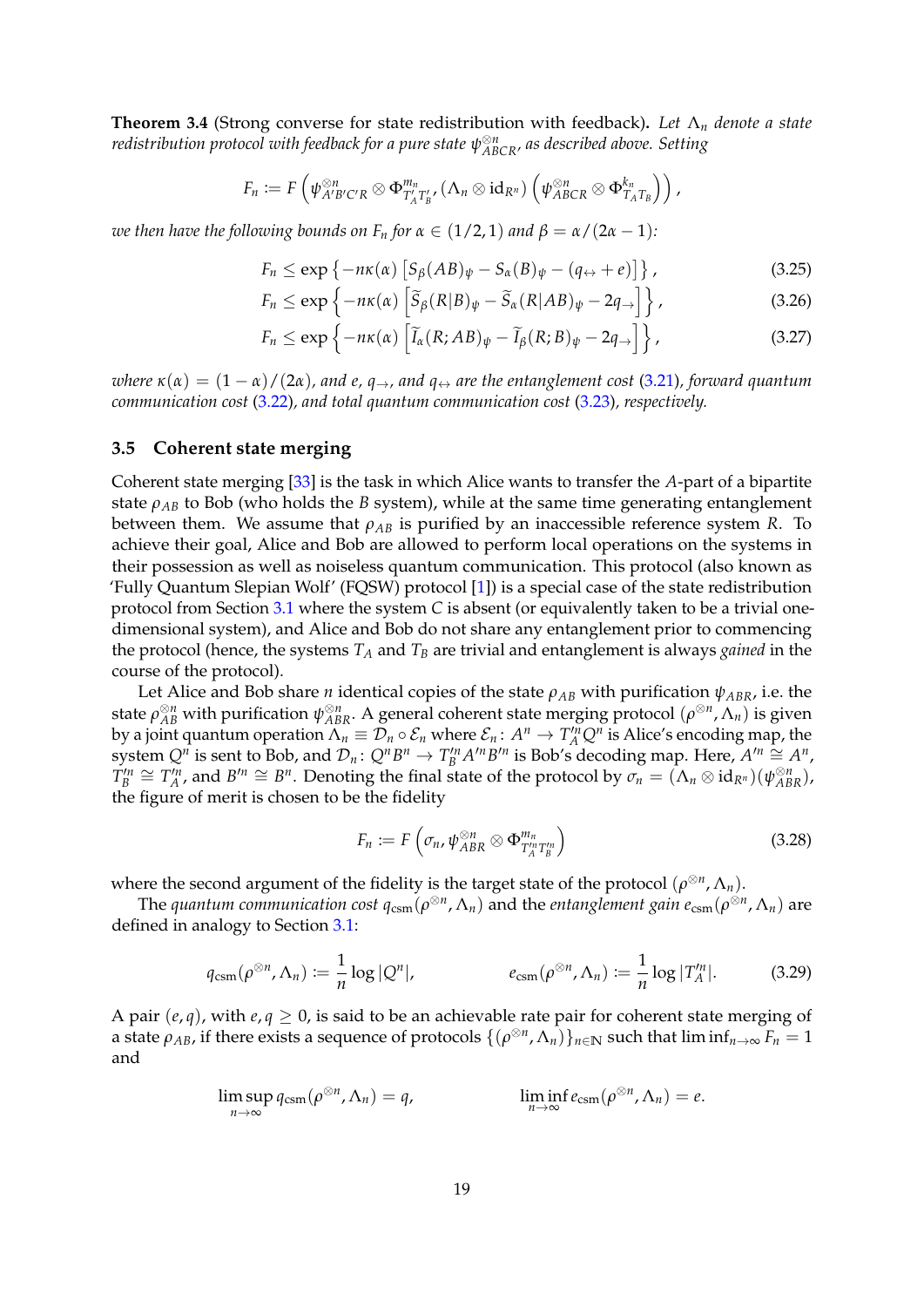Coherent state merging was introduced by Abeyesinghe *et al*. [\[1\]](#page-37-8) and further investigated in [\[13,](#page-38-14) [7\]](#page-37-9). It was proved that a rate pair (*e*, *q*) is achievable if and only if *e* and *q* satisfy the conditions

$$
q \ge \frac{1}{2}I(A;R)_{\rho}, \qquad q - e \ge S(A|B)_{\rho}.
$$

As mentioned above, every coherent state merging protocol can be seen as a special case of a state redistribution protocol where the systems *C* and  $T_A$  are trivial. In this case,  $I(A; R|B)$ <sub>*ρ*</sub> =  $I(A;R)_{\rho}$ , and Lemma [3.1](#page-14-3) reduces to

<span id="page-20-1"></span>**Lemma 3.5.** Let  $\rho \equiv \rho_{AB}$  be a bipartite state with purification  $|\psi_{ABR}\rangle$ , and let  $(\rho, \Lambda)$  be a coherent *state merging protocol where*  $\Lambda \equiv \mathcal{D} \circ \mathcal{E}$  with  $\mathcal{E} \colon A \to T_A'Q$  and  $\mathcal{D} \colon QB \to T_B'A'B'$  as defined above  $for n = 1$ *). Furthermore, set* 

$$
F\coloneqq F(\Phi_{T_{A}'T_{B}'}\otimes \psi_{B'BR}, (\mathcal{D}\circ\mathcal{E}\otimes \mathrm{id}_R)(\psi_{ABR})).
$$

*Then we have the following bounds for*  $\alpha \in (1/2, 1)$  *and*  $\beta = \alpha/(2\alpha - 1)$ *:* 

$$
\log F \le \frac{1-\alpha}{2\alpha} \left( \log |Q| - \log |T_A'| - S_\beta(R)_\rho + S_\alpha(AR)_\rho \right),\tag{3.30}
$$

$$
\log F \le \frac{1-\alpha}{2\alpha} (2\log|Q| - S_{\beta}(R)_{\rho} + \widetilde{S}_{\alpha}(R|A)_{\rho}). \tag{3.31}
$$

Lemma [3.5](#page-20-1) in turn implies the strong converse property for the quantum communication cost and entanglement gain of coherent state merging:

<span id="page-20-2"></span>**Theorem 3.6** (Strong converse for coherent state merging). Let  $\rho \equiv \rho_{AB}$  be a bipartite state and {(*ρ* ⊗*n* , Λ*n*)}*n*∈**<sup>N</sup>** *be a sequence of coherent state merging protocols as described above, with figure of merit*  $F_n$  *as defined in* [\(3.28\)](#page-19-1). Then for all  $n \in \mathbb{N}$  we obtain the following bounds on the fidelity  $F_n$  for  $\alpha \in (1/2, 1)$  *and*  $\beta = \alpha/(2\alpha - 1)$ *:* 

$$
F_n \le \exp\left\{-n\kappa(\alpha)\left[S_\beta(AB)_\rho - S_\alpha(B)_\rho - q_{\rm csm} + e_{\rm csm}\right]\right\},\tag{3.32}
$$

$$
F_n \le \exp\left\{-n\kappa(\alpha)\left[S_\beta(R)_\rho - \widetilde{S}_\alpha(R|A)_\rho - 2q_{\text{csm}}\right]\right\}.
$$
\n(3.33)

*where*  $\kappa(\alpha) = (1 - \alpha)/(2\alpha)$ , and  $q_{\text{csm}} \equiv q_{\text{csm}}(\rho^{\otimes n}, \Lambda_n)$  and  $e_{\text{csm}} \equiv e_{\text{csm}}(\rho^{\otimes n}, \Lambda_n)$  denote the *quantum communication cost and entanglement gain respectively, as defined in* [\(3.29\)](#page-19-2)*.*

# <span id="page-20-0"></span>**3.6 Quantum state splitting**

Quantum state splitting is the task in which a tripartite pure state *ψACR*, which is initially shared between Alice (who has *AC*) and the reference (*R*), is split between Alice, Bob and the reference, with the system *A* being transferred to Bob. To this end, Alice and Bob can make use of prior shared entanglement and are allowed to do local operations on systems which they possess or receive. This protocol (also known as 'Fully Quantum Reverse Shannon' (FQRS) protocol [\[1,](#page-37-8) [15\]](#page-38-15)) is dual to the coherent state merging protocol from Section [3.5](#page-19-0) under time reversal [\[15\]](#page-38-15). Hence, the quantum state splitting protocol can also be obtained as a special case from the state redistribution protocol, if the systems  $B$  and  $T_A$  are taken to be trivial. That is, Bob does not possess a share of the input state of the protocol, and the target state does not consist of an MES shared between Alice and Bob (i.e. the protocol always *consumes* entanglement).

Let Alice and Bob share *n* identical copies of the state *ρAC* with purification *ψACR*, i.e. the state  $\rho_{AC}^{\otimes n}$  with purification  $\psi_{ACR}^{\otimes n}$ . A general quantum state splitting protocol  $(\rho^{\otimes n}, \Lambda_n)$  is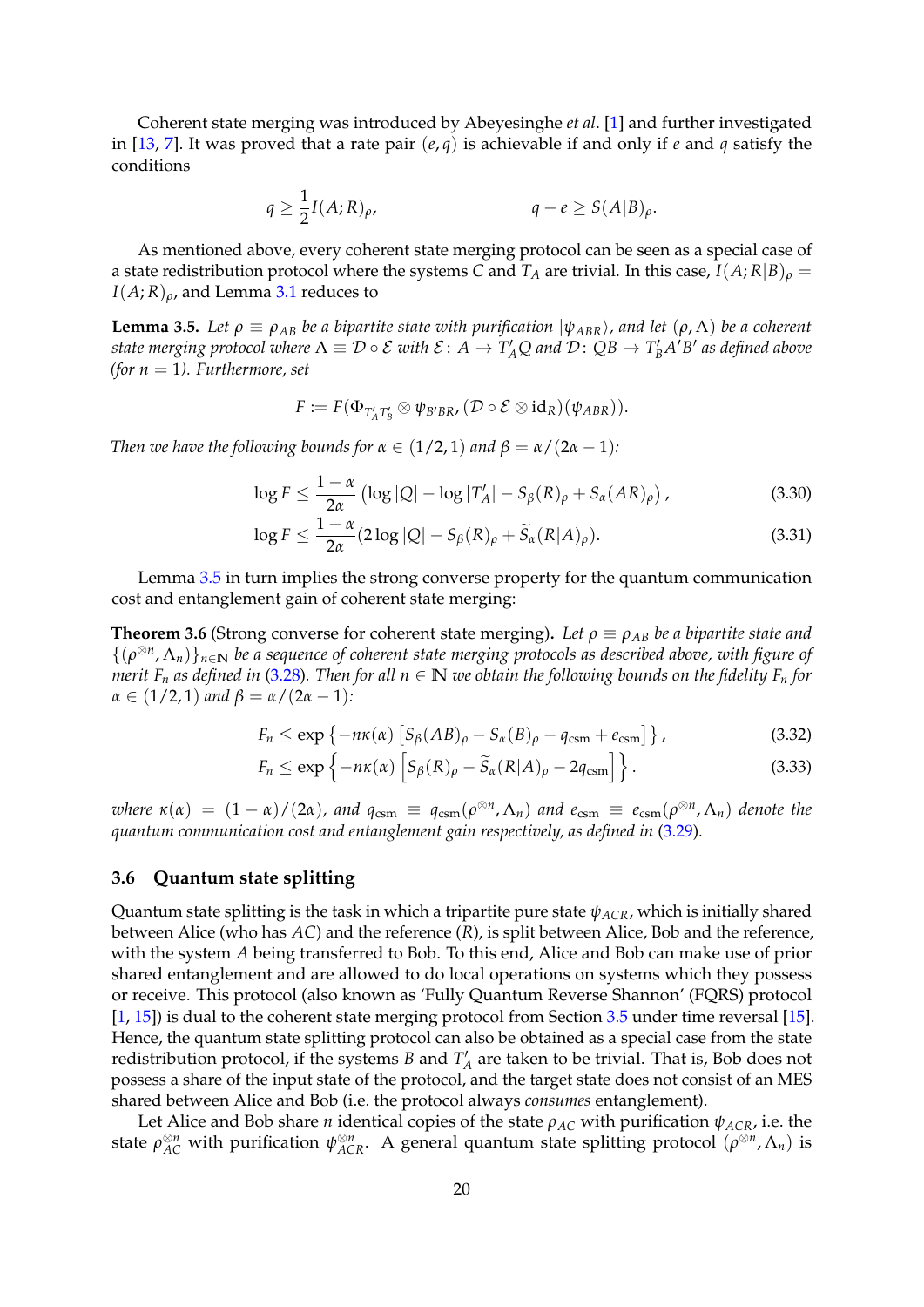given by a joint quantum operation  $\Lambda_n = D_n \circ \mathcal{E}_n$  where  $\mathcal{E}_n: A^n C^n T_A^n \to C^n Q^n$  is Alice's encoding map, the system  $Q^n$  is sent to Bob, and  $\mathcal{D}_n: Q^nT_B^n \to A'^n$  is Bob's decoding map. Here,  $A'^n \cong A^n$  and  $C'^n \cong C^n$ . Denote the final state of the protocol by  $\sigma_n = (\Lambda_n \otimes id_{R^n})(\Omega^n)$  where  $\Omega^n \equiv \psi_{ACR}^{\otimes n} \otimes \Phi_{T_A^{\prime}}^{k_n}$  $T^{n}_{T_A T_B^n}$  is the initial state shared between Alice and Bob. Then the figure of merit is chosen to be the fidelity

<span id="page-21-2"></span><span id="page-21-1"></span>
$$
F_n := F\left(\sigma_n, \psi^{\otimes n}\right),\tag{3.34}
$$

where  $\psi \equiv \psi_{A'C'R}$ .

The *quantum communication cost*  $q_{qss}(\rho^{\otimes n}, \Lambda_n)$  and the *entanglement cost*  $e_{qss}(\rho^{\otimes n}, \Lambda_n)$  are defined in analogy to Section [3.1:](#page-12-1)

$$
q_{\text{qss}}(\rho^{\otimes n}, \Lambda_n) \coloneqq \frac{1}{n} \log |Q^n|, \qquad \qquad e_{\text{qss}}(\rho^{\otimes n}, \Lambda_n) \coloneqq \frac{1}{n} \log |T_A^n|. \tag{3.35}
$$

A pair  $(e, q)$ , with  $e, q \ge 0$ , is said to be an achievable rate pair for quantum state splitting of a state  $\rho_{AC}$ , if there exists a sequence of protocols  $\{(\rho^{\otimes n},\Lambda_n)\}_{n\in\mathbb{N}}$  such that lim in $f_{n\to\infty}$   $F_n=1$ and

$$
\limsup_{n\to\infty}e_{\text{qss}}(\rho^{\otimes n},\Lambda_n)=e,\qquad\qquad\limsup_{n\to\infty}q_{\text{qss}}(\rho^{\otimes n},\Lambda_n)=q.
$$

The optimal rates of entanglement cost and quantum communication cost for quantum state splitting were investigated in [\[1,](#page-37-8) [15,](#page-38-15) [5,](#page-37-10) [7\]](#page-37-9): A rate pair (*e*, *q*) is achievable if and only if *e* and *q* satisfy

$$
q \ge \frac{1}{2}I(A;R)_{\rho}, \qquad q + e \ge S(A)_{\rho}.
$$

One-shot bounds characterizing the quantum communication cost and entanglement cost for quantum state splitting were derived by Berta *et al*. [\[7\]](#page-37-9) as a building block in a proof of the Quantum Reverse Shannon theorem based on smooth entropies.

As mentioned at the beginning of this section, quantum state splitting is a special case of state redistribution with the choices  $|B| = |T'_A| = 1$ . In this case,  $I(A;R|B)_{\rho} = I(A;R)$ , and Lemma [3.1](#page-14-3) reduces to

<span id="page-21-0"></span>**Lemma 3.7.** Let  $\rho \equiv \rho_{AB}$  be a bipartite state with purification  $|\psi_{ABR}\rangle$ , and let  $(\rho, \Lambda)$  be a quantum *state splitting protocol where*  $\Lambda \equiv \mathcal{D} \circ \mathcal{E}$  with  $\mathcal{E} \colon AA'T_A \to AQ$  and  $\mathcal{D} \colon QT_B \to B$  as defined above *(for*  $n = 1$ *). Furthermore, set* 

$$
F \coloneqq F(\psi_{ABR}, (\mathcal{D} \circ \mathcal{E} \otimes id_R)(\psi_{AA'R} \otimes \Phi_{T_A T_B})).
$$

*Then we have the following bounds for*  $\alpha \in (1/2, 1)$  *and*  $\beta = \alpha/(2\alpha - 1)$ *:* 

$$
\log F \le \frac{1-\alpha}{2\alpha} \left( \log |Q| + \log |T_A| - S_\beta(A)_\rho \right),\tag{3.36}
$$

$$
\log F \le \frac{1-\alpha}{2\alpha} \left( 2\log|Q| - S_{\beta}(R)_{\rho} + \widetilde{S}_{\alpha}(R|A)_{\rho} \right),\tag{3.37}
$$

$$
\log F \le \frac{1-\alpha}{2\alpha} \left( 2\log|Q| - \widetilde{I}_{\alpha}(R;A)_{\rho} \right). \tag{3.38}
$$

<span id="page-21-3"></span>Lemma [3.7](#page-21-0) now implies a strong converse theorem for state splitting: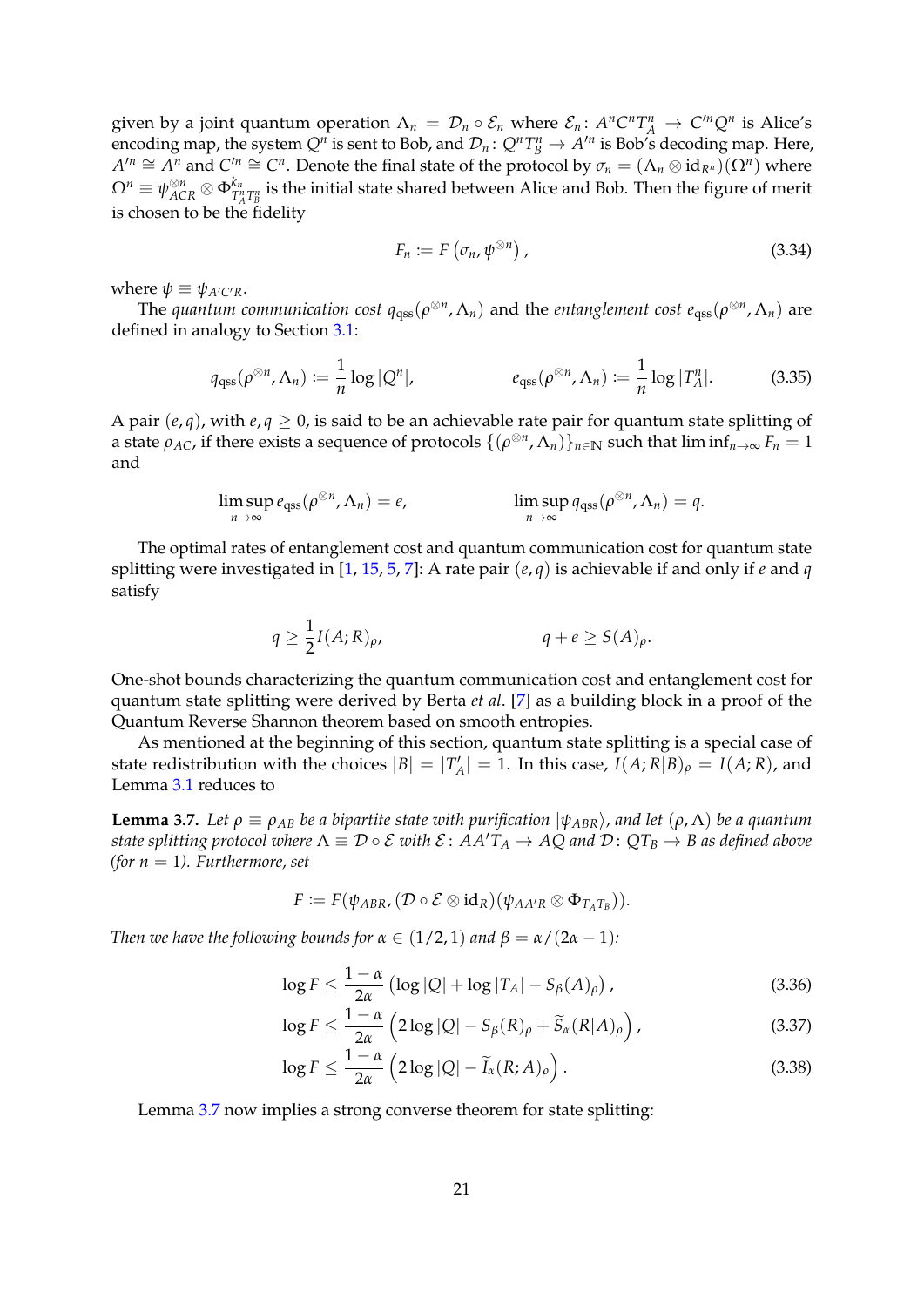**Theorem 3.8** (Strong converse for quantum state splitting). Let  $\rho \equiv \rho_{AB}$  be a bipartite state and {(*ρ* ⊗*n* , Λ*n*)}*n*∈**<sup>N</sup>** *be a sequence of quantum state splitting protocols as described above, with figure of merit*  $F_n$  *as defined in* [\(3.34\)](#page-21-1). Then for all  $n \in \mathbb{N}$  we obtain the following bounds on the fidelity  $F_n$  for  $\alpha \in (1/2, 1)$  *and*  $\beta = \alpha/(2\alpha - 1)$ *:* 

$$
F_n \le \exp\left\{-n\kappa(\alpha)\left[S_\beta(A)_\rho - (q_{\rm qss} + e_{\rm qss})\right]\right\},\tag{3.39}
$$

$$
F_n \le \exp\left\{-n\kappa(\alpha)\left[S_\beta(R)_\rho - \widetilde{S}_\alpha(R|A)_\rho - 2q_{\rm qss}\right]\right\},\tag{3.40}
$$

$$
F_n \le \exp\left\{-n\kappa(\alpha)\left[\widetilde{I}_\alpha(R;A)_\rho - 2q_{qss}\right]\right\},\tag{3.41}
$$

where  $\kappa(\alpha)=(1-\alpha)/(2\alpha)$ , and  $q_{\rm qss}\equiv q_{\rm qss}(\rho^{\otimes n},\Lambda_n)$  and  $e_{\rm qss}\equiv e_{\rm qss}(\rho^{\otimes n},\Lambda_n)$  denote the quantum *communication cost and entanglement cost defined in* [\(3.35\)](#page-21-2)*, respectively.*

# <span id="page-22-0"></span>**4 Measurement compression with quantum side information**

#### <span id="page-22-1"></span>**4.1 The protocol**

Consider a bipartite state *ρAB* between two parties (say, Alice and Bob), and a positive operatorvalued measure (POVM)  $\Lambda = {\Lambda_x}_{x \in \mathcal{X}}$  (i.e.  $0 \leq \Lambda_x \leq I_A$  for all  $x \in \mathcal{X}$  and  $\sum_{x \in \mathcal{X}} \Lambda_x = I_A$ ) on the *A* system, where *X* denotes a classical register. Suppose that Alice wants to communicate the measurement outcome *X* of Λ to Bob via classical communication. A simple solution is of course for Alice to apply the POVM Λ and send the outcome to Bob, requiring log |*X*| bits of communication. In measurement compression with quantum side information, Alice and Bob want to reduce this communication cost by *simulating* the POVM Λ using shared randomness, Bob's quantum side information *B*, and sending log |*L*| bits of classical communication with  $|L| < |X|$ . This information-theoretic task was introduced in  $[47]$  as an extension of Winter's original formulation of measurement compression [\[51\]](#page-40-6). In the following, we explain this protocol in more detail.

Given  $\rho_{AB} \in \mathcal{D}(\mathcal{H}_{AB})$  and a POVM  $\Lambda = {\Lambda_x}_{x \in \mathcal{X}}$  on the A system with outcome X, a general protocol for measurement compression with quantum side information consists of the following steps (see also Figure [5\)](#page-23-0): Alice applies a quantum operation  $\mathcal{E}: AM_A \to \overline{X}L$  to her shares of a purification *ψRAB* of the initial state *ρAB* (with *R* being an inaccessible reference  $s$ ystem) and the shared randomness  $\chi_{M_A M_B}$ . This produces a classical register  $\bar{X}$  that holds her copy of the simulated outcome of the measurement, and a classical register *L*. She sends the latter to Bob, who then applies a quantum operation  $\mathcal{D}\colon LBM_B\to \hat X B'$  to  $L$  and his shares of  $\psi_{RAB}$  and  $\chi_{M_A M_B}$ , producing a quantum output  $B'$  and the classical output  $\hat{X}$ , which represents the simulated outcome of the measurement. We denote the overall state of the protocol after applying  $\mathcal E$  and  $\mathcal D$  by  $\omega$  and  $\sigma$ , respectively (cf. Figure [5\)](#page-23-0). In comparison, we consider the ideal state  $\varphi_{RXYB}$  that would result from Alice applying the POVM  $\Lambda$  to her system A yielding the outcome *X*, and sending a copy *X'* uncompressed to Bob. That is, for  $\zeta_A \in \mathcal{D}(\mathcal{H}_A)$  we define the measurement channel  $\Lambda^{A\to XX'}(\zeta_A) := \sum_{x\in\mathcal{X}} \text{Tr}(\Lambda_x \zeta_A)|x\rangle\langle x|_X\otimes|x\rangle\langle x|_{X'}$  associated to the POVM  $\Lambda$ , and set  $\varphi_{RXX'B} := (\mathrm{id}_{RB} \otimes \Lambda^{A \to XX} \hat{N} \setminus (\psi_{RAB})$ . The aim of the measurement compression protocol is to assure that  $\sigma$  is close in fidelity to the ideal state  $\varphi$ :

$$
F := F(\varphi_{RXYB}, \sigma_{R\bar{X}\hat{X}B'}) = F(\varphi_{RXYB}, (\mathrm{id}_R \otimes \mathcal{D} \circ \mathcal{E})(\psi_{RAB} \otimes \chi_{M_AM_B})). \tag{4.1}
$$

Given *n* identical copies of the input state  $\rho_{AB}$  with purification  $\psi_{RAB}$  and the shared  $\tau$  randomness  $\chi_{M_A^nM_B^n}$ , we consider a measurement compression protocol with maps  $\mathcal{E}_n\colon A^nM_A^n\to\mathcal{E}_n$  $\bar{X}^nL^n$  and  $\mathcal{D}_n: L^nB^nM_B^n \to \hat{X}^nB'^n$ , where  $L^n$  is the classical communication between Alice and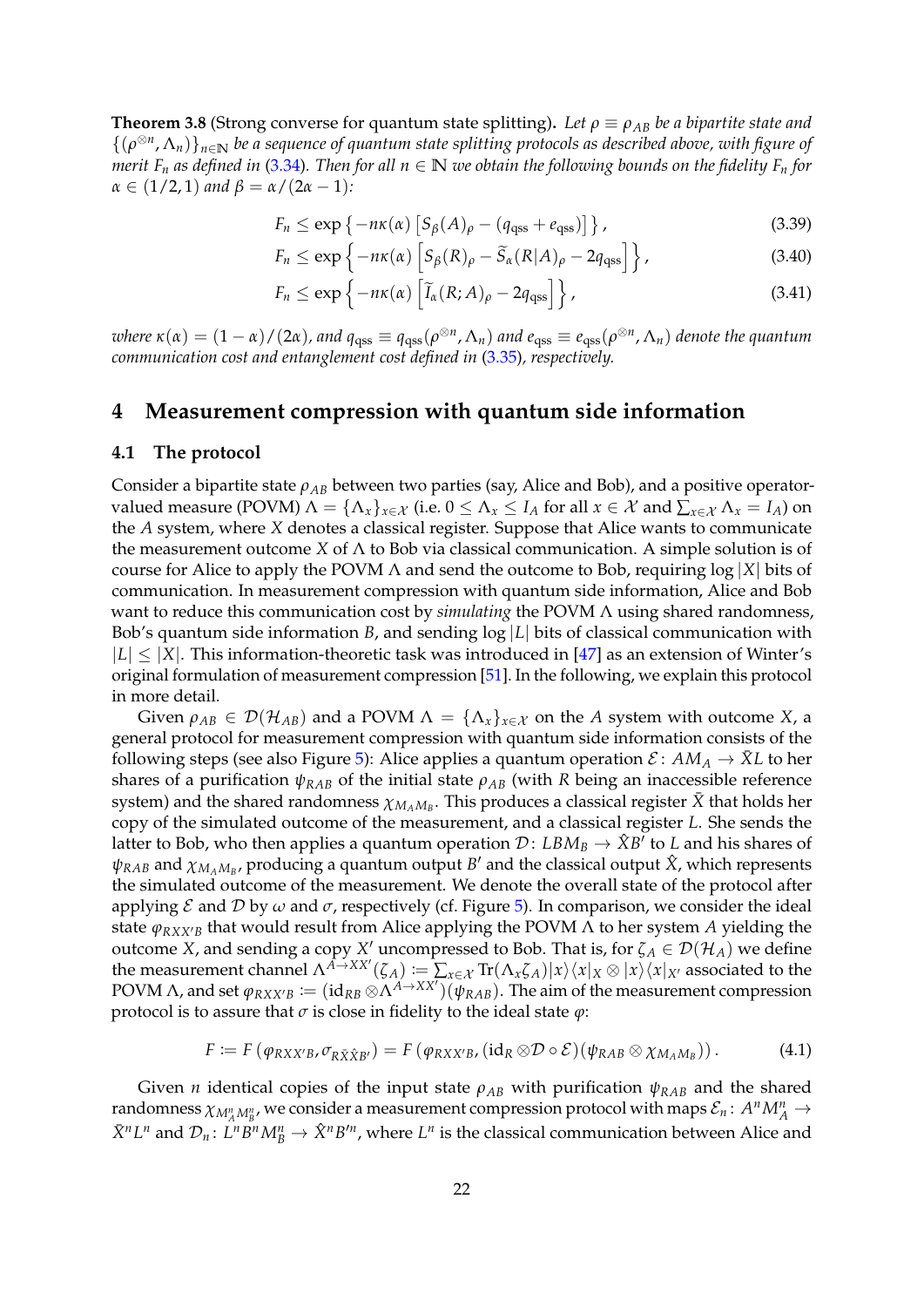<span id="page-23-0"></span>

Figure 5: Measurement compression with quantum side information (see Section [4.1](#page-22-1) for a detailed explanation).

Bob. The figure of merit is then given by

$$
F_n := F\left(\varphi_n, (\mathrm{id}_{R^n} \otimes \mathcal{D}_n \circ \mathcal{E}_n) \left(\psi_{RAB}^{\otimes n} \otimes \chi_{M_A^n M_B^n}\right)\right) \tag{4.2}
$$

where the ideal state  $\varphi_n$  is obtained by Alice applying the POVM  $\Lambda^{\otimes n}$  yielding the outcome  $X^n$ and sending a copy  $X^{\prime n}$  to Bob. We define the *classical communication cost* 

<span id="page-23-3"></span><span id="page-23-2"></span>
$$
c\left(\rho^{\otimes n}, \Lambda^{\otimes n}\right) := \frac{1}{n} \log |L^n|,\tag{4.3}
$$

and the *randomness cost*

$$
r\left(\rho^{\otimes n}, \Lambda^{\otimes n}\right) := \frac{1}{n} \log |M_A^n|.\tag{4.4}
$$

A rate pair  $(c, r)$  with  $c, r \ge 0$  is called achievable if there exists a sequence  $\{(\mathcal{E}_n, \mathcal{D}_n)\}_{n \in \mathbb{N}}$  of measurement compression protocols such that

$$
\liminf_{n\to\infty} F_n = 1, \qquad \limsup_{n\to\infty} c\left(\rho^{\otimes n}, \Lambda^{\otimes n}\right) = c, \qquad \limsup_{n\to\infty} r\left(\rho^{\otimes n}, \Lambda^{\otimes n}\right) = r.
$$

In  $[47]$  it was proved that  $(c, r)$  is achievable if and only if

<span id="page-23-5"></span><span id="page-23-4"></span><span id="page-23-1"></span>
$$
c \ge I(X;R|B)_{\varphi},\tag{4.5a}
$$

$$
c + r \ge S(X|B)_{\varphi},\tag{4.5b}
$$

where  $\varphi_{RXYB}$  is the ideal state of the protocol defined above.

## **4.2 Strong converse theorem**

<span id="page-23-6"></span>In this section, we strengthen the weak converse result obtained from [\(4.5a\)](#page-23-1) for the classical communication cost in measurement compression with quantum side information to a strong converse theorem. As in Section [3.2,](#page-14-4) we first derive the following 'one-shot' lemma: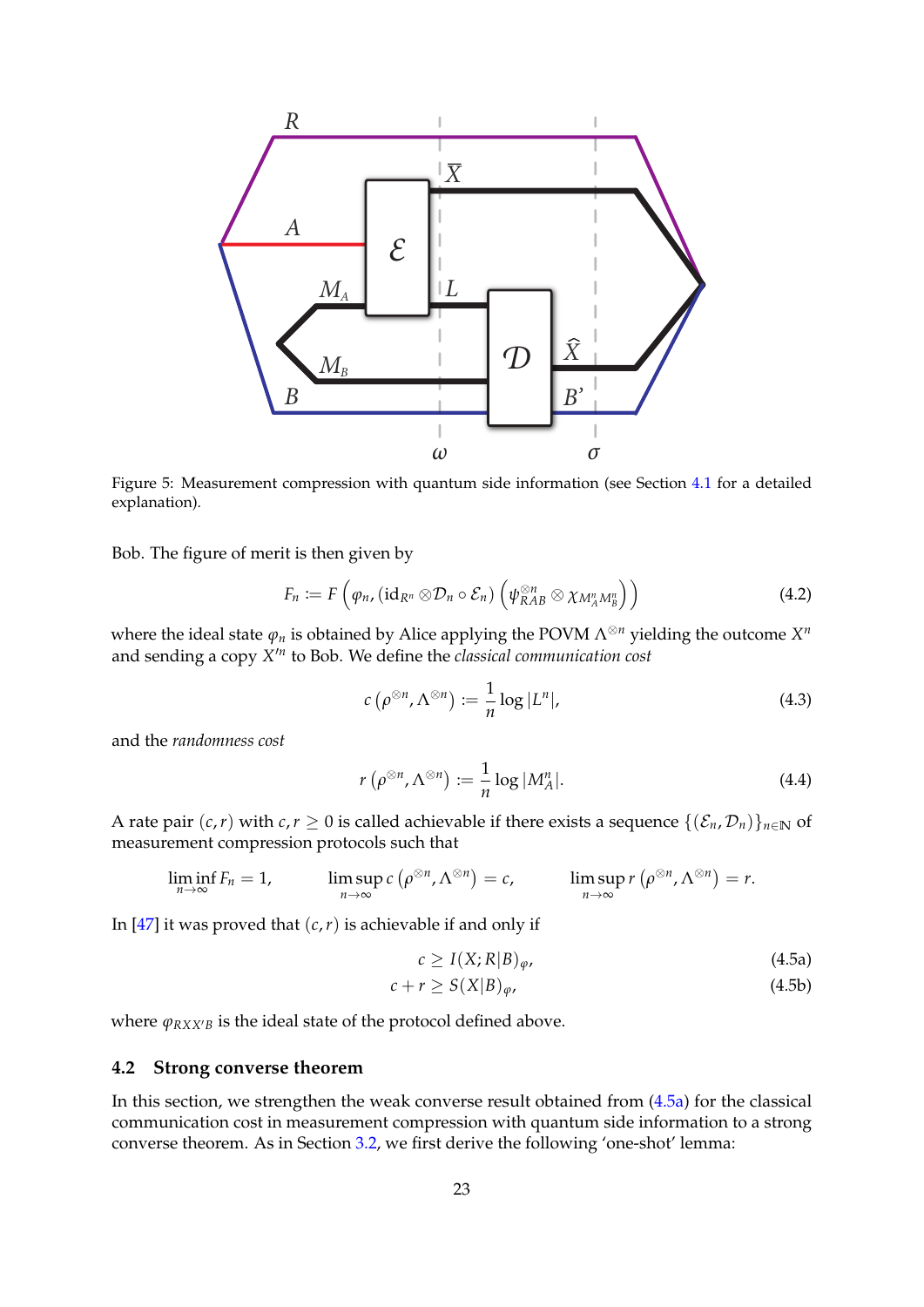**Lemma 4.1.** Let a bipartite state  $ρ_{AB}$  with purification  $ψ_{RAB}$  and a POVM Λ on A be given. Fur*thermore, let*  $\{(\mathcal{E}, \mathcal{D})\}$  *be a measurement compression protocol as defined in Section* [4.1](#page-22-1) *with figure of merit*

$$
F\coloneqq F\left(\phi_{RXX'B}, (\mathrm{id}_R\otimes\mathcal{D}\circ\mathcal{E})(\psi_{RAB}\otimes\chi_{M_AM_B})\right).
$$

*Then we have the following bound on F for*  $\alpha \in (1/2, 1)$  *and*  $\beta \equiv \beta(\alpha) = \alpha/(2\alpha - 1)$ *:* 

$$
\log F \le \frac{1-\alpha}{2\alpha} \left( \log |L| - \widetilde{S}_{\beta}(R|B)_{\varphi} + \widetilde{S}_{\alpha}(R|XB)_{\varphi} \right). \tag{4.6}
$$

*Proof.* Define the states

<span id="page-24-0"></span>
$$
\omega_{R\tilde{\chi}LBM_B} \coloneqq (\operatorname{id}_R \otimes \mathcal{E})(\psi_{RAB} \otimes \chi_{M_AM_B}), \\ \sigma_{R\tilde{\chi}\hat{\chi}_{B'}} \coloneqq (\operatorname{id}_R \otimes \mathcal{D} \circ \mathcal{E})(\psi_{RAB} \otimes \chi_{M_AM_B}).
$$

To prove [\(4.6\)](#page-24-0), consider the following bound for  $\alpha \in (1/2, 1)$  and  $\beta = \alpha/(2\alpha - 1)$ :

<span id="page-24-1"></span>
$$
\frac{2\alpha}{1-\alpha}\log F \le \frac{2\alpha}{1-\alpha}\log F\left(\sigma_{R\hat{X}B}, \varphi_{RXB}\right),\le \widetilde{S}_{\alpha}(R|XB)_{\varphi} - \widetilde{S}_{\beta}(R|\hat{X}B')_{\sigma}
$$
\n(4.7)

where the first inequality follows from the monotonicity of the fidelity under partial trace, and the second inequality follows from eq. [\(2.16\)](#page-10-4) of Proposition [2.8.](#page-10-1) We continue to bound the second term on the right-hand side of [\(4.7\)](#page-24-1):

$$
-\widetilde{S}_{\beta}(R|\hat{X}B')_{\sigma} \le -\widetilde{S}_{\beta}(R|LBM_B)_{\omega}
$$
  
\n
$$
\le \log |L| - \widetilde{S}_{\beta}(R|BM_B)_{\omega}
$$
  
\n
$$
= \log |L| - \widetilde{S}_{\beta}(R|BM_B)_{\psi \otimes \chi}
$$
  
\n
$$
= \log |L| - \widetilde{S}_{\beta}(R|B)_{\varphi}.
$$
\n(4.8)

The first inequality follows from data processing with respect to the quantum operation  $\mathcal{D}\colon LM_B B\to \hat{X}B'$  (Proposition [2.5\(](#page-7-0)[vii\)](#page-8-4)), the second inequality follows from eq. [\(2.24\)](#page-12-2) of Proposi-tion [2.9,](#page-11-1) and the first equality follows from the fact that  $\omega_{RBM_B} = \psi_{RB} \otimes \chi_{M_B}$ . The last equality uses eq. [\(2.11\)](#page-9-2) of Lemma [2.7,](#page-9-5) and the fact that  $\psi_{RB} = \varphi_{RB}$ . Substituting [\(4.8\)](#page-24-1) in [\(4.7\)](#page-24-1) then yields the claim.  $\Box$ 

This immediately implies the following strong converse theorem:

<span id="page-24-2"></span>**Theorem 4.2** (Strong converse theorem for measurement compression with QSI)**.** *Let ρAB be a bipartite state,*  $\Lambda$  *a given POVM on*  $A$ , and  $\{(\mathcal{E}_n, \mathcal{D}_n)\}_{n\in\mathbb{N}}$  *be a sequence of measurement compression protocols as described in Section* [4.1,](#page-22-1) *with figure of merit*  $F_n$  *as defined in* [\(4.2\)](#page-23-2). Then for all  $n \in \mathbb{N}$  we *have the following bound on*  $F_n$  *for*  $\alpha \in (1/2, 1)$  *and*  $\beta = \alpha/(2\alpha - 1)$ *:* 

$$
F_n \le \exp\left\{-n\kappa(\alpha)\left[\widetilde{S}_{\beta}(R|B)_{\varphi} - \widetilde{S}_{\alpha}(R|XB)_{\varphi} - c\right]\right\},\tag{4.9}
$$

*where*  $\kappa(\alpha) = (1-\alpha)/(2\alpha)$  and  $c \equiv c(\rho^{\otimes n}, \Lambda^{\otimes n})$  is the classical communication cost defined in [\(4.3\)](#page-23-3).

**Remark 4.3.** The achievable rate region in the  $(c, r)$ -plane is determined by the two boundaries  $c \ge I(X; R|B)_{\varphi}$  and  $c + r \ge S(X|B)_{\varphi}$ , as stated in [\(4.5\)](#page-23-4) (compare this to the similar situation in the state redistribution protocol discussed in Section [3\)](#page-12-0). Theorem [4.2](#page-24-2) only proves the strong converse property for the *c*-boundary of the achievable rate region, and it remains open to prove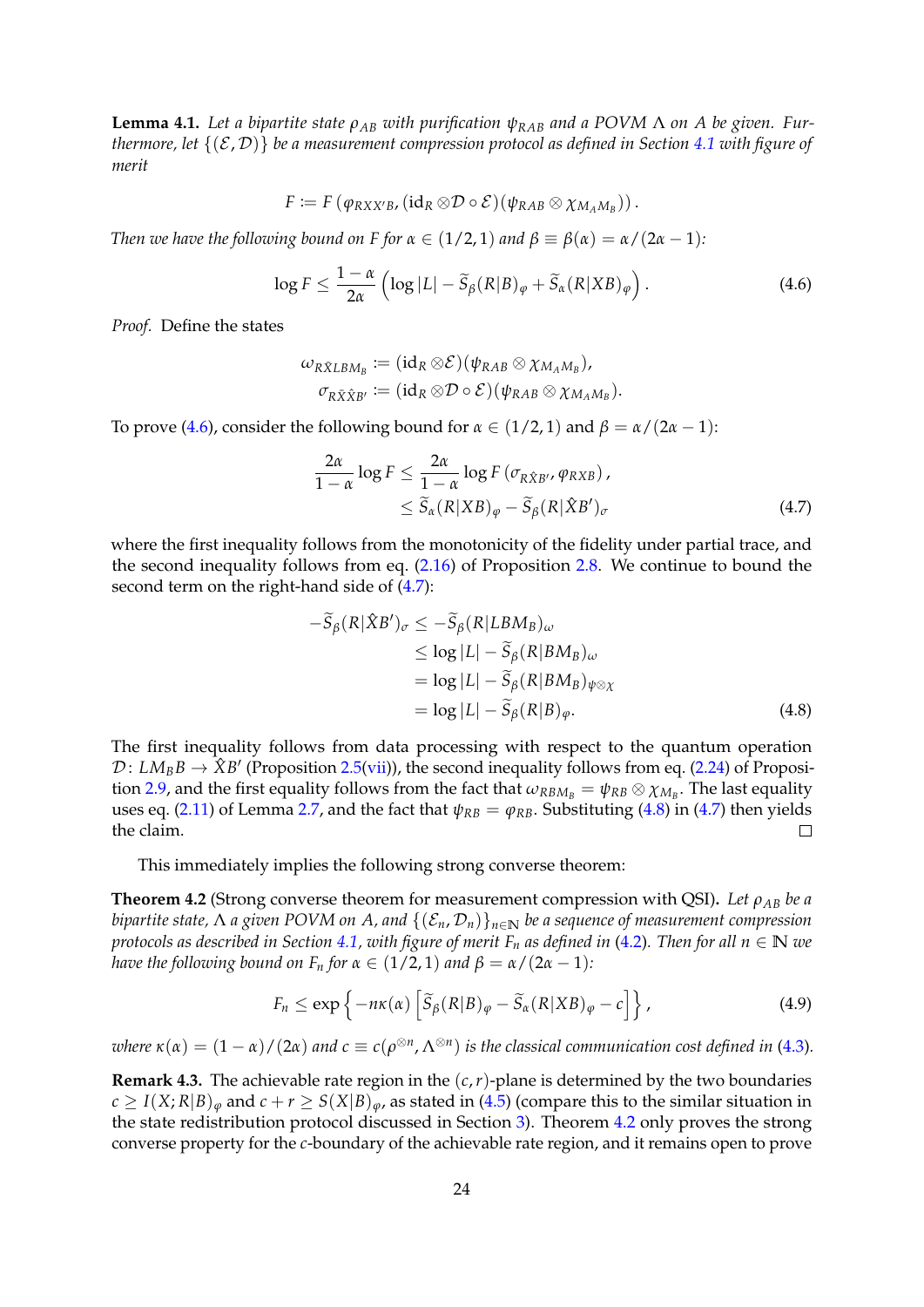the strong converse property also for the  $(c + r)$ -boundary as stated in  $(4.5b)$ . While the proof of [\(4.6\)](#page-24-0) in Lemma [4.1](#page-23-6) closely follows that of [\(3.8\)](#page-15-0) in Lemma [3.1,](#page-14-3) our investigations indicate that the proof method of [\(3.7\)](#page-14-2) does not immediately carry over to show the desired bound for  $c + r$ in measurement compression, that is,

$$
\log F \stackrel{?}{\leq} f(\alpha)(\log|L| + \log|M_A| - S_{\beta(\alpha)}(XB)_{\varphi} + S_{\alpha}(B)_{\varphi}), \tag{4.10}
$$

for some functions  $f(\alpha)$  and  $\beta(\alpha)$  satisfying  $f(\alpha) > 0$  for all  $\alpha$  in some open interval whose boundary contains 1, and  $\lim_{\alpha \to 1} \beta(\alpha) = 1$ .

# <span id="page-25-0"></span>**5 Randomness extraction**

### <span id="page-25-1"></span>**5.1 The protocol**

Suppose that Alice and Bob share the c-q state  $\rho_{XB} = \sum_{x \in \mathcal{X}} p_x |x\rangle\langle x|_X \otimes \rho_B^x$  with  $\rho_B^x \in \mathcal{D}(\mathcal{H}_B)$ for all  $x \in \mathcal{X}$ , where the classical register *X* is with Alice and the quantum system *B* is with Bob. The goal of a randomness extraction protocol is to extract from *X* a random string *Z* that is uncorrelated with *B*.

In the asymptotic, memoryless setting Alice and Bob share *n* copies of the c-q state *ρXB*. A general randomness extraction protocol ( $ρ_{XB}^{\otimes n}$ , *e<sub>n</sub>*) consists of a (surjective) encoding function  $e_n: \mathcal{X}^n \to \mathcal{Z}^n$  where  $\mathcal{X}^n = \mathcal{X}^{\times n}$ . The classical register  $Z^n$  is then defined to be the one associated with the set  $\mathcal{Z}^n$ . The encoding function  $e_n$  gives rise to an encoding (quantum) operation, and without loss of generality this encoding map can be taken to be an isometry  $U_{e_n}: |x^n\rangle \mapsto |x^n\rangle \otimes |e_n(x^n)\rangle$  where  $|e_n(x^n)\rangle \in \{|z^n\rangle\}_{z^n \in \mathcal{Z}^n}$  for all  $x^n \in \mathcal{X}^n$ , resulting in the encoded state

$$
\omega_{X^n Z^n B^n} := U_{e_n} \rho_{XB}^{\otimes n} U_{e_n}^{\dagger} = \sum_{x^n \in \mathcal{X}^n} p_{x^n} |x^n\rangle\langle x^n|_{X^n} \otimes |e_n(x^n)\rangle\langle e_n(x^n)|_{Z^n} \otimes \rho_{B^n}^{x^n}, \tag{5.1}
$$

with  $\rho_{B^n}^{x^n} := \rho_B^{x_1} \otimes \cdots \otimes \rho_B^{x_n}$  for  $x^n = x_1 \ldots x_n \in \mathcal{X}^n$ . Upon discarding  $X^n$ , the final state of the protocol is then given by

$$
\omega_n \equiv \omega_{Z^n B^n} = \sum_{z^n \in \mathcal{Z}^n} |z^n\rangle \langle z^n|_{Z^n} \otimes \sum_{x^n \in e_n^{-1}(z^n)} p_{x^n} \rho_{B^n}^{x^n}.
$$
\n(5.2)

The randomness extraction protocol  $(\rho_{XB}^{\otimes n},e_n)$  succeeds if the final state  $\omega_n$  is close to a state that is completely mixed on  $Z^n$  and independent of  $B^n$ . As the figure of merit we choose the fidelity

$$
F_n := \max_{\sigma_{B^n}} F\left(\omega_n, \pi_{Z}^{\otimes n} \otimes \sigma_{B^n}\right).
$$
 (5.3)

The rate of extractable randomness  $l(\rho_{XB}^{\otimes n}, e_n)$  is defined as

<span id="page-25-3"></span><span id="page-25-2"></span>
$$
l(\rho_{XB}^{\otimes n}, e_n) := \frac{1}{n} \log |Z^n|.
$$
\n(5.4)

A real number  $l \geq 0$  is said to be an achievable rate for randomness extraction if there is a sequence of protocols  $\{(\rho_{XB}^{\otimes n}, e_n)\}_{n\in\mathbb{N}}$  such that

$$
\liminf_{n\to\infty} F_n = 1, \qquad \liminf_{n\to\infty} l\left(\rho_{XB}^{\otimes n}, e_n\right) = l.
$$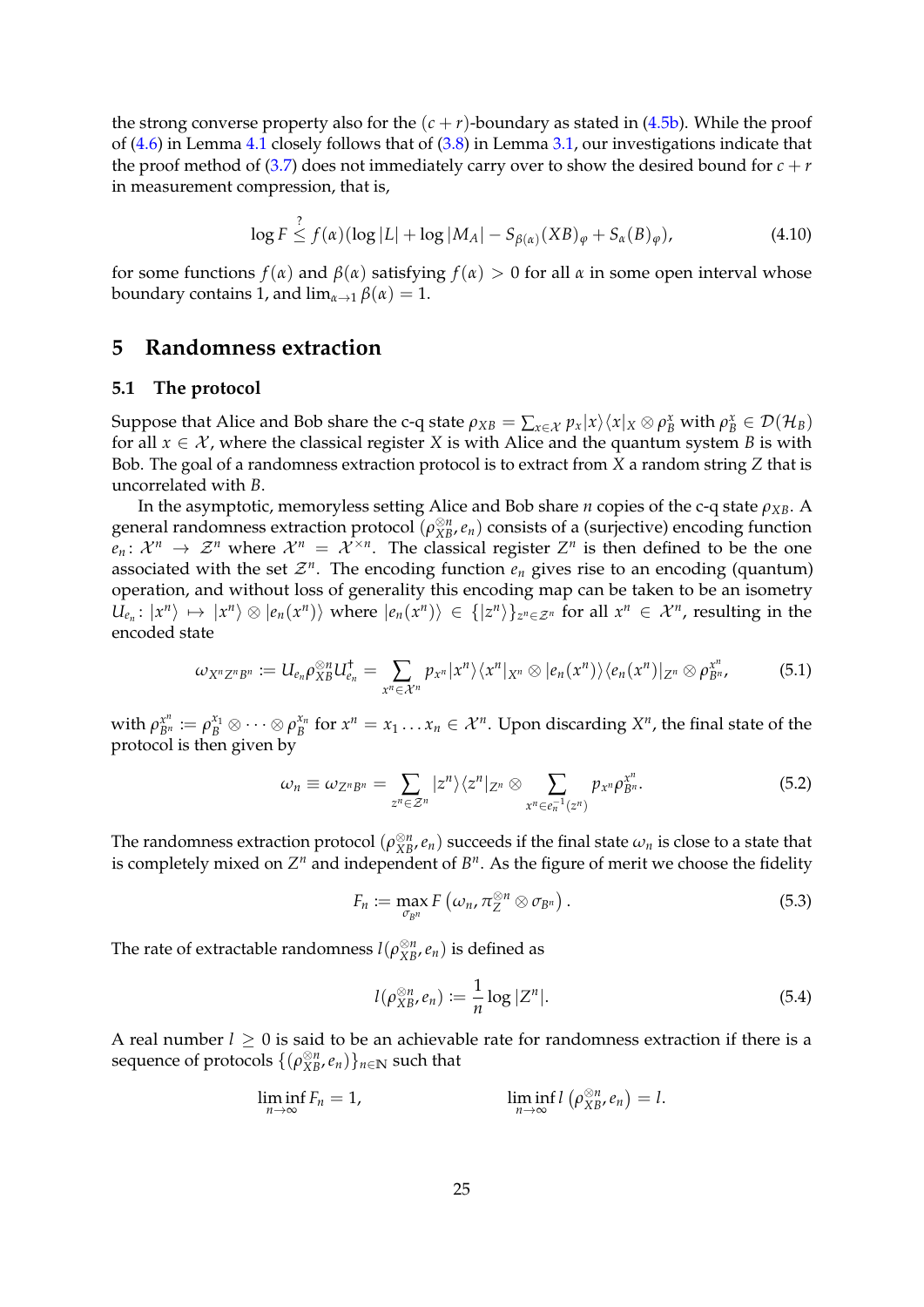Randomness extraction was first studied by Bennett *et al*. [\[4\]](#page-37-11) (under the name of 'privacy amplification') and further developed by Renner  $[38]$  and Renner and König  $[39]$  $[39]$  (see also  $[45]$ ). They showed that  $l \geq 0$  is an achievable rate for randomness extraction if and only if

$$
l \le S(X|B)_{\rho}.\tag{5.5}
$$

Tomamichel [\[42\]](#page-39-7) proved a strong converse theorem for randomness extraction based on one-shot bounds in terms of smooth entropies.

### **5.2 Strong converse theorem**

We first state the following general bound on the fidelity:

<span id="page-26-3"></span>**Lemma 5.1** ([\[41\]](#page-39-0)). Let  $\rho_{AB} \in \mathcal{D}(\mathcal{H}_{AB})$ ,  $\sigma_A \in \mathcal{D}(\mathcal{H}_A)$ , and  $\chi_B \in \mathcal{D}(\mathcal{H}_B)$  be arbitrary quantum states, *then*

$$
F(\rho_{AB},\sigma_A\otimes\rho_B)\ge F^2(\rho_{AB},\sigma_A\otimes\chi_B).
$$

With this result in hand, we can prove the following bound on the fidelity for arbitrary randomness extraction protocols:

**Lemma 5.2.** Let  $\rho_{XB} = \sum_{x \in \mathcal{X}} p_x |x\rangle\langle x|_X \otimes \rho_B^x$  be a c-q state with  $\rho_B^x \in \mathcal{D}(\mathcal{H}_B)$  for all  $x \in \mathcal{X}$ , and *denote by*  $\omega_{XZB}$  *the encoded state of a randomness extraction protocol* ( $\rho_{XB}$ *,e) as defined in Section* [5.1](#page-25-1) *(for*  $n = 1$ *). Furthermore, set* 

<span id="page-26-4"></span><span id="page-26-0"></span>
$$
F\coloneqq \max_{\sigma_B} F(\omega_{ZB}, \pi_Z\otimes \sigma_B).
$$

*Then we have the following bound for all*  $\alpha \in (1/2, 1)$  *and*  $\beta \equiv \beta(\alpha) = \alpha/(2\alpha - 1)$ *:* 

$$
\log F \le \frac{1-\alpha}{4\alpha} \left( S_{\alpha}(XB)_{\rho} - S_{\beta}(B)_{\rho} - \log |Z| \right). \tag{5.6}
$$

*For the same range of α, we also obtain the following alternative bound on F:*

$$
\log F \le \frac{1-\alpha}{4\alpha} \left( \widetilde{S}_{\alpha}(X|B)_{\rho} - \log |Z| \right). \tag{5.7}
$$

*Proof.* We first prove [\(5.6\)](#page-26-0). Set  $F' := F(\omega_{ZB}, \pi_Z \otimes \rho_B)$ , then by eq. [\(2.15\)](#page-10-2) of Proposition [2.8](#page-10-1) we have the following bound for *α* ∈ (1/2, 1) and  $β = α/(2α − 1)$ :

$$
S_{\alpha}(ZB)_{\omega} \ge S_{\beta}(ZB)_{\pi \otimes \rho} + \frac{2\alpha}{1 - \alpha} \log F'
$$
  
=  $\log |Z| + S_{\beta}(B)_{\rho} + \frac{2\alpha}{1 - \alpha} \log F'.$  (5.8)

In the second line we used additivity of the Rényi entropy, as well as the fact that  $S_\gamma(\pi_Z) =$ log |*Z*| for all  $\gamma \ge 0$  (cf. Proposition [2.5](#page-7-0)[\(iii\)](#page-7-3) and [\(ii\)](#page-7-4)).

Furthermore, we have the bound

<span id="page-26-2"></span><span id="page-26-1"></span>
$$
S_{\alpha}(XB)_{\rho} = S_{\alpha}(XZB)_{\omega} \ge S_{\alpha}(ZB)_{\omega},\tag{5.9}
$$

where the equality follows from the invariance of the Rényi entropy under the encoding isometry  $U_e$  (Proposition [2.5](#page-7-0)[\(iv\)](#page-8-8)), and the inequality follows from eq. [\(2.23\)](#page-11-0) of Proposition [2.9.](#page-11-1)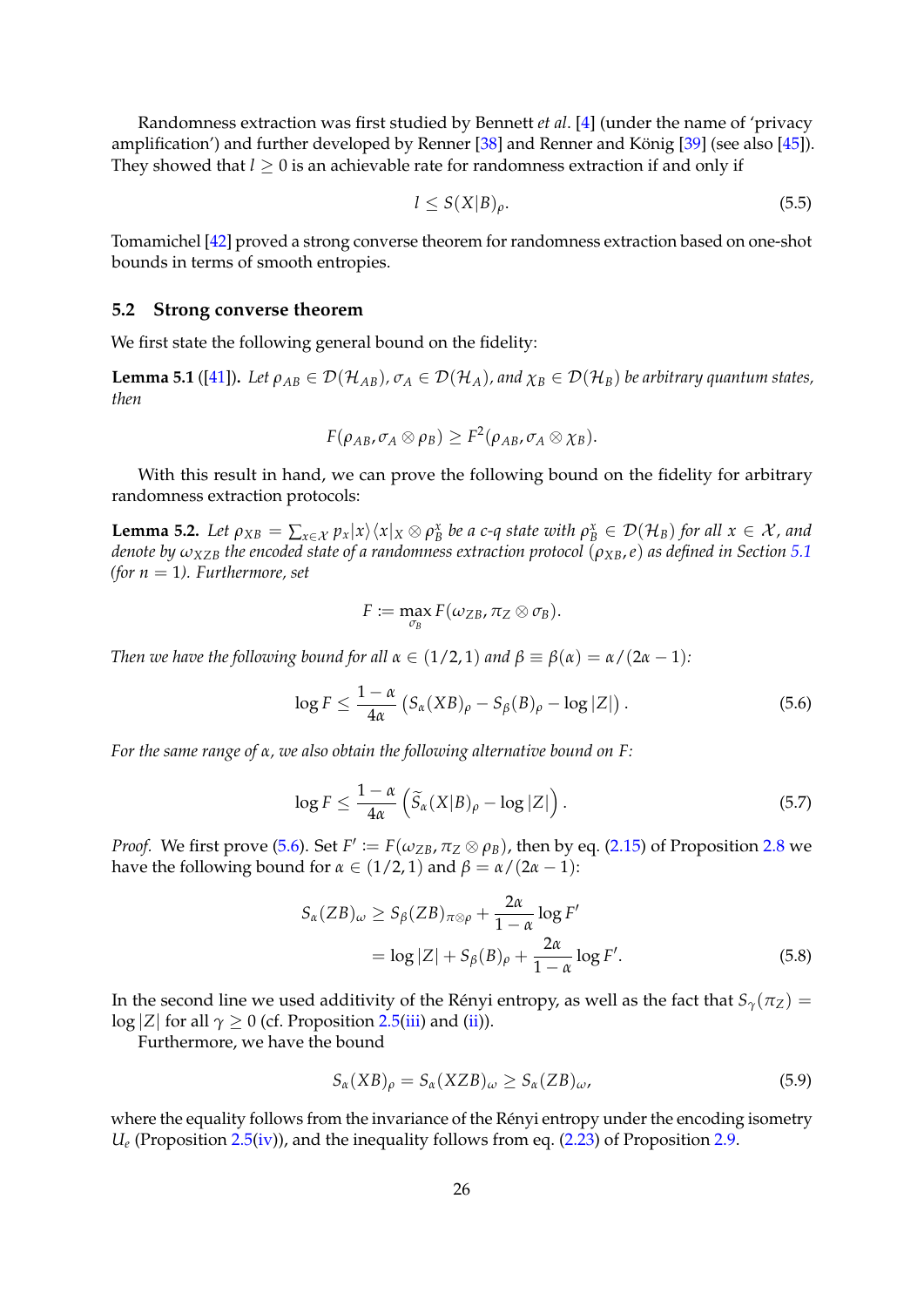Putting [\(5.8\)](#page-26-1) and [\(5.9\)](#page-26-2) together, we obtain

<span id="page-27-0"></span>
$$
\log F' \le \frac{1-\alpha}{2\alpha} \left( S_{\alpha}(XB)_{\rho} - S_{\beta}(B)_{\rho} - \log |Z| \right). \tag{5.10}
$$

Now observe that  $\omega_B = \rho_B$ , and by Lemma [5.1](#page-26-3) we have

$$
F' = F(\omega_{ZB}, \pi_Z \otimes \rho_B) = F(\omega_{ZB}, \pi_Z \otimes \omega_B) \ge F^2(\omega_{ZB}, \pi_Z \otimes \sigma_B)
$$
(5.11)

for all  $\sigma_B \in \mathcal{D}(\mathcal{H}_B)$ . Substituting this into [\(5.10\)](#page-27-0) and using the monotonicity of the logarithm then yields the claim.

To prove [\(5.7\)](#page-26-4), observe that [\(5.11\)](#page-27-1) together with eq. [\(2.16\)](#page-10-4) of Proposition [2.8](#page-10-1) yield the following for  $\alpha \in (1/2, 1)$  and  $\beta = \alpha/(2\alpha - 1)$ :

<span id="page-27-1"></span>
$$
\frac{4\alpha}{1-\alpha}\log F \le \frac{2\alpha}{1-\alpha}\log F'
$$
  
\n
$$
\le \widetilde{S}_{\alpha}(Z|B)_{\omega} - \widetilde{S}_{\beta}(Z|B)_{\pi\otimes\rho}
$$
  
\n
$$
= \widetilde{S}_{\alpha}(Z|B)_{\omega} - \log|Z|
$$
  
\n
$$
\le \widetilde{S}_{\alpha}(XZ|B)_{\omega} - \log|Z|
$$
  
\n
$$
= \widetilde{S}_{\alpha}(X|B)_{\rho} - \log|Z|,
$$

where the first equality follows from eq.  $(2.11)$  of Lemma [2.7,](#page-9-5) the third inequality uses eq.  $(2.23)$ of Proposition [2.9,](#page-11-1) and the last equality uses the invariance of the Rényi conditional entropy  $\Box$ under the isometry *U<sup>e</sup>* .

This implies the following strong converse theorem for randomness extraction:

<span id="page-27-2"></span>**Theorem 5.3.** Let  $\rho_{XB}$  be a c-q state, and let  $\{(\rho_{XB}^{\otimes n}, e_n)\}_{n\in\mathbb{N}}$  be a sequence of randomness extraction *protocols as defined in Section* [5.1](#page-25-1) *with figure of merit*  $F_n$  *as given by* [\(5.3\)](#page-25-2). Then for all  $n \in \mathbb{N}$  *we have the following bounds on*  $F_n$  *for*  $\alpha \in (1/2, 1)$  *and*  $\beta = \alpha/(2\alpha - 1)$ *:* 

<span id="page-27-4"></span><span id="page-27-3"></span>
$$
F_n \le \exp\left\{-\kappa(\alpha)n\left[l - S_\alpha(XB)_\rho + S_\beta(B)_\rho\right]\right\},\tag{5.12}
$$

<span id="page-27-5"></span>
$$
F_n \le \exp\left\{-\kappa(\alpha)n\left[l-\widetilde{S}_\alpha(X|B)_\rho\right]\right\},\tag{5.13}
$$

*where*  $\kappa(\alpha) = (1-\alpha)/(4\alpha)$ , and  $l \equiv l(\rho_{XB}^{\otimes n},e_n)$  is the rate of extractable randomness defined in [\(5.4\)](#page-25-3).

<span id="page-27-6"></span>**Remark 5.4.** An immediate question arising from Theorem [5.3](#page-27-2) is whether one of the two bounds in [\(5.12\)](#page-27-3) and [\(5.13\)](#page-27-4) is tighter than the other, that is, whether one of

$$
S_{\alpha}(XB)_{\rho} - S_{\beta}(B)_{\rho} \stackrel{?}{\leq} \widetilde{S}_{\alpha}(X|B)_{\rho}, \qquad S_{\alpha}(XB)_{\rho} - S_{\beta}(B)_{\rho} \stackrel{?}{\geq} \widetilde{S}_{\alpha}(X|B)_{\rho} \qquad (5.14)
$$

holds for all  $\alpha \in (1/2, 1)$  and  $\beta = \alpha/(2\alpha - 1)$ . Numerical investigations with classical registers *B* show that neither inequality in [\(5.14\)](#page-27-5) is always valid. Hence, the two exponents in [\(5.12\)](#page-27-3) and [\(5.13\)](#page-27-4) are in general incomparable. In the light of identifying the strong converse exponent of randomness extraction against quantum side information (cf. Section [7\)](#page-32-0), this fact indicates that further analysis is needed here, as a strong converse exponent usually characterizes the tightest possible strong converse bound. Interchanging *α* and *β* in the above, the same reasoning applies to Theorem [6.2](#page-32-1) of the following section.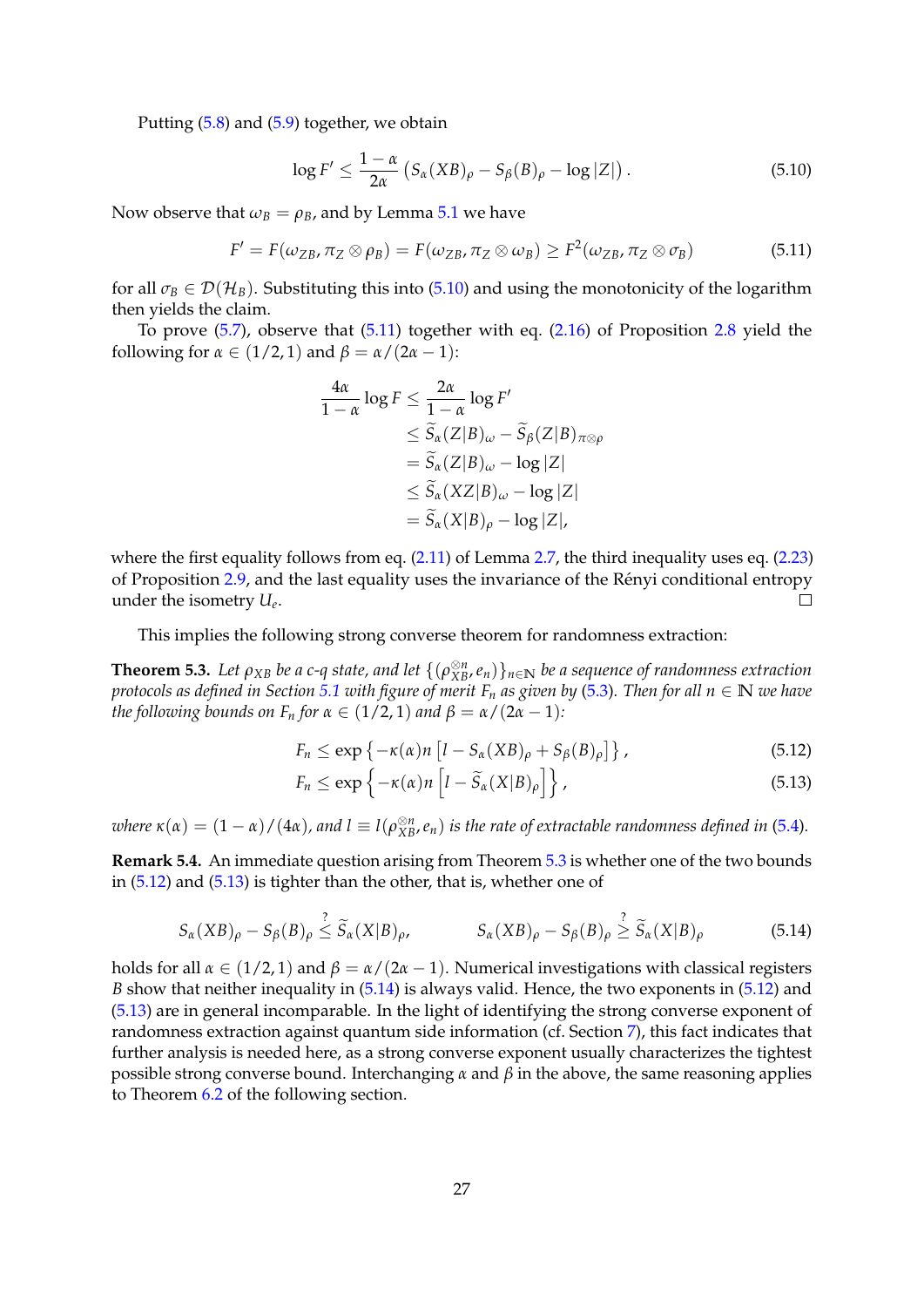# <span id="page-28-0"></span>**6 Data compression with quantum side information**

## <span id="page-28-1"></span>**6.1 The protocol**

In data compression with quantum side information, Alice has a classical register *X*, and Bob holds the quantum system *B* (the 'side information') which is correlated with *X*. The goal of the protocol is for Alice to encode her classical register *X* in a (smaller) classical register *C* such that Bob can recover *X* from *C* and his quantum system *B*. A data compression protocol ( $\rho_{XB}, e, \mathcal{D}$ ) can be described by the following steps:

The initial state is a classical-quantum state  $\rho_{XB}=\sum_{x\in\mathcal{X}}p_x|x\rangle\langle x|_X\otimes\rho_B^x$  where the classical register *X* is with Alice and the quantum system *B* is with Bob. To encode her message in the system *C*, Alice uses an arbitrary encoding function  $e : \mathcal{X} \to \mathcal{C}$  (which we assume to be surjective, i.e.  $C = e(\mathcal{X})$ ). The classical register *C* is then defined as the one associated with the Hilbert space  $\mathcal{H}_C$  with orthonormal basis  $\{|c\rangle\}_{c \in \mathcal{C}}$ . The encoding function *e* gives rise to an encoding (quantum) map, which without loss of generality can be taken to be an isometric encoding map  $U_e\colon |x\rangle \mapsto |x\rangle \otimes |e(x)\rangle$  where  $|e(x)\rangle \in \{|c\rangle\}_{c\in\mathcal{C}}$  for all  $x\in\mathcal{X}$ . This results in the state

$$
\omega_{XCB} := U_e \, \rho_{XB} U_e^{\dagger} = \sum_{x \in \mathcal{X}} p_x |x\rangle \langle x |_X \otimes |e(x)\rangle \langle e(x) |_C \otimes \rho_B^x. \tag{6.1}
$$

Upon receiving the classical message *C*, Bob applies a measurement given by a POVM  $\Lambda_c = \{\Lambda_{x',c}\}_{x' \in \mathcal{X}}$  to his state  $\rho_B^x$ , where the measurement is conditioned on the value of *c* in the encoded register C. We label the corresponding random variable by X'. The final state of the classical registers *X* and *X'* is given by

$$
\sigma_{XX'} := \sum_{x,x' \in \mathcal{X}} p_x q_{x'|x} |xx'\rangle \langle xx'|_{XX'} \quad \text{where} \quad q_{x'|x} := \text{Tr}\left(\Lambda_{x',e(x)} \rho_B^x\right). \tag{6.2}
$$

The POVM constitutes a quantum operation  $\mathcal{D}:CB\to X'$ , that is,

<span id="page-28-6"></span><span id="page-28-5"></span><span id="page-28-3"></span>
$$
\sigma_{XX'} = (\mathrm{id}_X \otimes \mathcal{D})(\omega_{XCB}).
$$

Here, the CPTP map  $\mathcal D$  is defined as the one that, conditioned on the value  $c$ , applies the map

$$
\mathcal{D}^{c}(\nu_{B}) = \sum_{x' \in \mathcal{X}} \text{Tr}(\Lambda_{x',c} \nu_{B}) |x'\rangle \langle x'|_{X'} \quad \text{for } \nu_{B} \in \mathcal{D}(\mathcal{H}_{B}), \tag{6.3}
$$

implementing the POVM  $\Lambda_c$  to the *B* system, and then traces out *C*. Note that  $\mathcal{D}^c$  is a special case of an entanglement-breaking channel [\[25\]](#page-38-16) with Kraus operators given by

<span id="page-28-7"></span><span id="page-28-4"></span>
$$
K_{x'j}^c := |x'_{X'}\rangle \langle j_B| \sqrt{\Lambda_{x',c}} \tag{6.4}
$$

for an orthonormal basis  $\{|j_B\rangle\}_{j=1}^{|B|}$  of  $\mathcal{H}_B$ .

The final state  $\sigma_{XX'}$  of the protocol should be close to the classically correlated target state  $\varphi_{XX'}$  defined by

<span id="page-28-2"></span>
$$
\varphi_{XX'} := \sum_{x \in \mathcal{X}} p_x |xx\rangle \langle xx|_{XX'}.
$$
\n(6.5)

As the figure of merit for a data compression protocol  $(\rho_{XB}, e, \mathcal{D})$  we choose the success probability  $p_{succ}(\rho_{XB}, e, \mathcal{D})$  of successfully decoding *X*:

$$
p_{succ}(\rho_{XB}, e, \mathcal{D}) := \sum_{x \in \mathcal{X}} p_x q_{x|x}.
$$
 (6.6)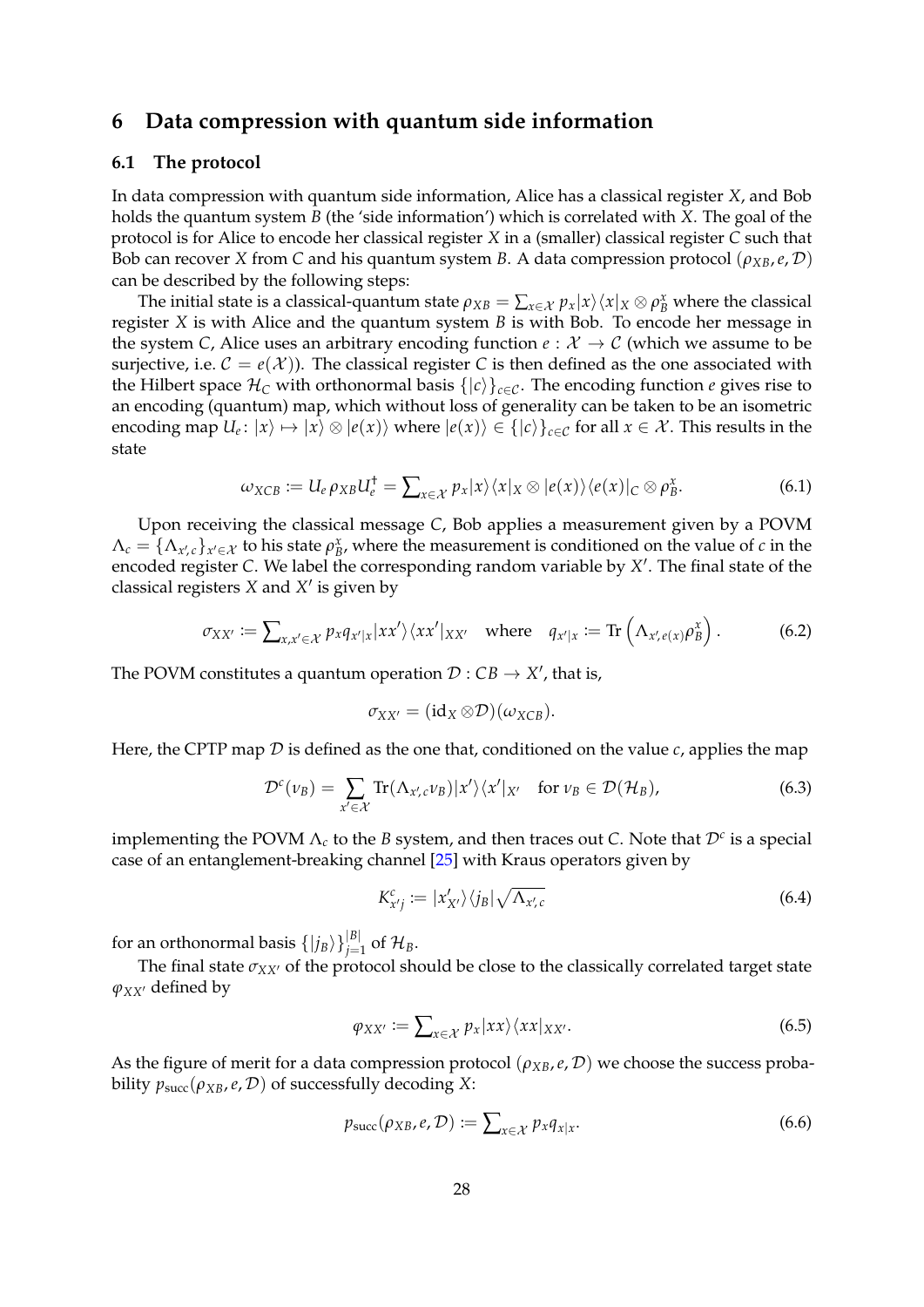If Alice and Bob share *n* copies of the c-q state  $\rho_{XB}$ , then the figure of merit for a data compression protocol  $(\rho_{XB}^{\otimes n}, e_n, \mathcal{D}_n)$  is given by

$$
p_n := p_{\text{succ}}(\rho_{XB}^{\otimes n}, e_n, \mathcal{D}_n) = \sum_{x^n \in \mathcal{X}^n} p_{x^n} q_{x^n | x^n}, \qquad (6.7)
$$

where  $e_n: \mathcal{X}^n \to \mathcal{C}^n$  is the encoding function, and  $p_{x^n}q_{x^m|x^n}$  is the probability distribution of the classical state

<span id="page-29-3"></span>
$$
\sigma_{X^nX'^n} \coloneqq \left(\operatorname{id}_{X^n}\otimes \mathcal{D}_n\right)\left(U_{e_n}\rho_{XB}^{\otimes n}U_{e_n}^\dagger\right).
$$

Here, the CPTP map  $\mathcal{D}_n$  implements the POVM on the system  $B^n$ . The rate  $m(\rho_{XB}^{\otimes n}, e_n, \mathcal{D}_n)$  of the data compression protocol  $(\rho_{XB}^{\otimes n}, e_n, \mathcal{D}_n)$  is defined as

<span id="page-29-4"></span>
$$
m(\rho_{XB}^{\otimes n}, e_n, \mathcal{D}_n) := \frac{1}{n} \log |C^n|.
$$
 (6.8)

A real number  $m \geq 0$  is said to be an achievable rate for data compression with quantum side information, if there is a sequence  $\{( \rho_{XB}^{\otimes n}, e_n, \mathcal{D}_n )\}_{n \in \mathbb{N}}$  of protocols satisfying

$$
\limsup_{n\to\infty} m(\rho_{XB}^{\otimes n}, e_n, \mathcal{D}_n) = m, \qquad \liminf_{n\to\infty} p_n = 1.
$$

Data compression with quantum side information is the 'dual' task [\[36\]](#page-39-15) to randomness extraction, with the optimal rate of the former also given by the conditional entropy *S*(*X*|*B*)*ρ*. That is, a real number  $m \geq 0$  is an achievable rate for data compression with quantum side information if and only if

<span id="page-29-2"></span><span id="page-29-0"></span>
$$
m \geq S(X|B)_{\rho}.
$$

This was proved by Winter [\[49\]](#page-40-7) (see also Devetak and Winter [\[16\]](#page-38-17)). Renes and Renner [\[37\]](#page-39-16) derived one-shot bounds for data compression with quantum side information in terms of smooth entropies. Tomamichel [\[42\]](#page-39-7) proved a strong converse theorem for data compression based on one-shot bounds in terms of smooth entropies.

#### **6.2 Strong converse theorem**

**Lemma 6.1.** Let  $\rho_{XB} = \sum_{x \in \mathcal{X}} p_x |x\rangle \langle x |_X \otimes \rho_B^x$  be a c-q state with  $\rho_B^x \in \mathcal{D}(\mathcal{H}_B)$  for all  $x \in \mathcal{X}$ , and *consider a data compression protocol* (*ρXB*,*e*, D) *as defined in Section [6.1.](#page-28-1) We have the following bounds for the success probability*  $p_{succ} \equiv p_{succ}(p_{XB}, e, D)$  *defined in* [\(6.6\)](#page-28-2)*, for*  $\alpha \in (1/2, 1)$  *and*  $\beta = \alpha/(2\alpha - 1)$ :

$$
\log p_{\text{succ}} \le \frac{1-\alpha}{2\alpha} \left( \log |C| - S_{\beta}(XB)_{\rho} + S_{\alpha}(B)_{\rho} \right),\tag{6.9}
$$

$$
\log p_{\text{succ}} \le \frac{1-\alpha}{2\alpha} \left( \log |C| - \widetilde{S}_{\beta}(X|B)_{\rho} \right). \tag{6.10}
$$

*Proof.* We first prove [\(6.9\)](#page-29-0). Given an arbitrary POVM  $\Lambda_c = {\Lambda_{x',c}}_{x' \in \mathcal{X}}$  for  $c \in \mathcal{C}$  and the corresponding conditional decoding map  $\mathcal{D}^c$  defined in [\(6.3\)](#page-28-3) with Kraus operators  $K_{x',j}^c$  given by [\(6.4\)](#page-28-4), it is straightforward to construct from this a Stinespring isometry  $V_c\colon\mathcal H_B\to\mathcal H_{X'}\otimes\mathcal H_E$ for D*<sup>c</sup>* :

<span id="page-29-1"></span>
$$
V_c := \sum_{x',j} K_{x',j}^c \otimes |x'j_E\rangle = \sum_{x',j} |x'_{X'}\rangle \langle j_B| \Lambda_{x',c}^{1/2} \otimes |x'j_E\rangle \tag{6.11}
$$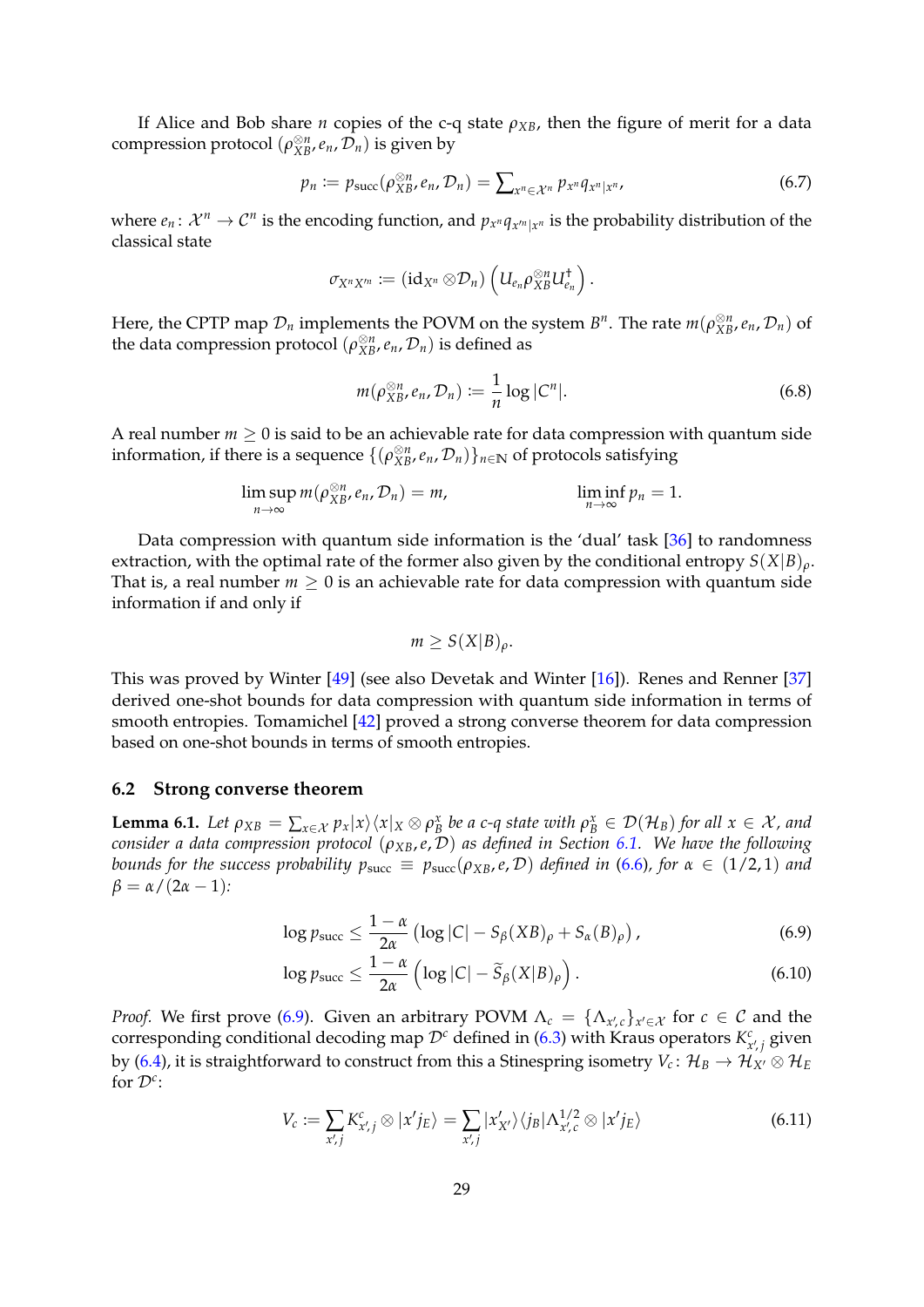where  $\{|x'\overline{j}_E\rangle\}_{x'\in\mathcal{X}}$ , $j=1,...,|B|$  is an orthonormal basis for the environment  $\mathcal{H}_E$  with dim  $\mathcal{H}_E$  $|\mathcal{X}||B|$ , satisfying  $\langle xj|yk \rangle_E = \delta_{xy}\delta_{jk}$ . The isometry defined in [\(6.11\)](#page-29-1) satisfies  $V_c^{\dagger}V_c = I_B$  and  $\mathcal{D}_c(\rho_B) = \text{Tr}_E(V_c \rho_B V_c^{\dagger}).$ 

For every  $x \in \mathcal{X}$ , let  $|\psi_{BS}^x\rangle$  be a purification of  $\rho_B^x$ . Consider then the following purification of  $\rho_{XB}$ :

<span id="page-30-1"></span><span id="page-30-0"></span>
$$
|\psi_{XBRS}\rangle := \sum_{x \in \mathcal{X}} \sqrt{p_x} |x_X\rangle |x_R\rangle |\psi_{BS}^x\rangle.
$$

Then the pure states obtained after encoding with  $U_e$  and decoding with  $D$  in the data compression protocol (cf. Section [6.1\)](#page-28-1) are given by:

$$
\begin{aligned} |\omega_{XCBRS}\rangle &= U_e |\psi_{XBRS}\rangle \\ &= \sum_{x \in \mathcal{X}} \sqrt{p_x} |x_X\rangle |x_R\rangle |e(x)_C\rangle |\psi_{BS}^x\rangle, \end{aligned} \tag{6.12a}
$$

$$
|\sigma_{XX'RSE}\rangle = V|\omega_{XCBRS}\rangle
$$
  
= 
$$
\sum_{x,x'\in\mathcal{X}}\sum_{j=1,\dots,|B|}\sqrt{p_x}|x_x\rangle|x_R\rangle|x_{X'}'\rangle\langle j_B|\Lambda_{x',e(x)}^{1/2}|\psi_{BS}^x\rangle|x'j_E\rangle.
$$
 (6.12b)

Here, *V* denotes the Stinespring isometry of the overall decoding map D that, conditional on the classical message  $c \in \mathcal{C}$ , applies the decoding operation  $\mathcal{D}^c$ . It can easily be checked that  $|\omega_{XCBRS}\rangle$  and  $|\sigma_{XX'RSE}\rangle$ , as given by [\(6.12a\)](#page-30-0) and [\(6.12b\)](#page-30-1) respectively, indeed purify  $\omega_{XCB}$  and  $\sigma_{XX'}$  as given by [\(6.1\)](#page-28-5) and [\(6.2\)](#page-28-6).

In the next step, we relate the final state  $\sigma_{XX}$  (resp. its purification  $|\sigma_{XX'RSE}\rangle$ ) of the data compression protocol to the target state  $\varphi_{XX}$  given by [\(6.5\)](#page-28-7), thus obtaining a bound on the success probability  $p_{succ} \equiv p_{succ}(p_{XB}, e, D)$  defined in [\(6.6\)](#page-28-2). To this end, we consider the following data compression protocol that allows perfect recovery of the register *X*, resulting in the target state  $\varphi_{XX}$ : Take  $C \cong X$  and consider the trivial encoding  $e(x) = x$  for all  $x \in \mathcal{X}$ , together with the trivial POVM  $E_c = {\delta_{x,c}} I_B$ , which discards the quantum system *B* and yields the message  $x' = c = x$  with certainty. Following the same procedure as above, we can work out the pure states obtained after encoding and decoding using these particular choices:

$$
|\bar{\omega}_{XCBRS}\rangle = \sum_{x \in \mathcal{X}} \sqrt{p_x} |x_X\rangle |x_R\rangle |x_C\rangle | \psi_{BS}^x\rangle,\tag{6.13a}
$$

<span id="page-30-2"></span>
$$
|\bar{\sigma}_{XX'RSE}\rangle = \sum_{x \in \mathcal{X}} \sum_{j=1,\dots,|B|} \sqrt{p_x} |x_x\rangle |x_R\rangle |x_{X'}\rangle \langle j_B | \psi_{BS}^x\rangle |x_{AE}\rangle. \tag{6.13b}
$$

Note that  $\bar{\sigma}_{XX'RSE}$  indeed purifies the target state  $\varphi_{XX'}$  of the data compression protocol. Let us compute the inner product of the pure states  $\sigma$  and  $\bar{\sigma}$ :

$$
\langle \bar{\sigma}_{XX'RSE} | \sigma_{XX'RSE} \rangle = \sum_{x,y,y' \in \mathcal{X}} \sum_{j,k} \sqrt{p_x p_y} \langle xx | yy \rangle_{XR} \langle x | y' \rangle_{X'} \langle \psi_{BS}^x | j \rangle \langle k |_{B} \Lambda_{y',e(y)}^{1/2} | \psi_{BS}^x \rangle \langle x | y' k \rangle_{E}
$$
  
\n
$$
= \sum_{x \in \mathcal{X}} \sum_{j} p_x \langle \psi_{BS}^x | j \rangle \langle j |_{B} \Lambda_{x,e(x)}^{1/2} | \psi_{BS}^x \rangle
$$
  
\n
$$
= \sum_{x \in \mathcal{X}} p_x \langle \psi_{BS}^x | \Lambda_{x,e(x)}^x | \psi_{BS}^x \rangle
$$
  
\n
$$
\geq \sum_{x \in \mathcal{X}} p_x \langle \psi_{BS}^x | \Lambda_{x,e(x)} | \psi_{BS}^x \rangle
$$
  
\n
$$
= \sum_{x \in \mathcal{X}} p_x \text{Tr} \left( \Lambda_{x,e(x)} \rho_B^x \right)
$$
  
\n
$$
= p_{succ} \qquad (6.14)
$$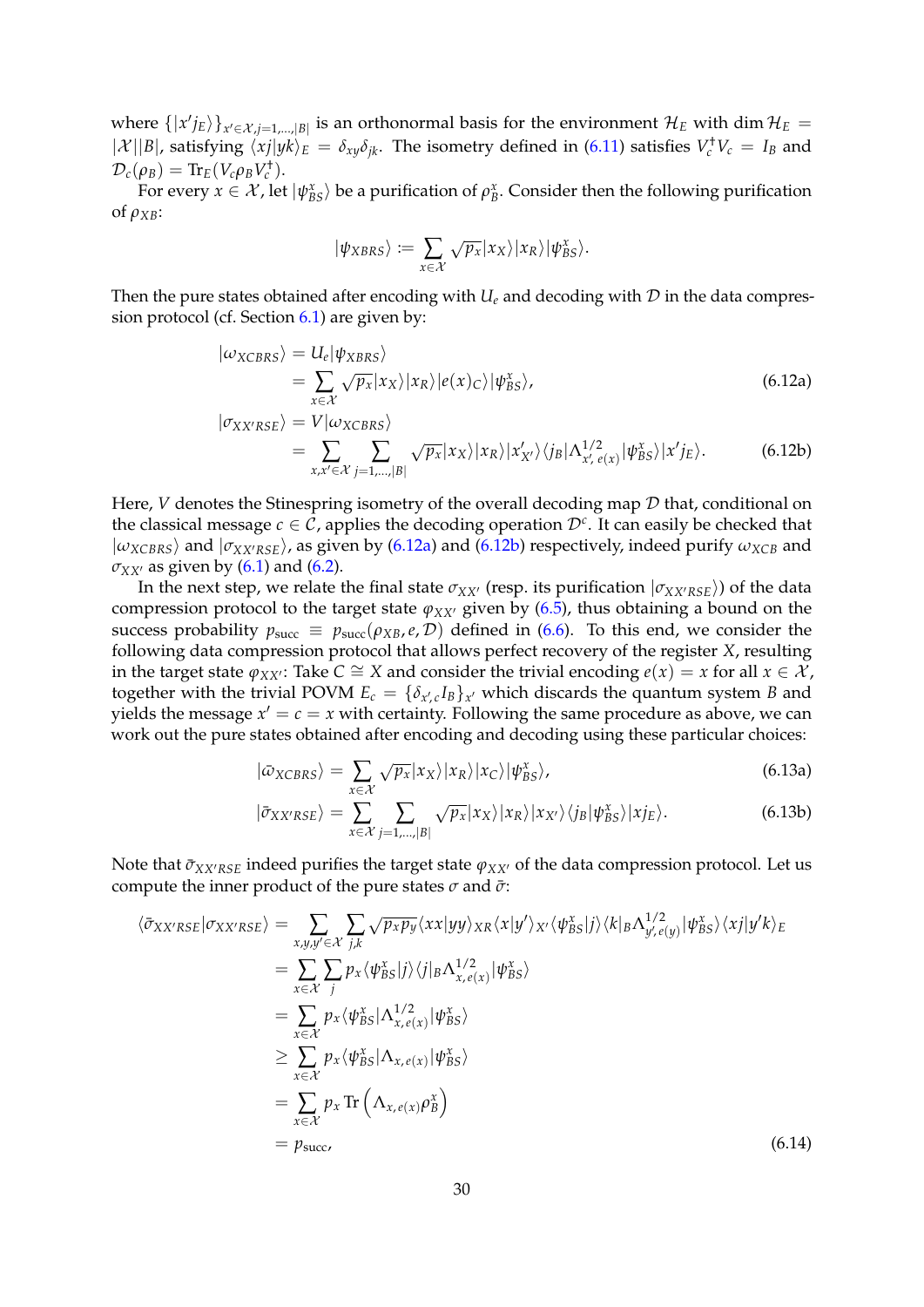where in the third equality we used the completeness of the basis  $\{|j_B\rangle\}_{j=1}^{|B|}$ , and in the inequality we used the fact that

$$
\sqrt{\Lambda_{x',c}} \ge \Lambda_{x',c} \quad \text{for all } x' \in \mathcal{X} \text{ and } c \in \mathcal{C},
$$

since  $0 \leq \Lambda_{x',c} \leq I_B$  for all  $x' \in \mathcal{X}$  and  $c \in \mathcal{C}$ . On the other hand, we have

$$
\langle \bar{\sigma}_{XX'RSE} | \sigma_{XX'RSE} \rangle = | \langle \bar{\sigma}_{XX'RSE} | \sigma_{XX'RSE} \rangle |
$$
  
=  $F (\bar{\sigma}_{XX'RSE}, \sigma_{XX'RSE})$   
 $\leq F (\bar{\sigma}_{XRS}, \sigma_{XRS})$   
=  $F (\bar{\sigma}_{XRS}, \omega_{XRS}),$  (6.15)

where we used the monotonicity of the fidelity under partial trace in the inequality, and the last line follows from the fact that the decoding D does not affect the systems *X*, *R*, and *S*. Putting [\(6.14\)](#page-30-2) and [\(6.15\)](#page-30-2) together, we obtain the following bound from eq. [\(2.15\)](#page-10-2) of Proposition [2.8](#page-10-1) for *α* ∈ (1/2, 1) and *β* = *α* / (2*α* − 1):

<span id="page-31-1"></span><span id="page-31-0"></span>
$$
S_{\alpha}(XRS)_{\omega} \ge S_{\beta}(XRS)_{\bar{\sigma}} + \frac{2\alpha}{1-\alpha} \log p_{\text{succ}}.
$$
 (6.16)

By the duality property of the Rényi entropies (Proposition  $2.5(v)$  $2.5(v)$ ) and the subadditivity property (Lemma [2.6\)](#page-8-3), we have

$$
S_{\alpha}(XRS)_{\omega} = S_{\alpha}(CB)_{\omega} \le \log |C| + S_{\alpha}(B)_{\omega} = \log |C| + S_{\alpha}(B)_{\rho}, \tag{6.17}
$$

using the fact that  $\omega_B = \rho_B$ . Furthermore, due to the choice of the trivial encoding and decoding operations defined above and resulting in the state  $\bar{\sigma}_{XX'} = \varphi_{XX'}$ , we have

<span id="page-31-2"></span>
$$
S_{\beta}(XRS)_{\bar{\sigma}} = S_{\beta}(X'E)_{\bar{\sigma}} = S_{\beta}(CB)_{\bar{\omega}} = S_{\beta}(XB)_{\rho},\tag{6.18}
$$

where we used the invariance of the Rényi entropies under isometries (Proposition  $2.5(iv)$  $2.5(iv)$ ) in the second equality, and the fact that  $C \cong X$  is just a copy of the initial register *X* in the last equality. Hence, combining  $(6.16)$ ,  $(6.17)$ , and  $(6.18)$  we obtain

$$
\log |C| + S_{\alpha}(B)_{\rho} \geq S_{\beta}(XB)_{\rho} + \frac{2\alpha}{1-\alpha} \log p_{\text{succ}}
$$

which after re-arranging yields  $(6.9)$ .

To prove [\(6.10\)](#page-29-2), consider the following chain of inequalities:

$$
\frac{2\alpha}{1-\alpha} \log p_{\text{succ}} \le \frac{2\alpha}{1-\alpha} \log F(\sigma_{XX'}, \varphi_{XX'})
$$
  
\n
$$
\le \widetilde{S}_{\alpha}(X|X')_{\varphi} - \widetilde{S}_{\beta}(X|X')_{\sigma}
$$
  
\n
$$
= -\widetilde{S}_{\beta}(X|X')_{\sigma}
$$
  
\n
$$
\le -\widetilde{S}_{\beta}(X|CB)_{\omega}
$$
  
\n
$$
\le \log |C| - \widetilde{S}_{\beta}(XC|B)_{\omega}
$$
  
\n
$$
= \log |C| - \widetilde{S}_{\beta}(X|B)_{\rho}.
$$

The first inequality follows from  $(6.14)$  and  $(6.15)$ , the second inequality uses eq.  $(2.16)$  of Proposition [2.8,](#page-10-1) and the first equality uses the fact that  $\widetilde{S}_\alpha(X|X')_\varphi = 0$ . The third inequality is data processing with respect to the decoding map  $D$ , the fourth inequality follows from [\[30,](#page-38-1) Prop. 8], and the last equality uses the invariance of the Rényi conditional entropy with respect  $\Box$ to the encoding isometry *U<sup>e</sup>* .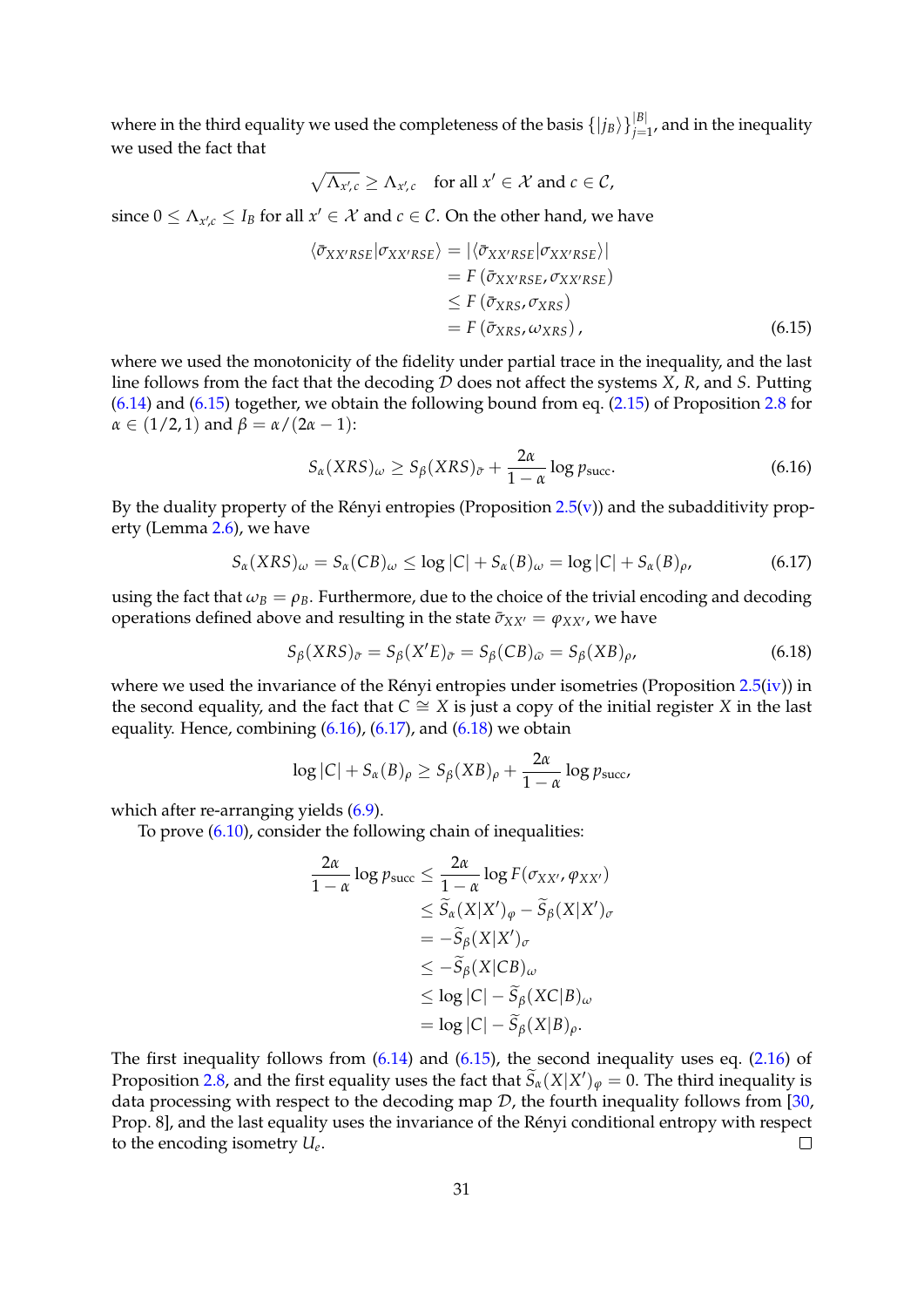We then have the following strong converse theorem for data compression with quantum side information:

<span id="page-32-1"></span>**Theorem 6.2.** Let  $\rho_{XB}$  be a c-q state and let  $\{(\rho_{XB}^{\otimes n}, e_n, D_n)\}_{n\in\mathbb{N}}$  be a sequence of data compression *protocols as defined in Section [6.1,](#page-28-1) with figure of merit*  $p_n\equiv p_{\text{succ}}(\rho_{XB}^{\otimes n},e_n,\mathcal{D}_n)$  *as defined in [\(6.7\)](#page-29-3). Then for all n*  $\in \mathbb{N}$  *we have the following bounds on*  $p_n$  *for*  $\alpha \in (1/2, 1)$  *and*  $\beta = \alpha/(2\alpha - 1)$ *:* 

$$
p_n \le \exp\left\{-n\kappa(\alpha)\left[S_\beta(XB)_\rho - S_\alpha(B)_\rho - m\right]\right\},\tag{6.19}
$$

$$
p_n \le \exp\left\{-n\kappa(\alpha)\left[\widetilde{S}_{\beta}(X|B)_{\rho} - m\right]\right\},\tag{6.20}
$$

*where*  $\kappa(\alpha) = (1-\alpha)/(2\alpha)$ , and  $m \equiv m(\rho_{XB}^{\otimes n},e_n,\mathcal{D}_n)$  denotes the compression rate as defined in [\(6.8\)](#page-29-4).

**Remark 6.3.** See Remark [5.4](#page-27-6) for a discussion of whether the two strong converse bounds of Theorem [6.2](#page-32-1) are comparable.

# <span id="page-32-0"></span>**7 Discussion and open questions**

For any information-theoretic task one can define *achievable* and *strong converse rates*. An achievable rate is a non-negative real number such that if one codes at a rate above it (for the case in which the optimal rate is a cost) then the error probability of the protocol vanishes asymptotically. The strong converse rate, in contrast, is a non-negative real number such that if one codes at a rate below it, then the error probability goes to one in the asymptotic limit. Consequently, the fidelity between the initial and final target states of the protocol decays to zero asymptotically. The optimal rate of the protocol is said to satisfy the *strong converse property* if the largest strong converse rate coincides with the smallest achievable rate. In this case the optimal rate provides a sharp rate threshold for the task. The exact exponent of the decaying fidelity (or success probability) for a given rate above zero and below the smallest achievable rate is called the *strong converse exponent*. [7](#page-32-2)

In this paper, we used the Rényi entropy method to derive strong converse theorems which establish the strong converse property of the optimal rates for the following protocols: state redistribution (without and with feedback) (Theorem [3.2](#page-16-0) and Theorem [3.4\)](#page-18-0), coherent state merging (Theorem [3.6\)](#page-20-2), quantum state splitting (Theorem [3.8\)](#page-21-3), measurement compression with quantum side information (Theorem [4.2\)](#page-24-2), randomness extraction against quantum side information (Theorem [5.3\)](#page-27-2), and data compression with quantum side information (Theorem [6.2\)](#page-32-1).

To this end, we established certain Rényi generalizations of the optimal rates of these protocols as bounds on the strong converse exponents. We derived inequalities involving these Rényi generalizations, the most important of which relate Rényi entropic quantities to the fidelity between two quantum states. These inequalities played a crucial role in the proofs of our strong converse theorems.

Determining whether any of these Renyi generalizations are indeed the exact strong converse ´ exponents for the information-theoretic tasks in question is an interesting problem for future research.

**Acknowledgements.** We would like to thank Renato Renner and Dave Touchette for helpful discussions. The hospitality of the Banff International Research Station (BIRS) during the workshop 'Beyond IID in Information Theory' (5-10 July 2016), where part of the present work was done, is gratefully acknowledged.

<span id="page-32-2"></span><sup>7</sup> If the optimal rate is a *gain* instead of a cost, one needs to swap 'above' and 'below' as well as 'smallest' and 'largest' in the above paragraph.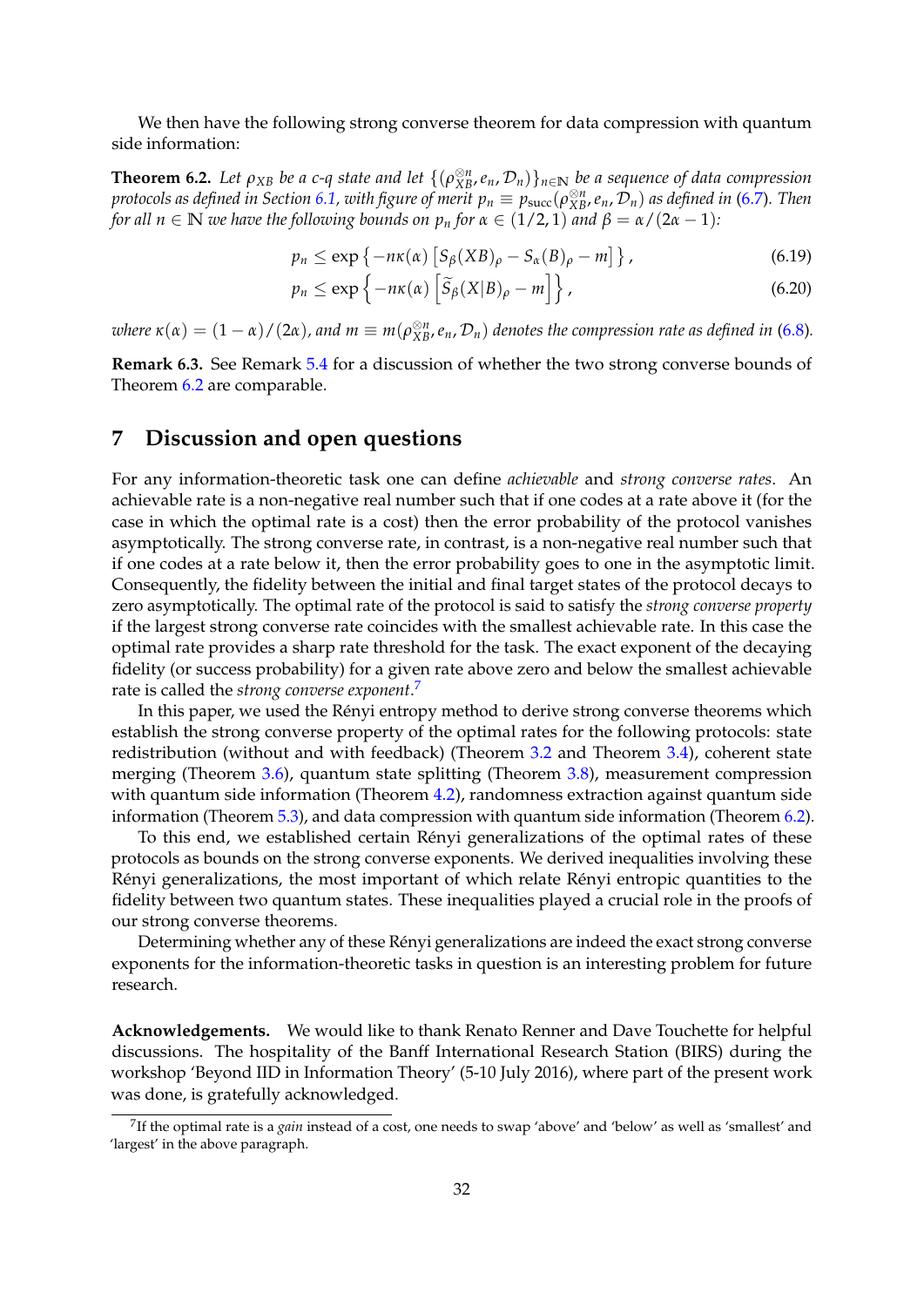# <span id="page-33-0"></span>**A Remaining proofs of Section [2.4](#page-8-0)**

# <span id="page-33-1"></span>**A.1 Lemma [2.7](#page-9-5)**

*Proof of* [\(2.10\)](#page-9-3) *in Lemma [2.7.](#page-9-5)* Consider that

$$
\widetilde{I}_{\alpha} (A; CB)_{\rho} = \min_{\tau_{CB}} \frac{\alpha}{\alpha - 1} \log \left\| \left( \rho_A^{(1-\alpha)/2\alpha} \otimes \tau_{CB}^{(1-\alpha)/2\alpha} \right) \rho_{ABC} \left( \rho_A^{(1-\alpha)/2\alpha} \otimes \tau_{CB}^{(1-\alpha)/2\alpha} \right) \right\|_{\alpha}
$$
\n
$$
= \min_{\tau_{CB}} \frac{\alpha}{\alpha - 1} \log \left\| \tau_{CB}^{(1-\alpha)/2\alpha} \widetilde{\rho}_{ABC} \tau_{CB}^{(1-\alpha)/2\alpha} \right\|_{\alpha} + \frac{\alpha}{\alpha - 1} \log \text{Tr} \left\{ \rho_A^{(1-\alpha)/\alpha} \rho_{AB} \right\}
$$
\n
$$
= -\widetilde{S}_{\alpha} (A|CB)_{\widetilde{\rho}} + \frac{\alpha}{\alpha - 1} \log \text{Tr} \left\{ \rho_A^{(1-\alpha)/\alpha} \rho_{AB} \right\},
$$

where we have defined the density operator

$$
\widetilde{\rho}_{ABC} \equiv \frac{1}{\text{Tr}\left\{\rho_A^{(1-\alpha)/\alpha} \rho_{ABC}\right\}} \rho_A^{(1-\alpha)/2\alpha} \rho_{ABC} \rho_A^{(1-\alpha)/2\alpha}
$$

and have observed that

$$
\operatorname{Tr}\left\{\rho_A^{(1-\alpha)/\alpha}\rho_{ABC}\right\} = \operatorname{Tr}\left\{\rho_A^{(1-\alpha)/\alpha}\rho_{AB}\right\}.
$$

Furthermore,

$$
\widetilde{\rho}_{AB} = \text{Tr}_C \left\{ \widetilde{\rho}_{ABC} \right\} = \frac{1}{\text{Tr} \left\{ \rho_A^{(1-\alpha)/\alpha} \rho_{AB} \right\}} \rho_A^{(1-\alpha)/2\alpha} \rho_{AB} \rho_A^{(1-\alpha)/2\alpha}.
$$

We now apply the bound from Lemma [2.7,](#page-9-5) eq.  $(2.9)$ ,

$$
-\widetilde{S}_{\alpha}(A|CB)\widetilde{_{\rho}}\leq -\widetilde{S}_{\alpha}(A|B)\widetilde{_{\rho}}+2\log|C|,
$$

to see that

$$
- \widetilde{S}_{\alpha}(A|CB)\widetilde{_{\rho}} + \frac{\alpha}{\alpha - 1}\log \text{Tr}\left\{\rho_A^{(1-\alpha)/\alpha}\rho_{AB}\right\}
$$
  
\n
$$
\leq -\widetilde{S}_{\alpha}(A|B)\widetilde{_{\rho}} + \frac{\alpha}{\alpha - 1}\log \text{Tr}\left\{\rho_A^{(1-\alpha)/\alpha}\rho_{AB}\right\} + 2\log |C|
$$
  
\n
$$
= \widetilde{I}_{\alpha}(A;Bt)_{\rho} + 2\log |C|,
$$

which yields [\(2.10\)](#page-9-3).

*Proof of* [\(2.12\)](#page-9-4) *in Lemma [2.7.](#page-9-5)* From the data processing inequality (Proposition [2.5\(](#page-7-0)[vii\)](#page-8-4)) we know that

$$
\widetilde{I}_{\alpha}\left(A;BC\right)_{\rho\otimes\sigma}\geq\widetilde{I}_{\alpha}\left(A;B\right)_{\rho}.\tag{A.1}
$$

 $\Box$ 

 $\Box$ 

On the other hand, consider that

$$
\widetilde{I}_{\alpha}(A;BC)_{\rho\otimes\sigma} = \min_{\tau_{BC}} \widetilde{D}_{\alpha}(\rho_{AB}\otimes\sigma_{C}||\rho_{A}\otimes\tau_{BC})
$$
\n(A.2)

$$
\leq \widetilde{D}_{\alpha}(\rho_{AB}\otimes \sigma_{C}||\rho_{A}\otimes \theta_{B}\otimes \sigma_{C}) \tag{A.3}
$$

$$
= \widetilde{D}_{\alpha}(\rho_{AB}||\rho_A \otimes \theta_B). \tag{A.4}
$$

Since the inequality holds for all *θB*, we get that

$$
\widetilde{I}_{\alpha}(A; BC)_{\rho \otimes \sigma} \le \widetilde{I}_{\alpha}(A; B)_{\rho}, \tag{A.5}
$$

and we are done.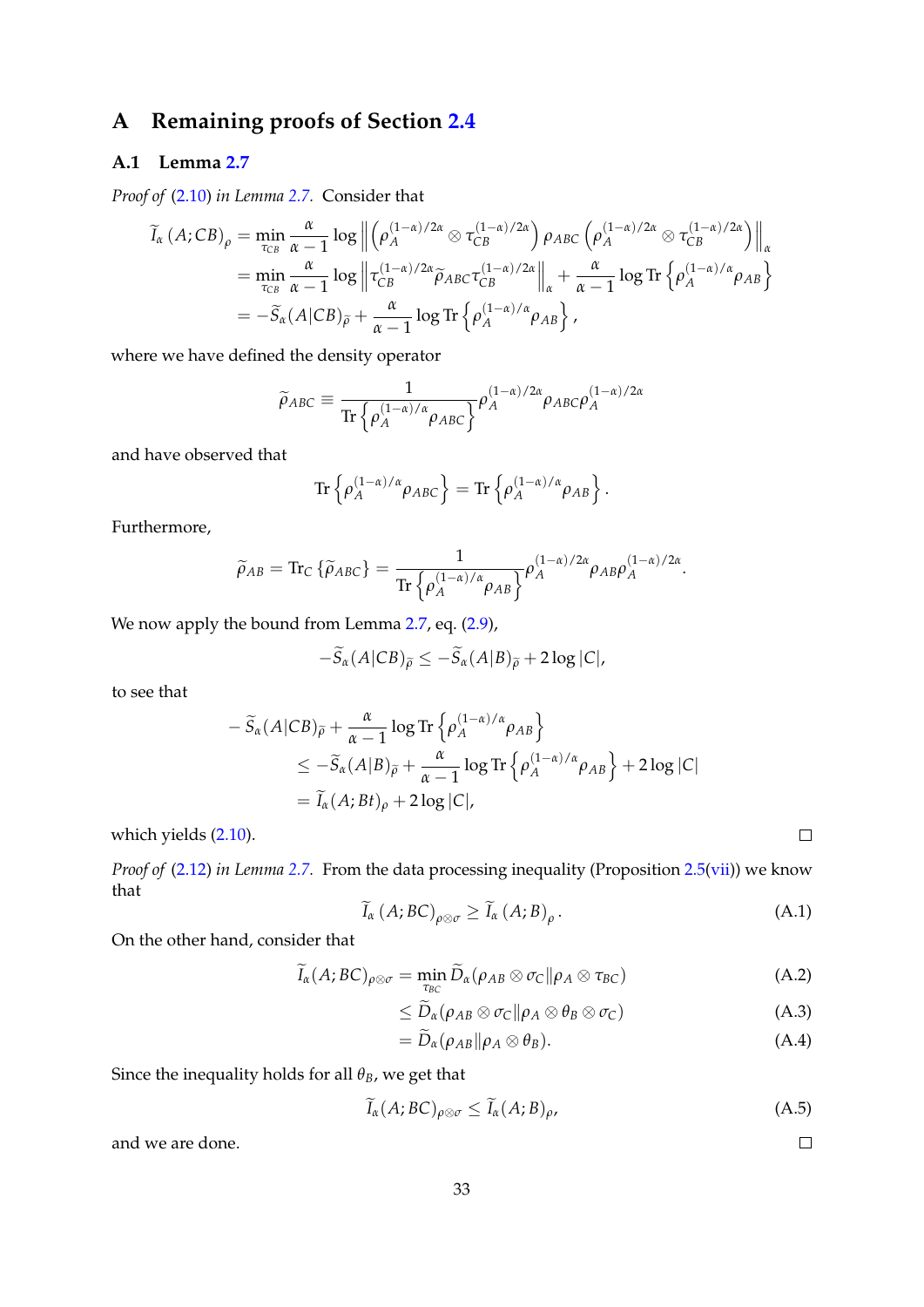## **A.2 Proposition [2.8](#page-10-1)**

*Proof of* [\(2.17\)](#page-10-7) *in Proposition* [2.8.](#page-10-1) For an arbitrary density operator  $\tau_B$  and  $\varepsilon \in (0,1)$  define the state  $\tau(\varepsilon)_B := (1 - \varepsilon)\tau_B + \varepsilon\tau_B$ . We then have the following chain of inequalities:

$$
D_{\beta}(\rho_{AB}||\rho_{A}\otimes\tau_{B}) - D_{\alpha}(\sigma_{AB}||\sigma_{A}\otimes\tau(\epsilon)_{B}) - \log(1-\epsilon)
$$
  
\n
$$
= \widetilde{D}_{\beta}(\rho_{AB}||\rho_{A}\otimes(1-\epsilon)\tau_{B}) - \widetilde{D}_{\alpha}(\sigma_{AB}||\sigma_{A}\otimes\tau(\epsilon)_{B})
$$
  
\n
$$
\geq \widetilde{D}_{\beta}(\rho_{AB}||\rho_{A}\otimes\tau(\epsilon)_{B}) - \widetilde{D}_{\alpha}(\sigma_{AB}||\sigma_{A}\otimes\tau(\epsilon)_{B})
$$
  
\n
$$
= \frac{2\beta}{\beta-1} \log \left\|\rho_{AB}^{1/2}\rho_{A}^{(1-\beta)/2\beta}\otimes\tau(\epsilon)_{B}^{(1-\beta)/2\beta}\right\|_{2\beta} - \frac{2\alpha}{\alpha-1} \log \left\|\sigma_{A}^{(1-\alpha)/2\alpha}\otimes\tau(\epsilon)_{B}^{(1-\alpha)/2\alpha}\sigma_{AB}^{1/2}\right\|_{2\alpha}
$$
  
\n
$$
= \frac{2\alpha}{1-\alpha} \log \left[\left\|\rho_{AB}^{1/2}\rho_{A}^{(1-\beta)/2\beta}\otimes\tau(\epsilon)_{B}^{(1-\beta)/2\beta}\right\|_{2\beta}\left\|\sigma_{A}^{(1-\alpha)/2\alpha}\otimes\tau(\epsilon)_{B}^{(1-\alpha)/2\alpha}\sigma_{AB}^{1/2}\right\|_{2\alpha}\right]
$$
  
\n
$$
\geq \frac{2\alpha}{1-\alpha} \log \left\|\rho_{AB}^{1/2}\left(\rho_{A}^{(1-\beta)/2\beta}\otimes\tau(\epsilon)_{B}^{(1-\beta)/2\beta}\right)\left(\sigma_{A}^{(1-\alpha)/2\alpha}\otimes\tau(\epsilon)_{B}^{(1-\alpha)/2\alpha}\right)\sigma_{AB}^{1/2}\right\|_{1}
$$
  
\n
$$
= \frac{2\alpha}{1-\alpha} \log \left\|\rho_{AB}^{1/2}\left(\rho_{A}^{(1-\beta)/2\beta}\sigma_{A}^{(1-\alpha)/2\alpha}\otimes\tau(\epsilon)_{B}^{(1-\beta)/2\beta}\tau(\epsilon)_{B}^{(1-\alpha)/2\alpha}\right)\sigma_{AB}^{1/2}\right\|_{1}
$$
  
\n<

In the first equality and inequality we used [\(2.20\)](#page-10-5) and [\(2.19\)](#page-10-6). The following equalities follow from the definition of the sandwiched Rényi divergence (see Definition [2.4\)](#page-7-2) and [\(2.22\)](#page-11-2). In the second inequality we apply Hölder's inequality [\(2.2\)](#page-6-2). For the second-to-last equality we use the fact that  $\rho_A = \sigma_A$  by assumption, and that  $\tau(\varepsilon)_B$  has full support for  $\varepsilon \in (0,1)$ , such that  $\tau(\varepsilon)_{B}^{-1}\tau(\varepsilon)_{B} = I_{B}.$ 

We therefore have

$$
\frac{2\alpha}{1-\alpha}\log F(\rho_{AB},\sigma_{AB}) \leq \widetilde{D}_{\beta}(\rho_{AB}||\rho_A \otimes \tau_B) - \widetilde{D}_{\alpha}(\sigma_{AB}||\sigma_A \otimes \tau(\varepsilon)_B) - \log(1-\varepsilon)
$$
  

$$
\leq \widetilde{D}_{\beta}(\rho_{AB}||\rho_A \otimes \tau_B) - \min_{\omega_B \in \mathcal{D}(\mathcal{H}_B)} \widetilde{D}_{\alpha}(\sigma_{AB}||\sigma_A \otimes \omega_B) - \log(1-\varepsilon)
$$
  

$$
= \widetilde{I}_{\beta}(A;B)_{\rho} - \widetilde{I}_{\alpha}(A;B)_{\sigma} - \log(1-\varepsilon),
$$

where we chose  $\tau_B$  as the optimizing state for  $\widetilde{I}_\beta(A; B)_\rho$  in the last step. Since this relation holds for all  $\varepsilon \in (0, 1)$ , we obtain the claim by taking the limit  $\varepsilon \searrow 0$ . for all  $\varepsilon \in (0, 1)$ , we obtain the claim by taking the limit  $\varepsilon \searrow 0$ .

*Proof of* [\(2.18\)](#page-10-3) *in Proposition [2.8.](#page-10-1)* We can rewrite definition [\(2.14\)](#page-10-0) in Section [2.4](#page-8-0) as

$$
\widetilde{I}_{\beta}(A;B|C)_{\rho} = -\frac{2\alpha}{\alpha-1} \log \left\| \rho_{BC}^{(1-\beta)/2\beta} \rho_{C}^{(\beta-1)/2\beta} \rho_{AC}^{(1-\beta)/2\beta} \rho_{ABC}^{1/2} \right\|_{2\beta}.
$$

Then consider

$$
\frac{1-\alpha}{2\alpha} \left[ \tilde{I}_{\beta} (A; B|C)_{\rho} - \tilde{I}_{\alpha} (A; B|C)_{\sigma} \right]
$$
\n
$$
= \log \left[ \left\| \sigma_{ABC}^{1/2} \rho_{AC}^{(1-\alpha)/2\alpha} \rho_{C}^{(\alpha-1)/2\alpha} \rho_{BC}^{(1-\alpha)/2\alpha} \right\|_{2\alpha} \left\| \rho_{BC}^{(1-\beta)/2\beta} \rho_{C}^{(\beta-1)/2\beta} \rho_{AC}^{(1-\beta)/2\beta} \rho_{ABC}^{(1-\beta)/2\beta} \right\|_{2\beta} \right]
$$
\n
$$
\geq \log \left[ \left\| \sigma_{ABC}^{1/2} \rho_{AC}^{(1-\alpha)/2\alpha} \rho_{C}^{(\alpha-1)/2\alpha} \rho_{BC}^{(1-\alpha)/2\alpha} \rho_{BC}^{(1-\beta)/2\beta} \rho_{C}^{(\beta-1)/2\beta} \rho_{AC}^{(1-\beta)/2\beta} \rho_{ABC}^{1/2} \right\|_{1} \right]
$$
\n
$$
= \log \left\| \sigma_{ABC}^{1/2} \rho_{ABC}^{1/2} \right\|_{1}
$$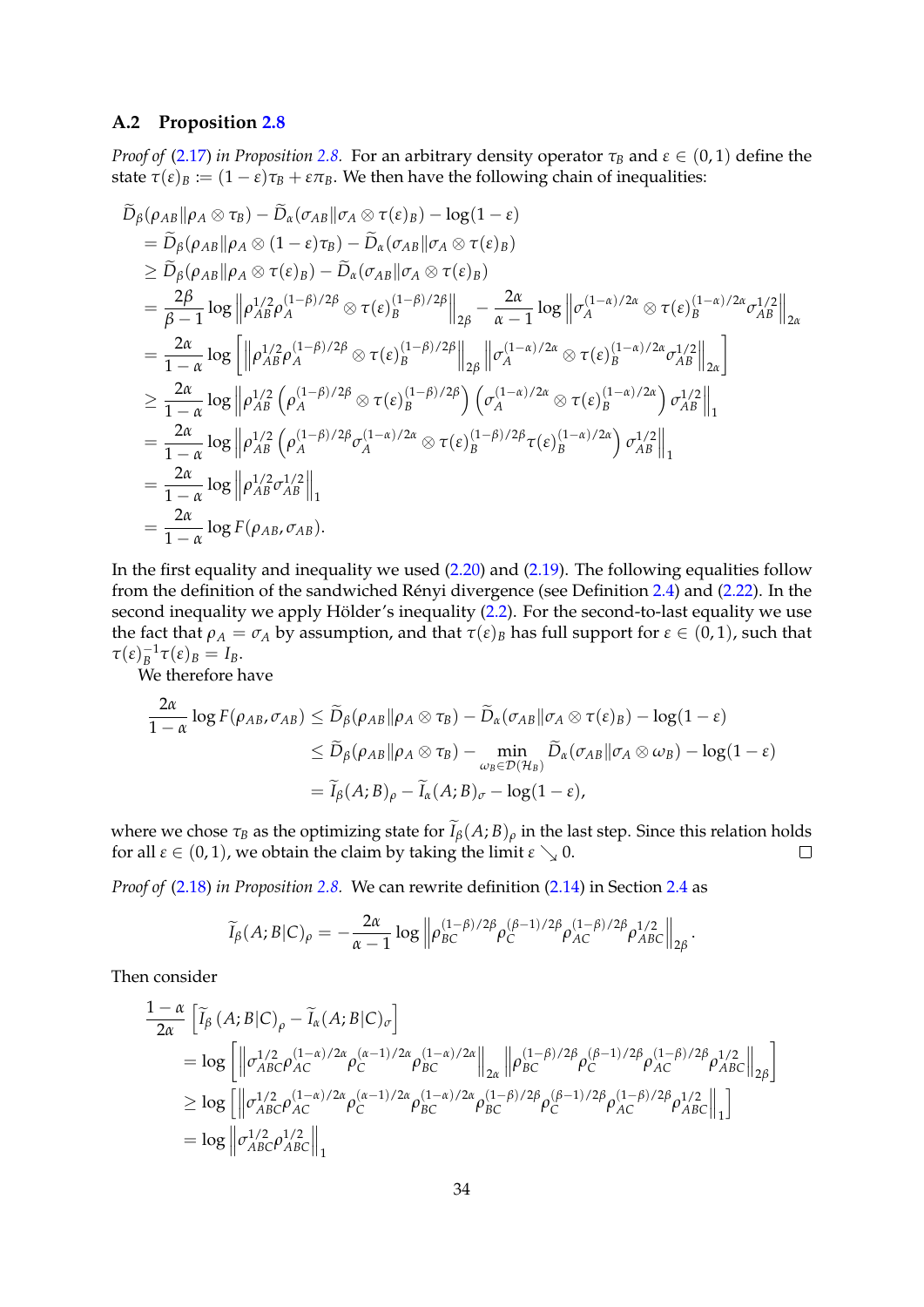$$
= \log F(\rho_{ABC}, \sigma_{ABC}),
$$

which yields the claim.

# <span id="page-35-0"></span>**B Proofs of Section [3.4:](#page-17-0) State redistribution with feedback**

The following lemma is used to prove the strong converse for state redistribution with feedback, Theorem [3.4.](#page-18-0) Note that the proof closely follows that of the corresponding result in [\[8\]](#page-37-3).

<span id="page-35-1"></span>**Lemma B.1.** *Consider the fidelity*

$$
F := F\left(\psi_{A'B'C'R} \otimes \Phi^m_{T'_A T'_B} (\mathcal{D}_M \circ \mathcal{E}_M \circ \cdots \circ \mathcal{D}_1 \circ \mathcal{E}_1) \left(\psi_{ABCR} \otimes \Phi^k_{T_A T_B}\right)\right),
$$
(B.1)

<span id="page-35-6"></span><span id="page-35-5"></span><span id="page-35-3"></span><span id="page-35-2"></span> $\Box$ 

 $\omega$ here the encoding and decoding maps  $\mathcal{E}_i$  and  $\mathcal{D}_i$  for  $i=1,\ldots,M$  are given as in Section [3.4.](#page-17-0) For  $\alpha \in (1/2, 1)$  *and*  $\beta = \alpha/(2\alpha - 1)$ *, we have the following bounds on F:* 

$$
\log F \le \frac{1-\alpha}{2\alpha} \left( \log |T_A| - \log |T'_A| + \sum_{i=1}^M \log |Q_i| + \sum_{i=1}^{M-1} \log |Q'_i| - S_\beta (AB)_\psi + S_\alpha (B)_\psi \right),\tag{B.2}
$$

$$
\log F \le \frac{1-\alpha}{2\alpha} \left( 2 \sum_{i=1}^{M} \log |Q_i| - \widetilde{S}_{\beta}(R|B)_{\psi} + \widetilde{S}_{\alpha}(R|AB)_{\psi} \right),\tag{B.3}
$$

$$
\log F \le \frac{1-\alpha}{2\alpha} \left( 2 \sum_{i=1}^{M} \log |Q_i| - \widetilde{I}_{\alpha}(R; AB)_{\psi} + \widetilde{I}_{\beta}(R; B)_{\psi} \right).
$$
 (B.4)

*Proof.* We first prove [\(B.3\)](#page-35-2). For  $\alpha \in (1/2, 1)$  and  $\beta = \alpha/(2\alpha - 1)$ , we can bound the fidelity *F* (defined in  $(B.1)$ ) from above by

<span id="page-35-4"></span>
$$
\frac{2\alpha}{1-\alpha}\log F \leq \frac{2\alpha}{1-\alpha}\log F\left(\psi_{A'B'R} \otimes \pi_{T'_B}^m, \sigma_{A'B'RT'_B}^M\right)
$$
  

$$
\leq \widetilde{S}_{\alpha}(R|A'B'T'_B)_{\psi \otimes \pi^m} - \widetilde{S}_{\beta}(R|A'B'T'_B)_{\sigma^M}
$$
  

$$
= \widetilde{S}_{\alpha}(R|AB)_{\psi} - \widetilde{S}_{\beta}(R|A'B'T'_B)_{\sigma^M},
$$
(B.5)

where we used the monotonicity of the fidelity under partial trace in the first inequality, eq.  $(2.16)$ of Proposition [2.8](#page-10-1) in the second inequality, and eq. [\(2.11\)](#page-9-2) of Lemma [2.7](#page-9-5) together with the fact that  $\psi_{A'B'R} = \psi_{ABR}$  in the equality. Consider then the following chain of inequalities for the second term on the right-hand side of  $(B.5)$  (see Figure [4\)](#page-18-2):

$$
-\widetilde{S}_{\beta}(R|A'B'T'_{B})_{\sigma^{M}} \leq -\widetilde{S}_{\beta}(R|Q_{M}B_{M-1})_{\omega^{M}}
$$
  
\n
$$
\leq -\widetilde{S}_{\beta}(R|B_{M-1})_{\omega^{M}} + 2\log|Q_{M}|
$$
  
\n
$$
= -\widetilde{S}_{\beta}(R|B_{M-1})_{\sigma^{M-1}} + 2\log|Q_{M}|
$$
  
\n
$$
\leq -\widetilde{S}_{\beta}(R|Q'_{M-1}B_{M-1})_{\sigma^{M-1}} + 2\log|Q_{M}|
$$
  
\n
$$
\leq -\widetilde{S}_{\beta}(R|Q_{M-1}B_{M-2})_{\omega^{M-1}} + 2\log|Q_{M}|
$$
  
\n
$$
\leq
$$
  
\n
$$
\leq -\widetilde{S}_{\beta}(R|BT_{B})_{\omega^{1}} + 2\sum_{i=1}^{M}\log|Q_{i}|
$$
  
\n
$$
= -\widetilde{S}_{\beta}(R|BT_{B})_{\psi\otimes\pi^{k}} + 2\sum_{i=1}^{M}\log|Q_{i}|
$$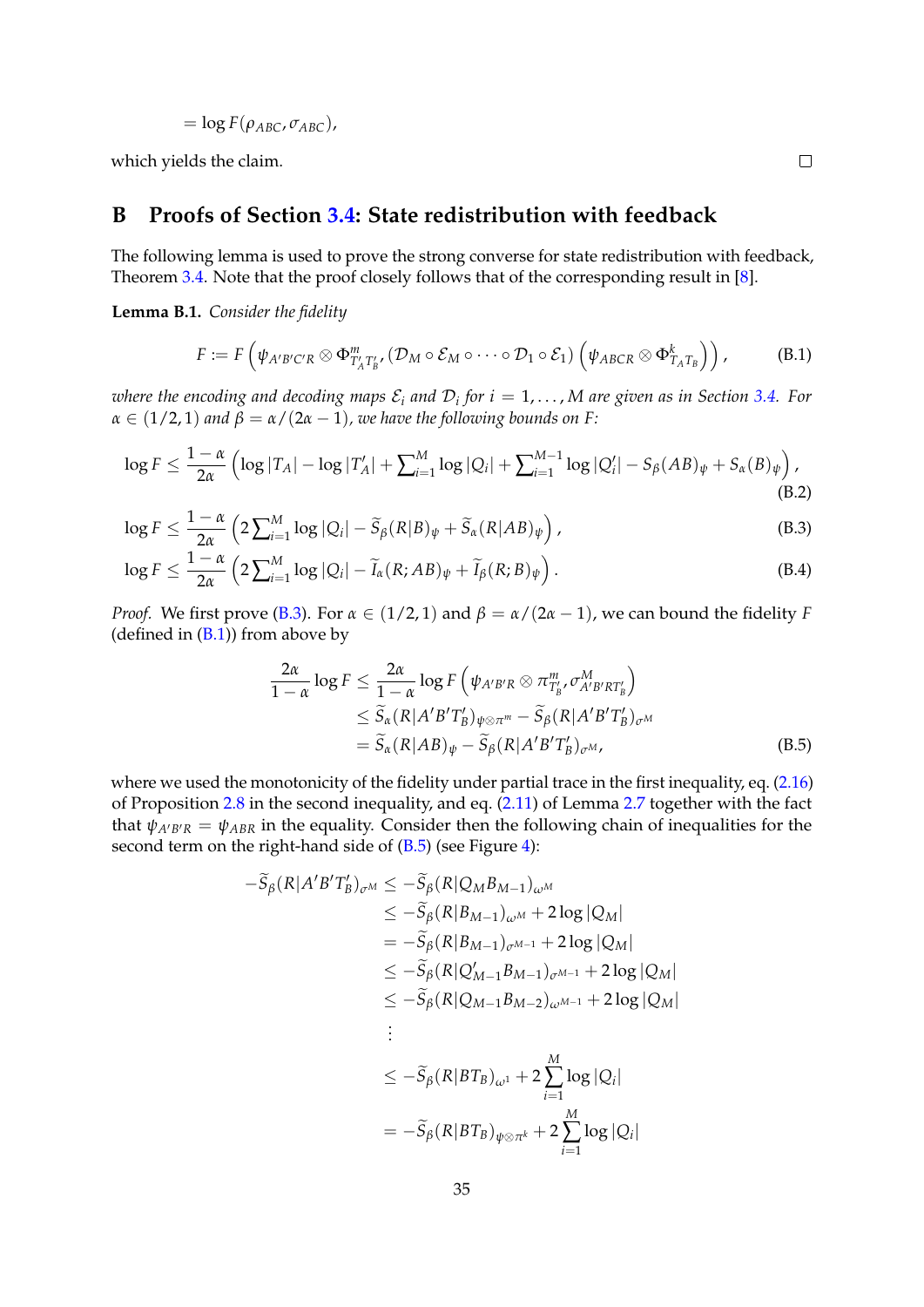$$
= -\widetilde{S}_{\beta}(R|B)_{\psi} + 2\sum_{i=1}^{M} \log |Q_i|.
$$
 (B.6)

In the first inequality we used data processing with respect to the decoding map  $\mathcal{D}_M$  (Proposition  $2.5(vii)$  $2.5(vii)$ ). The second inequality follows from the dimension bound for the Rényi conditional entropy (eq. [\(2.9\)](#page-9-0) of Lemma [2.7\)](#page-9-5). In the first equality we used the fact that the system *BM*−<sup>1</sup> is not affected by the encoding  $\mathcal{E}_M$ . The third inequality is data processing for the Rényi conditional entropy with respect to the partial trace over  $Q'_{M-1}$ . We then iteratively apply these steps until we reach the last inequality. The subsequent equality follows from the fact that the encoding  $\mathcal{E}_1$  does not act on the systems *B* and  $T_B$ . In the last step we used eq. [\(2.11\)](#page-9-2) of Lemma [2.7.](#page-9-5) Combining  $(B.5)$  and  $(B.6)$  now yields  $(B.3)$ . The proof of the bound in  $(B.4)$  follows in a similar manner, and we therefore omit it.

To prove [\(B.2\)](#page-35-6), we consider Stinespring isometries  $U_{\mathcal{E}_i}$  and  $U_{\mathcal{D}_i}$  of the encoding and decoding maps  $\mathcal{E}_i$  and  $\mathcal{D}_i$  with environments  $E_i$  and  $D_i$ , respectively. Moreover, in the following calculations we denote by  $\omega^i$  and  $\sigma^i$  the *pure states* obtained from applying the isometries  $U_{\mathcal{E}_i}$ and  $U_{\mathcal{D}_i}$  to the initial state  $\psi\otimes\Phi^k$ , respectively. The final state of the protocol is then the pure state

<span id="page-36-0"></span>
$$
|\sigma^M_{A'B'C'RT'_AT'_BE_1...E_MD_1...D_M}\rangle=(U_{\mathcal{D}_M}U_{\mathcal{E}_M}\dots U_{\mathcal{D}_1}U_{\mathcal{E}_1}\otimes I_R)(|\psi_{ABCR}\rangle\otimes|\Phi^k_{T_AT_B}\rangle).
$$

By Uhlmann's theorem there exists a pure state *χE*1...*EMD*1...*D<sup>M</sup>* such that the following holds for *α* ∈ (1/2, 1) and *β* = *α* / (2*α* − 1):

$$
\frac{2\alpha}{1-\alpha}\log F = \frac{2\alpha}{1-\alpha}\log F\left(\sigma_{A'B'C'RT'_AT'_BE_1...E_MD_1...D_M'}^{M} \psi_{A'B'C'R} \otimes \Phi_{T'_AT'_B}^{m} \otimes \chi_{E_1...E_MD_1...D_M}\right)
$$
\n
$$
\leq \frac{2\alpha}{1-\alpha}\log F\left(\sigma_{A'B'T'_BD_1...D_M'}^{M} \psi_{A'B'} \otimes \pi_{T'_B}^{m} \otimes \chi_{D_1...D_M}\right)
$$
\n
$$
\leq S_{\alpha}(A'B'T'_BD_1...D_M)_{\sigma^M} - S_{\beta}(A'B'T'_BD_1...D_M)_{\psi \otimes \pi^m \otimes \chi}
$$
\n
$$
\leq S_{\alpha}(A'B'T'_BD_1...D_M)_{\sigma^M} - S_{\beta}(AB)_{\psi} - \log |T'_B|, \tag{B.7}
$$

where the first inequality follows from the monotonicity of the fidelity under partial trace, the second inequality follows from eq. [\(2.15\)](#page-10-2) of Proposition [2.8,](#page-10-1) and the third inequality follows from Proposition  $2.5$ ([ii\)](#page-7-4) and [\(iii\)](#page-7-3). For the first term of the right-hand side of  $(B.7)$ , consider the following steps:

$$
S_{\alpha}(A'B'T'_{B}D_{1}...D_{M})_{\sigma^{M}} = S_{\alpha}(Q_{M}B_{M-1}D_{1}...D_{M-1})_{\omega^{M}}
$$
  
\n
$$
\leq S_{\alpha}(B_{M-1}D_{1}...D_{M-1})_{\omega^{M}} + \log |Q_{M}|
$$
  
\n
$$
= S_{\alpha}(RQ_{M}C'T'_{A}E_{1}...E_{M})_{\omega^{M}} + \log |Q_{M}|
$$
  
\n
$$
= S_{\alpha}(RQ'_{M-1}A_{M-1}E_{1}...E_{M-1})_{\sigma^{M-1}} + \log |Q_{M}|
$$
  
\n
$$
\leq S_{\alpha}(R A_{M-1}E_{1}...E_{M-1})_{\sigma^{M-1}} + \log |Q_{M}| + \log |Q'_{M-1}|
$$
  
\n
$$
= S_{\alpha}(Q'_{M-1}B_{M-1}D_{1}...D_{M-1})_{\sigma^{M-1}} + \log |Q_{M}| + \log |Q'_{M-1}|
$$
  
\n
$$
= S_{\alpha}(Q_{M-1}B_{M-2}D_{1}...D_{M-2})_{\omega^{M-1}} + \log |Q_{M}| + \log |Q'_{M-1}|
$$
  
\n
$$
\vdots
$$
  
\n
$$
\leq S_{\alpha}(BT_{B})_{\omega^{1}} + \sum_{i=1}^{M} \log |Q_{i}| + \sum_{i=1}^{M-1} \log |Q'_{i}|
$$
  
\n
$$
= S_{\alpha}(BT_{B})_{\psi \otimes \pi^{k}} + \sum_{i=1}^{M} \log |Q_{i}| + \sum_{i=1}^{M-1} \log |Q'_{i}|
$$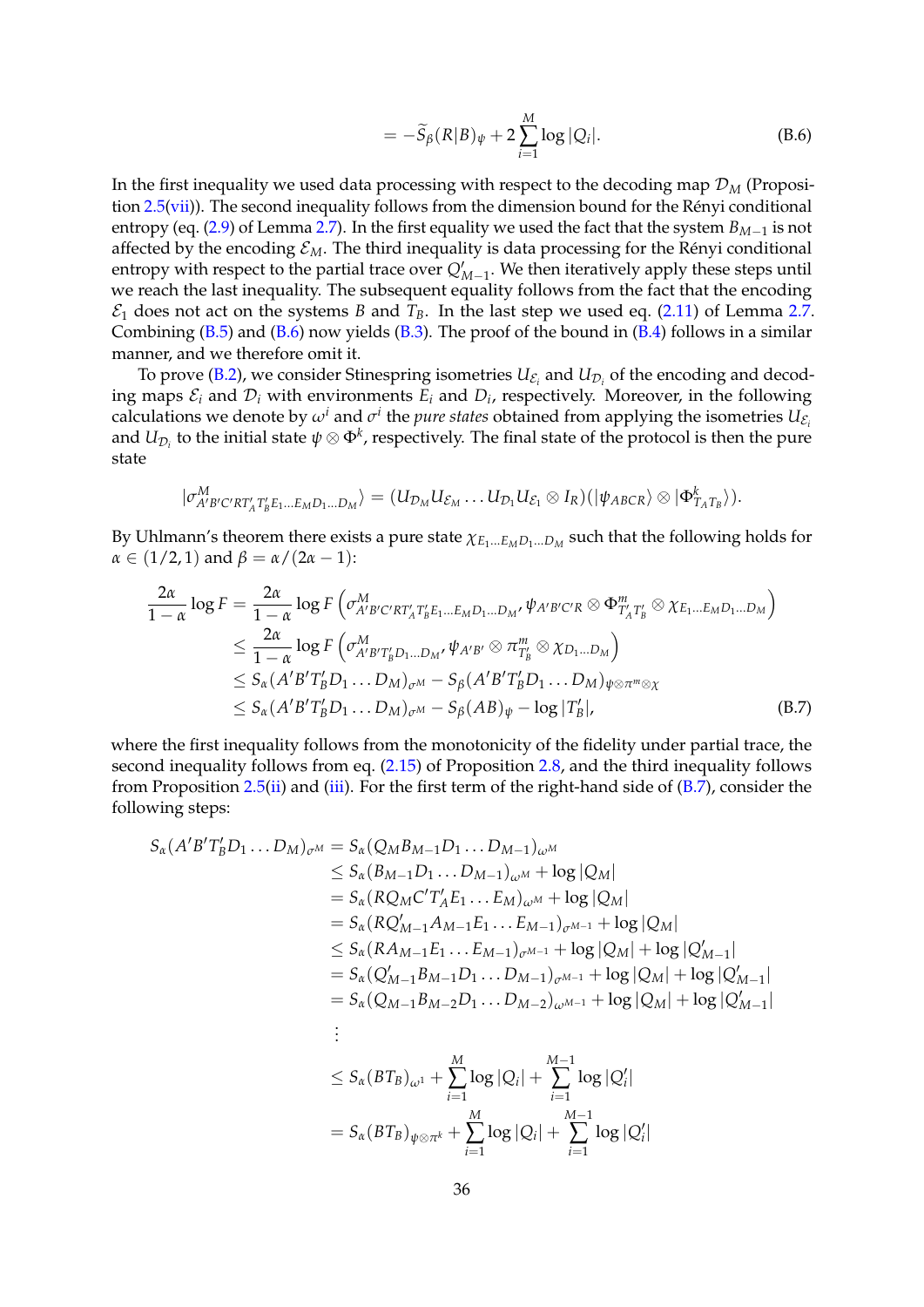$$
= S_{\alpha}(B)_{\psi} + \log |T_B| + \sum_{i=1}^{M} \log |Q_i| + \sum_{i=1}^{M-1} \log |Q'_i|.
$$
 (B.8)

In the first equality we used invariance of the Rényi entropy under the isometry  $U_{\mathcal{D}_M}$  (Proposition  $2.5(iv)$  $2.5(iv)$ ). In the first inequality we used subadditivity (Lemma [2.6\)](#page-8-3), and in the second equality we used the duality of the Rényi entropy since  $|w^M\rangle$  is a pure state. The third equality follows from the invariance of the Rényi entropy under  $U_{\mathcal{E}_M}$ . We then follow the same steps iteratively, passing from  $\omega^M$  to  $\sigma^{M-1}$  and  $\omega^{M-1}$  and so on, until we reach  $\omega_{BT_B}^1 = \psi_B \otimes \pi_{T_B}^k$ . Substituting  $(B.8)$  in  $(B.7)$  then yields  $(B.2)$ , and we are done.

# **References**

- <span id="page-37-8"></span>[1] A. Abeyesinghe, I. Devetak, P. Hayden, and A. Winter, "The mother of all protocols: restructuring quantum information's family tree," *Proceedings of the Royal Society of London A: Mathematical, Physical and Engineering Sciences*, vol. 465, no. 2108, pp. 2537–2563, 2009. arXiv:[quant-ph/0606225](http://arxiv.org/abs/quant-ph/0606225).
- <span id="page-37-0"></span>[2] S. Arimoto, "On the converse to the coding theorem for discrete memoryless channels (corresp.)," *IEEE Transactions on Information Theory*, vol. 19, no. 3, pp. 357–359, 1973.
- <span id="page-37-1"></span>[3] S. Beigi, "Sandwiched Renyi divergence satisfies data processing inequality," ´ *Journal of Mathematical Physics*, vol. 54, no. 12, 122202, 2013. arXiv:[1306.5920 \[quant-ph\]](http://arxiv.org/abs/1306.5920).
- <span id="page-37-11"></span>[4] C. H. Bennett, G. Brassard, and J.-M. Robert, "Privacy amplification by public discussion," *SIAM Journal on Computing*, vol. 17, no. 2, pp. 210–229, 1988.
- <span id="page-37-10"></span>[5] C. H. Bennett, I. Devetak, A. W. Harrow, P. W. Shor, and A. Winter, "The quantum reverse Shannon theorem and resource tradeoffs for simulating quantum channels," *IEEE Transactions on Information Theory*, vol. 60, no. 5, pp. 2926–2959, 2014. arXiv:[0912.5537](http://arxiv.org/abs/0912.5537) [\[quant-ph\]](http://arxiv.org/abs/0912.5537).
- <span id="page-37-4"></span>[6] M. Berta, "Single-shot quantum state merging," Master's thesis, ETH Zürich, 2009. arXiv:[0912.4495 \[quant-ph\]](http://arxiv.org/abs/0912.4495).
- <span id="page-37-9"></span>[7] M. Berta, M. Christandl, and R. Renner, "The quantum reverse Shannon theorem based on one-shot information theory," *Communications in Mathematical Physics*, vol. 306, no. 3, pp. 579–615, 2011. arXiv:[0912.3805 \[quant-ph\]](http://arxiv.org/abs/0912.3805).
- <span id="page-37-3"></span>[8] M. Berta, M. Christandl, and D. Touchette, "Smooth entropy bounds on one-shot quantum state redistribution," *arXiv preprint*, May 18, 2015. arXiv:[1409.4338v2 \[quant-ph\]](http://arxiv.org/abs/1409.4338v2).
- <span id="page-37-5"></span>[9] —, "Smooth entropy bounds on one-shot quantum state redistribution," *IEEE Transactions on Information Theory*, vol. 62, no. 3, pp. 1425–1439, 2016. arXiv:[1409.4338 \[quant-ph\]](http://arxiv.org/abs/1409.4338).
- <span id="page-37-6"></span>[10] M. Berta, K. P. Seshadreesan, and M. M. Wilde, "Rényi generalizations of the conditional quantum mutual information," *Journal of Mathematical Physics*, vol. 56, no. 2, 022205, 2015. arXiv:[1403.6102 \[quant-ph\]](http://arxiv.org/abs/1403.6102).
- <span id="page-37-2"></span>[11] T. Cooney, M. Mosonyi, and M. M. Wilde, "Strong converse exponents for a quantum channel discrimination problem and quantum-feedback-assisted communication," *Communications in Mathematical Physics*, vol. 344, no. 3, pp. 797–829, 2014. arXiv:[1408.3373](http://arxiv.org/abs/1408.3373) [\[quant-ph\]](http://arxiv.org/abs/1408.3373).
- <span id="page-37-7"></span>[12] N. Datta, "Min- and max-relative entropies and a new entanglement monotone," *IEEE Transactions on Information Theory*, vol. 55, no. 6, pp. 2816–2826, 2009. arXiv:[0803.2770](http://arxiv.org/abs/0803.2770) [\[quant-ph\]](http://arxiv.org/abs/0803.2770).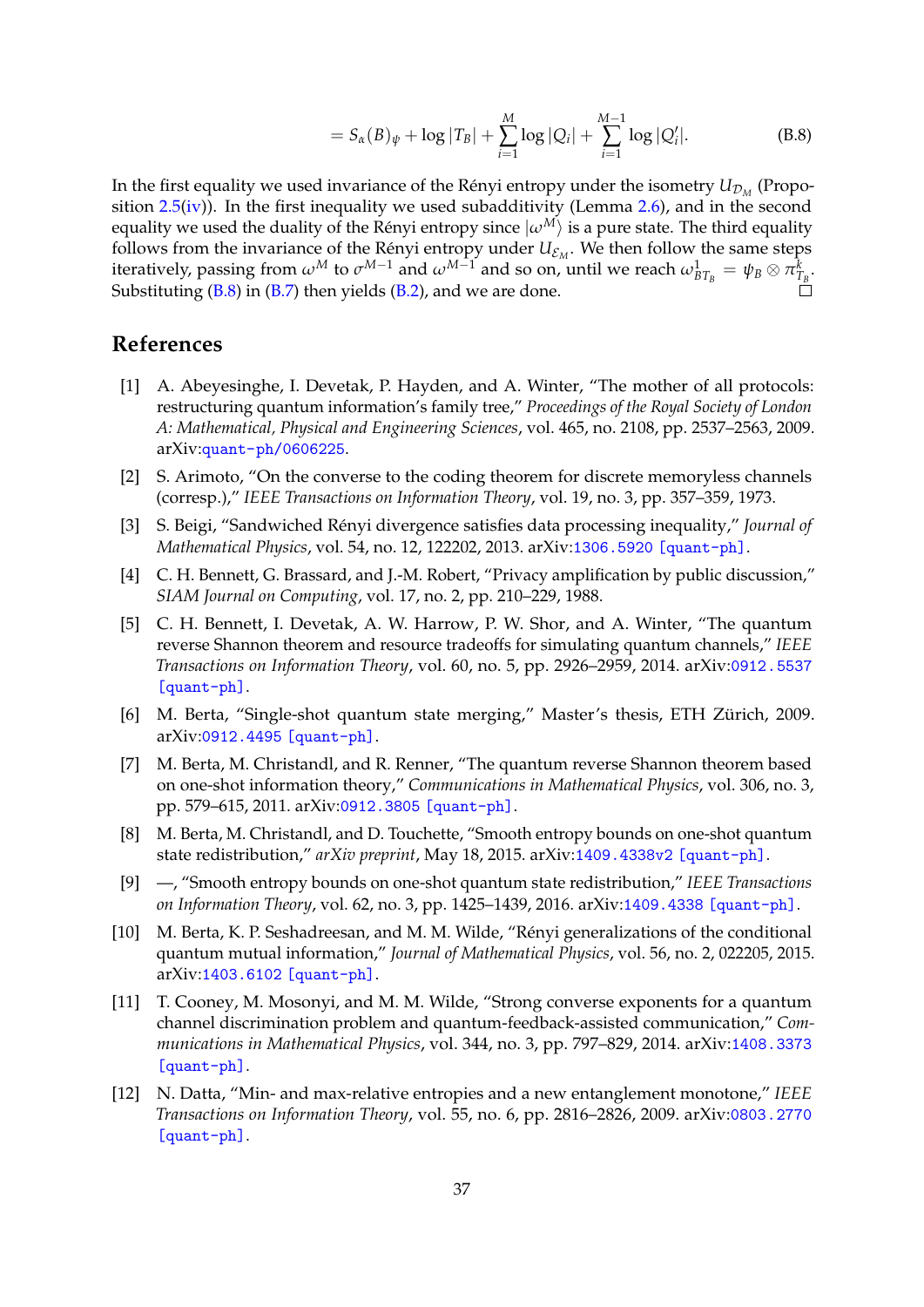- <span id="page-38-14"></span>[13] N. Datta and M.-H. Hsieh, "The apex of the family tree of protocols: optimal rates and resource inequalities," *New Journal of Physics*, vol. 13, no. 9, p. 093 042, 2011. arXiv:[1103.](http://arxiv.org/abs/1103.1135) [1135 \[quant-ph\]](http://arxiv.org/abs/1103.1135).
- <span id="page-38-11"></span>[14] N. Datta and F. Leditzky, "A limit of the quantum Rényi divergence," *Journal of Physics A: Mathematical and Theoretical*, vol. 47, no. 4, p. 045 304, 2014. arXiv:[1308.5961 \[quant-ph\]](http://arxiv.org/abs/1308.5961).
- <span id="page-38-15"></span>[15] I. Devetak, "Triangle of dualities between quantum communication protocols," *Physical Review Letters*, vol. 97, no. 14, p. 140 503, 2006. arXiv:[quant-ph/0505138](http://arxiv.org/abs/quant-ph/0505138).
- <span id="page-38-17"></span>[16] I. Devetak and A. Winter, "Classical data compression with quantum side information," *Physical Review A*, vol. 68, no. 4, p. 042 301, 2003. arXiv:[quant-ph/0209029](http://arxiv.org/abs/quant-ph/0209029).
- <span id="page-38-13"></span>[17] I. Devetak and J. Yard, "Exact cost of redistributing multipartite quantum states," *Physical Review Letters*, vol. 100, no. 23, p. 230 501, 2008. arXiv:[quant-ph/0612050](http://arxiv.org/abs/quant-ph/0612050).
- <span id="page-38-0"></span>[18] S. L. Fong and V. Y. Tan, "Strong converse theorems for classes of multimessage multicast networks: A Rényi divergence approach," arXiv preprint, 2014. arXiv:[1407.2417 \[cs.IT\]](http://arxiv.org/abs/1407.2417).
- <span id="page-38-2"></span>[19] R. L. Frank and E. H. Lieb, "Monotonicity of a relative Rényi entropy," *Journal of Mathematical Physics*, vol. 54, no. 12, 122201, 2013. arXiv:[1306.5358 \[math-ph\]](http://arxiv.org/abs/1306.5358).
- <span id="page-38-10"></span>[20] M. K. Gupta and M. M. Wilde, "Multiplicativity of completely bounded p-norms implies a strong converse for entanglement-assisted capacity," *Communications in Mathematical Physics*, vol. 334, no. 2, pp. 867–887, 2015. arXiv:[1310.7028 \[quant-ph\]](http://arxiv.org/abs/1310.7028).
- <span id="page-38-8"></span>[21] M. Hayashi, "Exponents of quantum fixed-length pure-state source coding," *Physical Review A*, vol. 66, no. 3, p. 032 321, 2002. arXiv:[quant-ph/0202002](http://arxiv.org/abs/quant-ph/0202002).
- <span id="page-38-7"></span>[22] —, *Quantum Information*. Springer-Verlag Berlin Heidelberg, 2006.
- <span id="page-38-6"></span>[23] M. Hayashi, M. Koashi, K. Matsumoto, F. Morikoshi, and A. Winter, "Error exponents for entanglement concentration," *Journal of Physics A: Mathematical and General*, vol. 36, no. 2, p. 527, 2002. arXiv:[quant-ph/0206097](http://arxiv.org/abs/quant-ph/0206097).
- <span id="page-38-5"></span>[24] M. Hayashi and M. Tomamichel, "Correlation detection and an operational interpretation of the Rényi mutual information," 2015 IEEE International Symposium on Information Theory *(ISIT)*, 2015, pp. 1447–1451. arXiv:[1408.6894 \[quant-ph\]](http://arxiv.org/abs/1408.6894).
- <span id="page-38-16"></span>[25] M. Horodecki, P. W. Shor, and M. B. Ruskai, "General entanglement breaking channels," *Reviews in Mathematical Physics*, vol. 15, no. 06, pp. 629–641, 2003. arXiv:[quant - ph /](http://arxiv.org/abs/quant-ph/0302031) [0302031](http://arxiv.org/abs/quant-ph/0302031).
- <span id="page-38-3"></span>[26] R. König and S. Wehner, "A strong converse for classical channel coding using entangled inputs," *Physical Review Letters*, vol. 103, no. 7, p. 070 504, 2009. arXiv:[0903.2838](http://arxiv.org/abs/0903.2838) [\[quant-ph\]](http://arxiv.org/abs/0903.2838).
- <span id="page-38-12"></span>[27] Z. Luo and I. Devetak, "Channel simulation with quantum side information," *IEEE Transactions on Information Theory*, vol. 55, no. 3, pp. 1331–1342, 2009. arXiv:[quant-ph/](http://arxiv.org/abs/quant-ph/0611008) [0611008](http://arxiv.org/abs/quant-ph/0611008).
- <span id="page-38-9"></span>[28] C. A. McCarthy, "C*p*," *Israel Journal of Mathematics*, vol. 5, no. 4, pp. 249–271, 1967.
- <span id="page-38-4"></span>[29] M. Mosonyi and T. Ogawa, "Quantum hypothesis testing and the operational interpretation of the quantum Rényi relative entropies," Communications in Mathematical Physics, vol. 334, no. 3, pp. 1617–1648, 2015. arXiv:[1309.3228 \[quant-ph\]](http://arxiv.org/abs/1309.3228).
- <span id="page-38-1"></span>[30] M. Müller-Lennert, F. Dupuis, O. Szehr, S. Fehr, and M. Tomamichel, "On quantum Rényi entropies: a new generalization and some properties," *Journal of Mathematical Physics*, vol. 54, no. 12, 122203, 2013. arXiv:[1306.3142 \[quant-ph\]](http://arxiv.org/abs/1306.3142).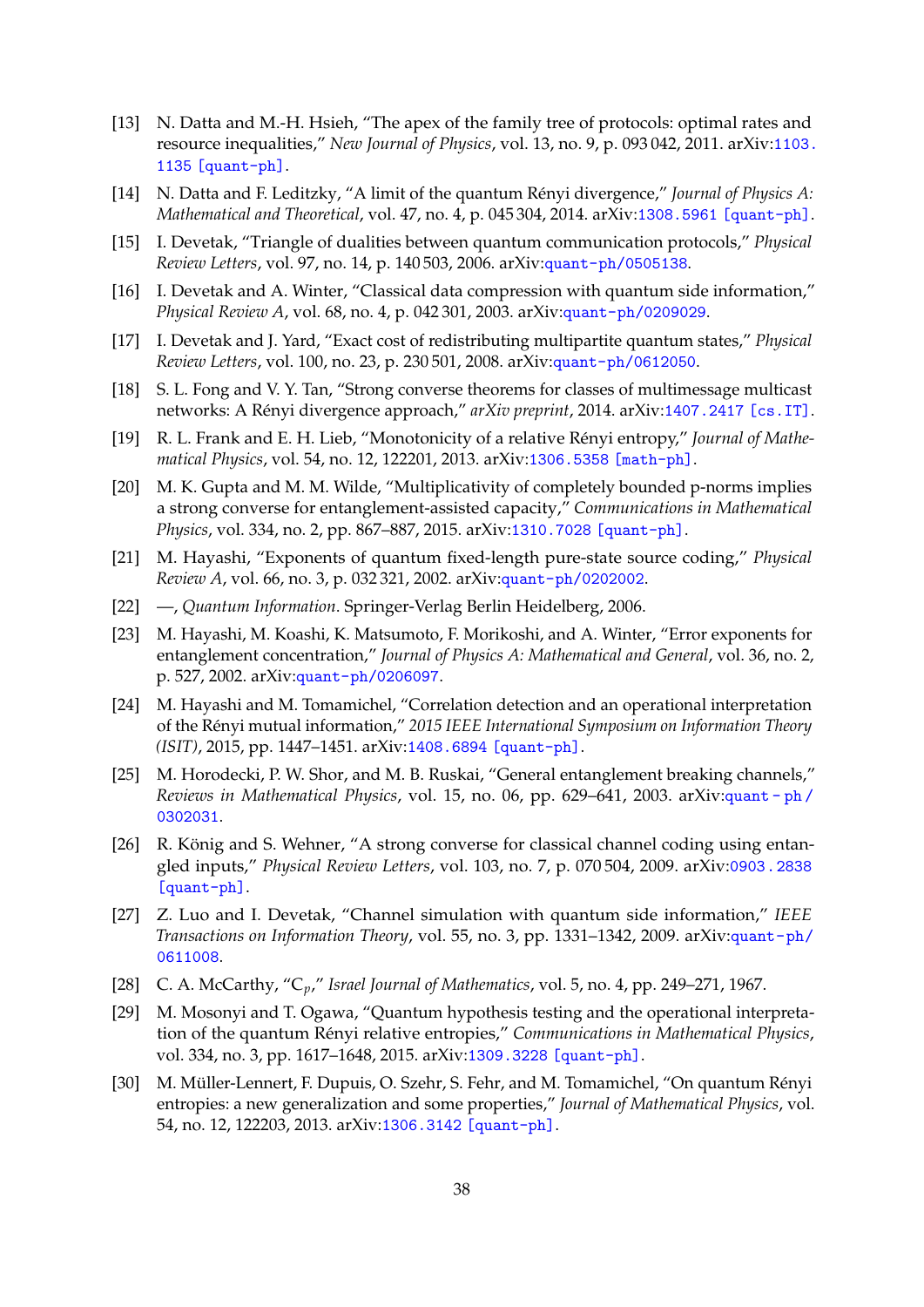- <span id="page-39-3"></span>[31] H. Nagaoka, "Strong converse theorems in quantum information theory," *2001 ERATO Conference on Quantum Information Science (EQIS)*, World Scientific, vol. 33, 2001.
- <span id="page-39-2"></span>[32] T. Ogawa and H. Nagaoka, "Strong converse to the quantum channel coding theorem," *IEEE Transactions on Information Theory*, vol. 45, no. 7, pp. 2486–2489, 1999. arXiv:[quant](http://arxiv.org/abs/quant-ph/9808063)[ph/9808063](http://arxiv.org/abs/quant-ph/9808063).
- <span id="page-39-12"></span>[33] J. Oppenheim, "State redistribution as merging: introducing the coherent relay," *arXiv preprint*, 2008. arXiv:[0805.1065 \[quant-ph\]](http://arxiv.org/abs/0805.1065).
- <span id="page-39-4"></span>[34] D. Petz, "Quasi-entropies for finite quantum systems," *Reports on Mathematical Physics*, vol. 23, no. 1, pp. 57–65, 1986.
- <span id="page-39-1"></span>[35] Y. Polyanskiy and S. Verdú, "Arimoto channel coding converse and Rényi divergence," *2010 48th Annual Allerton Conference on Communication, Control, and Computing (Allerton)*, 2010, pp. 1327–1333.
- <span id="page-39-15"></span>[36] J. M. Renes, "Duality of privacy amplification against quantum adversaries and data compression with quantum side information," *Proceedings of the Royal Society of London A: Mathematical, Physical and Engineering Sciences*, vol. 467, pp. 1604–1623, 2010. arXiv:[1003.](http://arxiv.org/abs/1003.0703) [0703 \[quant-ph\]](http://arxiv.org/abs/1003.0703).
- <span id="page-39-16"></span>[37] J. M. Renes and R. Renner, "One-shot classical data compression with quantum side information and the distillation of common randomness or secret keys," *IEEE Transactions on Information Theory*, vol. 58, no. 3, pp. 1985–1991, 2012. arXiv:[1008.0452 \[quant-ph\]](http://arxiv.org/abs/1008.0452).
- <span id="page-39-6"></span>[38] R. Renner, "Security of [qua](http://arxiv.org/abs/quant-ph/0512258)ntum key distribution," PhD thesis, ETH Zürich, 2005. arXiv: quant[ph/0512258](http://arxiv.org/abs/quant-ph/0512258).
- <span id="page-39-13"></span>[39] R. Renner and R. König, "Universally composable privacy amplification against quantum adversaries," *Theory of Cryptography*, Springer, 2005, pp. 407–425. arXiv:[quant-ph/](http://arxiv.org/abs/quant-ph/0403133) [0403133](http://arxiv.org/abs/quant-ph/0403133).
- <span id="page-39-8"></span>[40] B. Schumacher, "Quantum coding," *Physical Review A*, vol. 51, no. 4, p. 2738, 1995.
- <span id="page-39-0"></span>[41] N. Sharma, "A strong converse for the quantum state merging protocol," *arXiv preprint*, 2014. arXiv:[1404.5940 \[quant-ph\]](http://arxiv.org/abs/1404.5940).
- <span id="page-39-7"></span>[42] M. Tomamichel, "A framework for non-asymptotic quantum information theory," PhD thesis, ETH Zürich, 2012. arXiv: 1203. 2142 [quant-ph].
- <span id="page-39-10"></span>[43] M. Tomamichel, R. Colbeck, and R. Renner, "A fully quantum asymptotic equipartition property," *IEEE Transactions on Information Theory*, vol. 55, no. 12, pp. 5840–5847, 2009. arXiv:[0811.1221 \[quant-ph\]](http://arxiv.org/abs/0811.1221).
- <span id="page-39-11"></span>[44] —, "Duality between smooth min-and max-entropies," *IEEE Transactions on Information Theory*, vol. 56, no. 9, pp. 4674–4681, 2010. arXiv:[0907.5238 \[quant-ph\]](http://arxiv.org/abs/0907.5238).
- <span id="page-39-14"></span>[45] M. Tomamichel, C. Schaffner, A. Smith, and R. Renner, "Leftover hashing against quantum side information," *IEEE Transactions on Information Theory*, vol. 57, no. 8, pp. 5524–5535, 2011. arXiv:[1002.2436 \[quant-ph\]](http://arxiv.org/abs/1002.2436).
- <span id="page-39-5"></span>[46] M. Tomamichel, M. M. Wilde, and A. Winter, "Strong converse rates for quantum communication," *2015 IEEE International Symposium on Information Theory (ISIT)*, 2015, pp. 2386– 2390. arXiv:[1406.2946 \[quant-ph\]](http://arxiv.org/abs/1406.2946).
- <span id="page-39-9"></span>[47] M. M. Wilde, P. Hayden, F. Buscemi, and M.-H. Hsieh, "The information-theoretic costs of simulating quantum measurements," *Journal of Physics A: Mathematical and Theoretical*, vol. 45, no. 45, p. 453 001, 2012. arXiv:[1206.4121 \[quant-ph\]](http://arxiv.org/abs/1206.4121).